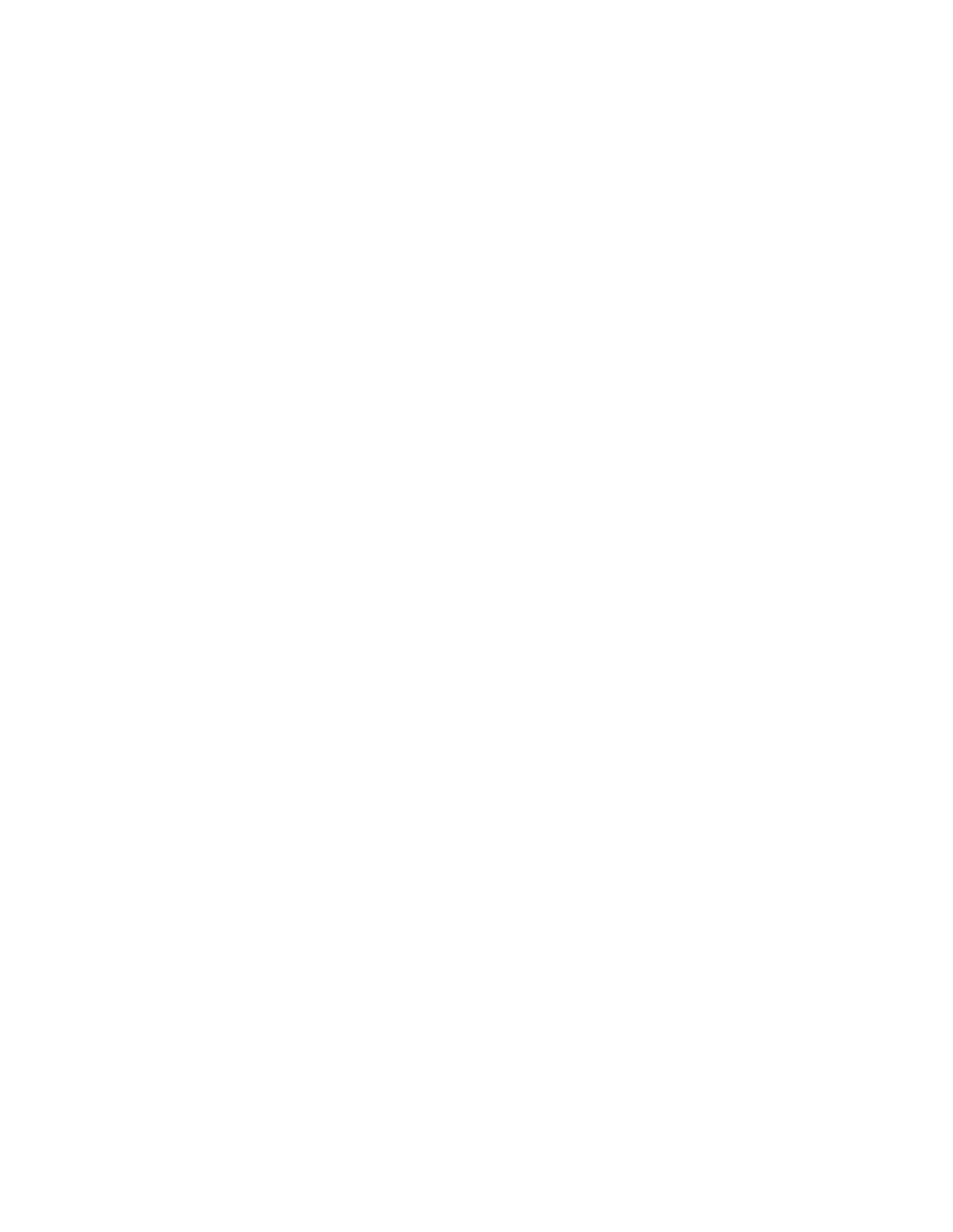# **Table of Contents**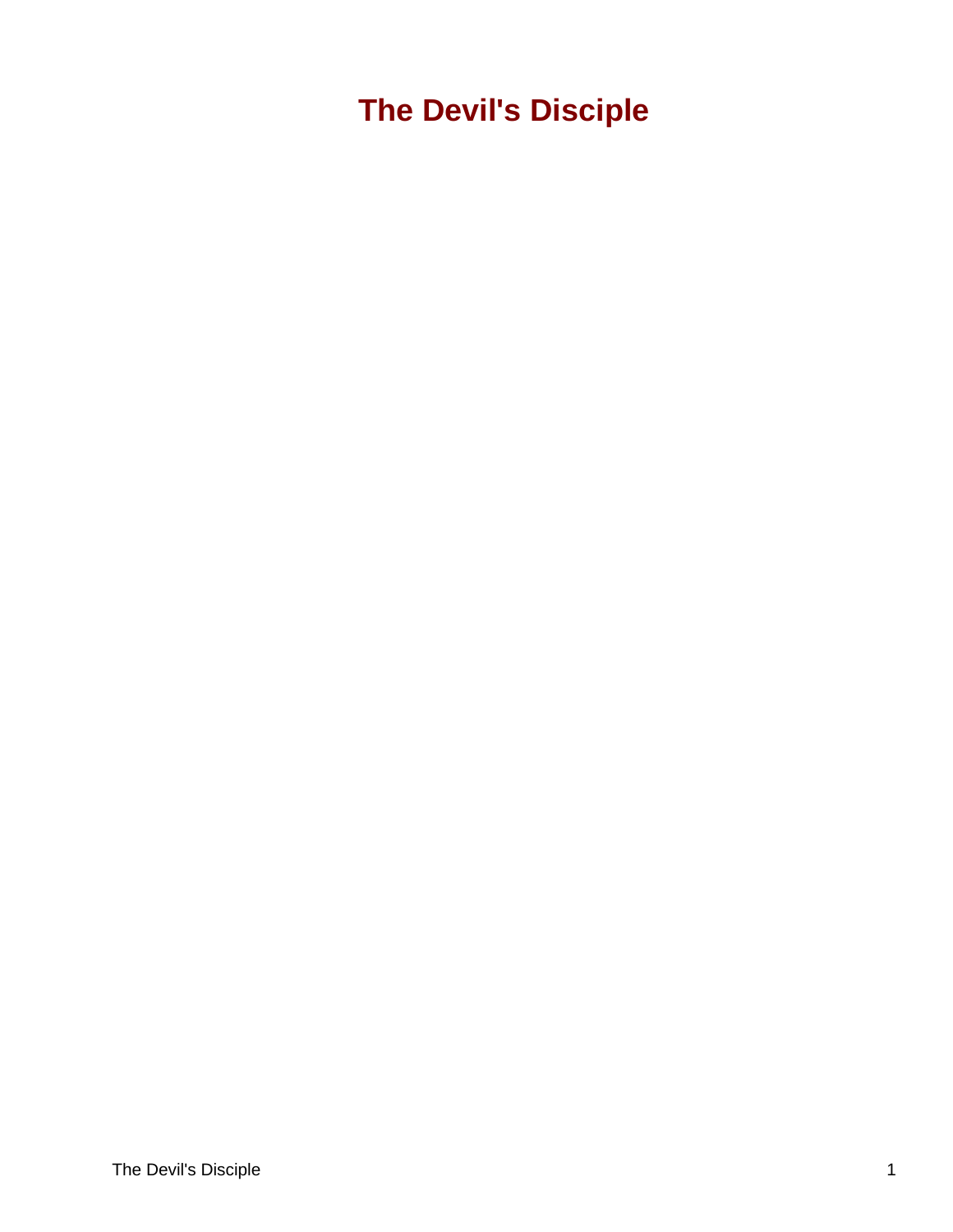## **George Bernard Shaw**

<span id="page-4-0"></span> This page copyright © 2001 Blackmask Online. http://www.blackmask.com

- [ACT I](#page-5-0)
- [ACT II](#page-17-0)
- $\bullet$  [ACT III](#page-27-0)
- [NOTES TO THE DEVIL'S DISCIPLE](#page-41-0)

This etext was produced by Eve Sobol, South Bend, Indiana, USA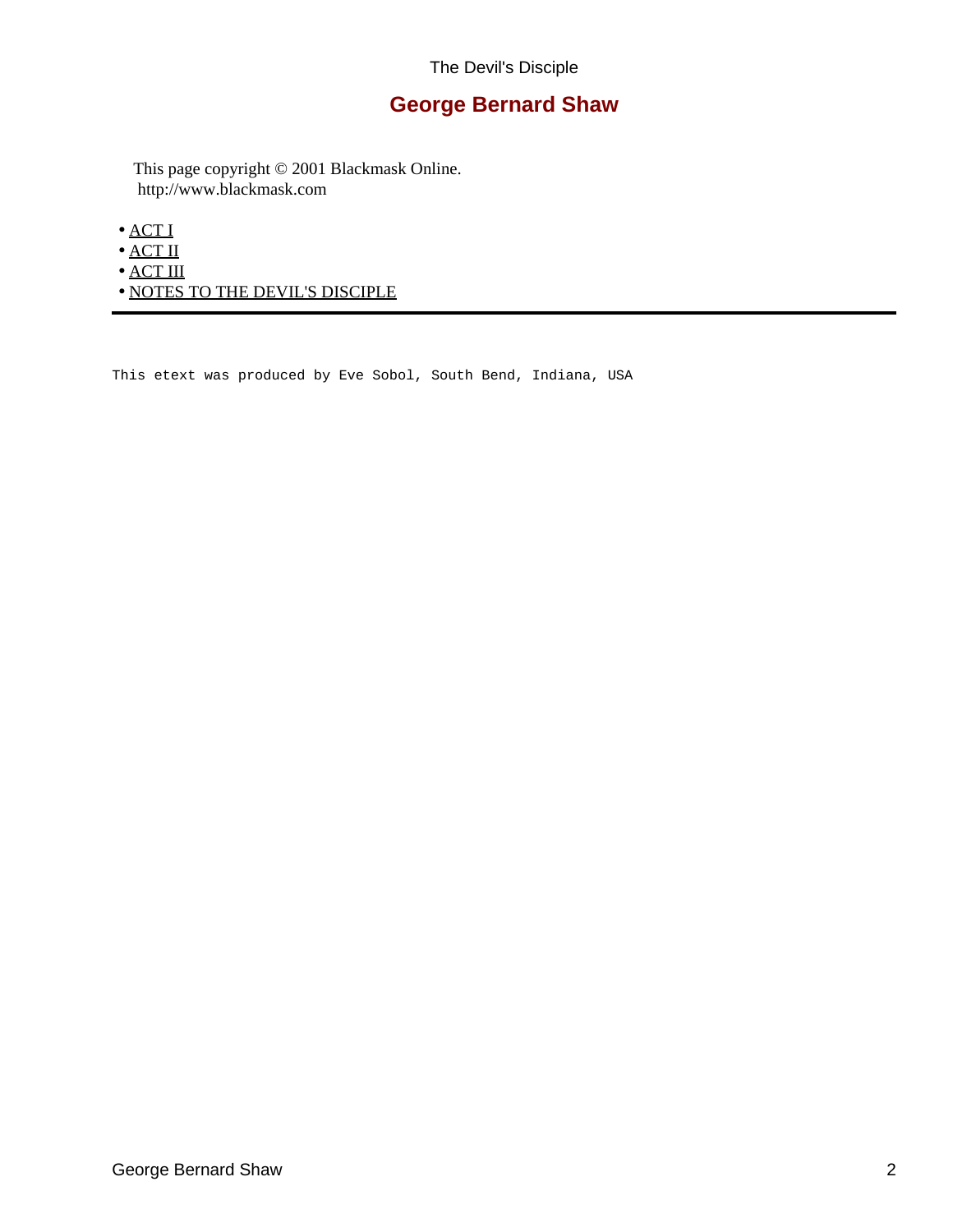## **ACT I**

<span id="page-5-0"></span> At the most wretched hour between a black night and a wintry morning in the year 1777, Mrs. Dudgeon, of New Hampshire, is sitting up in the kitchen and general dwelling room of her farm house on the outskirts of the town of Websterbridge. She is not a prepossessing woman. No woman looks her best after sitting up all night; and Mrs. Dudgeon's face, even at its best, is grimly trenched by the channels into which the barren forms and observances of a dead Puritanism can pen a bitter temper and a fierce pride. She is an elderly matron who has worked hard and got nothing by it except dominion and detestation in her sordid home, and an unquestioned reputation for piety and respectability among her neighbors, to whom drink and debauchery are still so much more tempting than religion and rectitude, that they conceive goodness simply as self−denial. This conception is easily extended to others--denial, and finally generalized as covering anything disagreeable. So Mrs. Dudgeon, being exceedingly disagreeable, is held to be exceedingly good. Short of flat felony, she enjoys complete license except for amiable weaknesses of any sort, and is consequently, without knowing it, the most licentious woman in the parish on the strength of never having broken the seventh commandment or missed a Sunday at the Presbyterian church.

 The year 1777 is the one in which the passions roused of the breaking off of the American colonies from England, more by their own weight than their own will, boiled up to shooting point, the shooting being idealized to the English mind as suppression of rebellion and maintenance of British dominion, and to the American as defence of liberty, resistance to tyranny, and selfsacrifice on the altar of the Rights of Man. Into the merits of these idealizations it is not here necessary to inquire: suffice it to say, without prejudice, that they have convinced both Americans and English that the most high minded course for them to pursue is to kill as many of one another as possible, and that military operations to that end are in full swing, morally supported by confident requests from the clergy of both sides for the blessing of God on their arms.

 Under such circumstances many other women besides this disagreeable Mrs. Dudgeon find themselves sitting up all night waiting for news. Like her, too, they fall asleep towards morning at the risk of nodding themselves into the kitchen fire. Mrs. Dudgeon sleeps with a shawl over her head, and her feet on a broad fender of iron laths, the step of the domestic altar of the fireplace, with its huge hobs and boiler, and its hinged arm above the smoky mantel−shelf for roasting. The plain kitchen table is opposite the fire, at her elbow, with a candle on it in a tin sconce. Her chair, like all the others in the room, is uncushioned and unpainted; but as it has a round railed back and a seat conventionally moulded to the sitter's curves, it is comparatively a chair of state. The room has three doors, one on the same side as the fireplace, near the corner, leading to the best bedroom; one, at the opposite end of the opposite wall, leading to the scullery and washhouse; and the house door, with its latch, heavy lock, and clumsy wooden bar, in the front wall, between the window in its middle and the corner next the bedroom door. Between the door and the window a rack of pegs suggests to the deductive observer that the men of the house are all away, as there are no hats or coats on them. On the other side of the window the clock hangs on a nail, with its white wooden dial, black iron weights, and brass pendulum. Between the clock and the corner, a big cupboard, locked, stands on a dwarf dresser full of common crockery.

 On the side opposite the fireplace, between the door and the corner, a shamelessly ugly black horsehair sofa stands against the wall. An inspection of its stridulous surface shows that Mrs. Dudgeon is not alone. A girl of sixteen or seventeen has fallen asleep on it. She is a wild, timid looking creature with black hair and tanned skin. Her frock, a scanty garment, is rent, weatherstained, berrystained, and by no means scrupulously clean. It hangs on her with a freedom which, taken with her brown legs and bare feet, suggests no great stock of underclothing.

 Suddenly there comes a tapping at the door, not loud enough to wake the sleepers. Then knocking, which disturbs Mrs. Dudgeon a little. Finally the latch is tried, whereupon she springs up at once.

 **MRS. DUDGEON** (threateningly). Well, why don't you open the door? (She sees that the girl is asleep and immediately raises a clamor of heartfelt vexation.) Well, dear, dear me! Now this is−− (shaking her) wake up, wake up: do you hear?

 **THE GIRL** (sitting up). What is it?

 **MRS. DUDGEON**. Wake up; and be ashamed of yourself, you unfeeling sinful girl, falling asleep like that,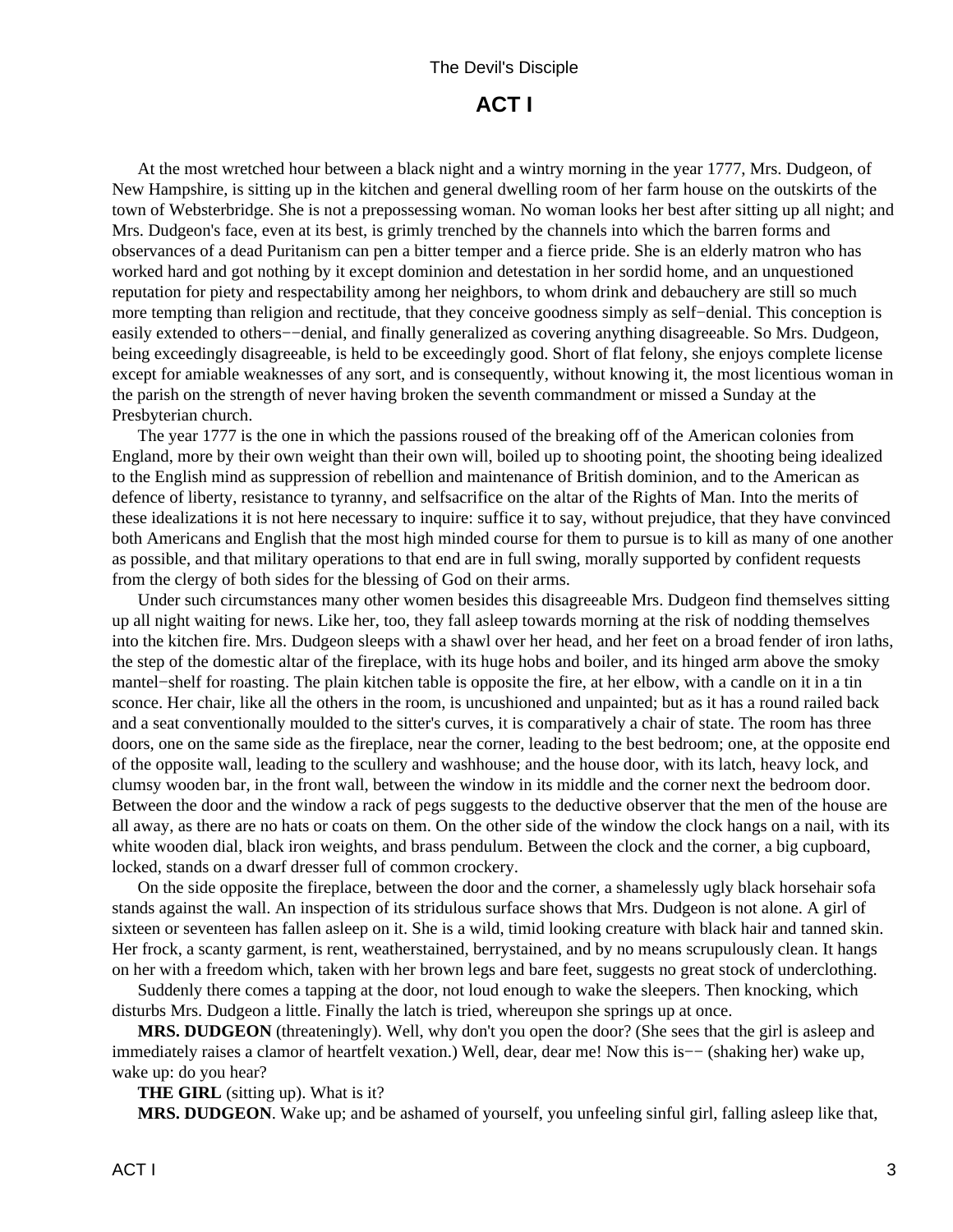and your father hardly cold in his grave.

**THE GIRL** (half asleep still). I didn't mean to. I dropped off−−

 **MRS. DUDGEON** (cutting her short). Oh yes, you've plenty of excuses, I daresay. Dropped off! (Fiercely, as the knocking recommences.) Why don't you get up and let your uncle in? after me waiting up all night for him! (She pushes her rudely off the sofa.) There: I'll open the door: much good you are to wait up. Go and mend that fire a bit.

 The girl, cowed and wretched, goes to the fire and puts a log on. Mrs. Dudgeon unbars the door and opens it, letting into the stuffy kitchen a little of the freshness and a great deal of the chill of the dawn, also her second son Christy, a fattish, stupid, fair−haired, round−faced man of about 22, muffled in a plaid shawl and grey overcoat. He hurries, shivering, to the fire, leaving Mrs. Dudgeon to shut the door.

**CHRISTY** (at the fire). F−−f−−f! but it is cold. (Seeing the girl, and staring lumpishly at her.) Why, who are you?

 **THE GIRL** (shyly). Essie.

 **MRS. DUDGEON**. Oh you may well ask. (To Essie.) Go to your room, child, and lie down since you haven't feeling enough to keep you awake. Your history isn't fit for your own ears to hear.

 **ESSIE**. I−−

 **MRS. DUDGEON** (peremptorily). Don't answer me, Miss; but show your obedience by doing what I tell you. (Essie, almost in tears, crosses the room to the door near the sofa.) And don't forget your prayers. (Essie goes out.) She'd have gone to bed last night just as if nothing had happened if I'd let her.

 **CHRISTY** (phlegmatically). Well, she can't be expected to feel Uncle Peter's death like one of the family.

 **MRS. DUDGEON**. What are you talking about, child? Isn't she his daughter−−the punishment of his wickedness and shame? (She assaults her chair by sitting down.)

 **CHRISTY** (staring). Uncle Peter's daughter!

 **MRS. DUDGEON**. Why else should she be here? D'ye think I've not had enough trouble and care put upon me bringing up my own girls, let alone you and your good−for−nothing brother, without having your uncle's bastards−−

 **CHRISTY** (interrupting her with an apprehensive glance at the door by which Essie went out). Sh! She may hear you.

 **MRS. DUDGEON** (raising her voice). Let her hear me. People who fear God don't fear to give the devil's work its right name. (Christy, soullessly indifferent to the strife of Good and Evil, stares at the fire, warming himself.) Well, how long are you going to stare there like a stuck pig? What news have you for me?

 **CHRISTY** (taking off his hat and shawl and going to the rack to hang them up). The minister is to break the news to you. He'll be here presently.

 **MRS. DUDGEON**. Break what news?

**CHRISTY** (standing on tiptoe, from boyish habit, to hang his hat up, though he is quite tall enough to reach the peg, and speaking with callous placidity, considering the nature of the announcement). Father's dead too.

#### **MRS. DUDGEON** (stupent). Your father!

 **CHRISTY** (sulkily, coming back to the fire and warming himself again, attending much more to the fire than to his mother). Well, it's not my fault. When we got to Nevinstown we found him ill in bed. He didn't know us at first. The minister sat up with him and sent me away. He died in the night.

 **MRS. DUDGEON** (bursting into dry angry tears). Well, I do think this is hard on me−−very hard on me. His brother, that was a disgrace to us all his life, gets hanged on the public gallows as a rebel; and your father, instead of staying at home where his duty was, with his own family, goes after him and dies, leaving everything on my shoulders. After sending this girl to me to take care of, too! (She plucks her shawl vexedly over her ears.) It's sinful, so it is; downright sinful.

 **CHRISTY** (with a slow, bovine cheerfulness, after a pause). I think it's going to be a fine morning, after all.

 **MRS. DUDGEON** (railing at him). A fine morning! And your father newly dead! Where's your feelings, child?

 **CHRISTY** (obstinately). Well, I didn't mean any harm. I suppose a man may make a remark about the weather even if his father's dead.

 **MRS. DUDGEON** (bitterly). A nice comfort my children are to me! One son a fool, and the other a lost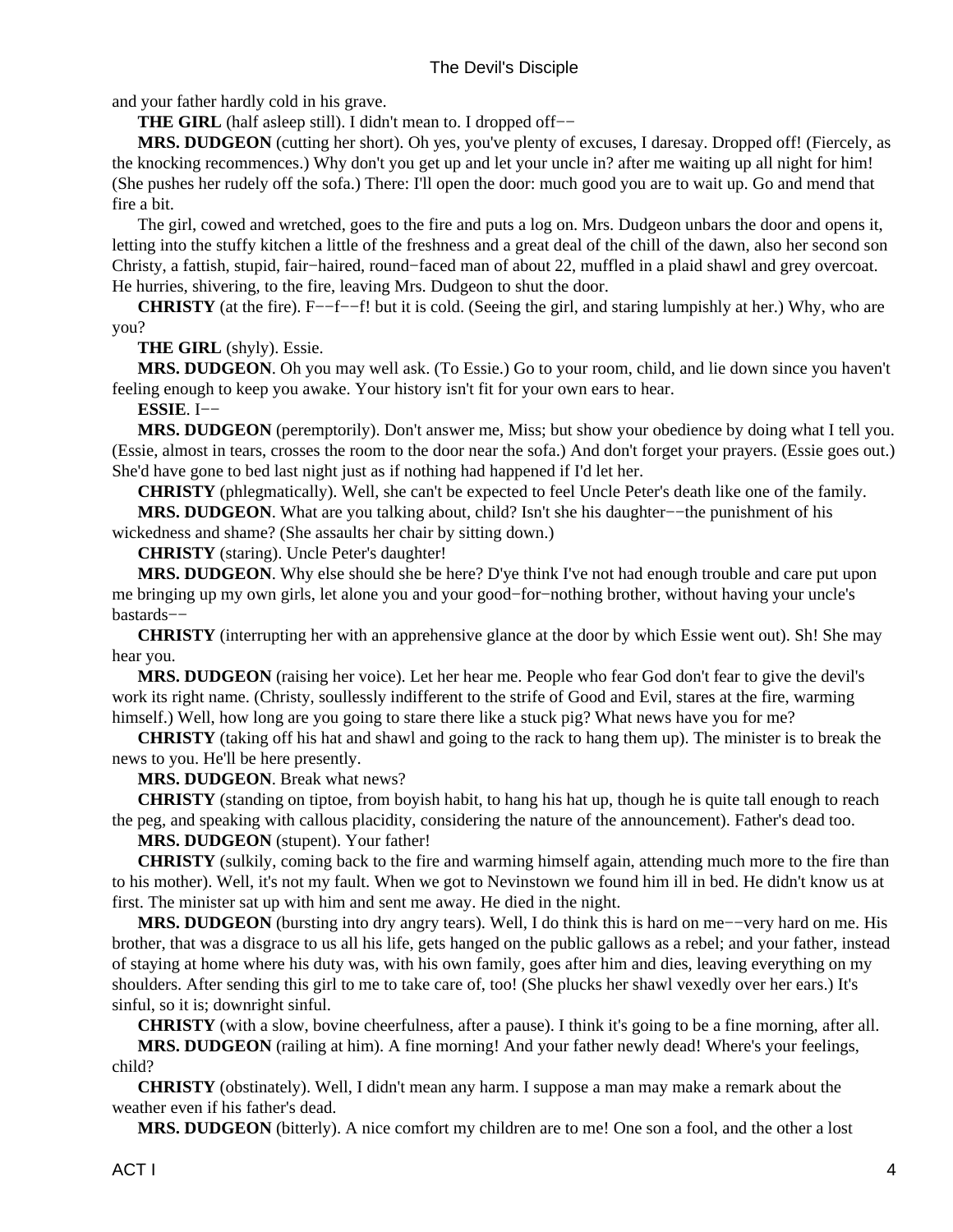sinner that's left his home to live with smugglers and gypsies and villains, the scum of the earth!

Someone knocks.

 **CHRISTY** (without moving). That's the minister.

 **MRS. DUDGEON** (sharply). Well, aren't you going to let Mr. Anderson in?

 Christy goes sheepishly to the door. Mrs. Dudgeon buries her face in her hands, as it is her duty as a widow to be overcome with grief. Christy opens the door, and admits the minister, Anthony Anderson, a shrewd, genial, ready Presbyterian divine of about 50, with something of the authority of his profession in his bearing. But it is an altogether secular authority, sweetened by a conciliatory, sensible manner not at all suggestive of a quite thorouqhgoing other−worldliness. He is a strong, healthy man, too, with a thick, sanguine neck; and his keen, cheerful mouth cuts into somewhat fleshy corners. No doubt an excellent parson, but still a man capable of making the most of this world, and perhaps a little apologetically conscious of getting on better with it than a sound Presbyterian ought.

 **ANDERSON** (to Christy, at the door, looking at Mrs. Dudgeon whilst he takes off his cloak). Have you told her?

 **CHRISTY**. She made me. (He shuts the door; yawns; and loafs across to the sofa where he sits down and presently drops off to sleep.)

 Anderson looks compassionately at Mrs. Dudgeon. Then he hangs his cloak and hat on the rack. Mrs. Dudgeon dries her eyes and looks up at him.

 **ANDERSON**. Sister: the Lord has laid his hand very heavily upon you.

 **MRS. DUDGEON** (with intensely recalcitrant resignation). It's His will, I suppose; and I must bow to it. But I do think it hard. What call had Timothy to go to Springtown, and remind everybody that he belonged to a man that was being hanged?−−and (spitefully) that deserved it, if ever a man did.

 **ANDERSON** (gently). They were brothers, Mrs. Dudgeon.

 **MRS. DUDGEON**. Timothy never acknowledged him as his brother after we were married: he had too much respect for me to insult me with such a brother. Would such a selfish wretch as Peter have come thirty miles to see Timothy hanged, do you think? Not thirty yards, not he. However, I must bear my cross as best I may: least said is soonest mended.

 **ANDERSON** (very grave, coming down to the fire to stand with his back to it). Your eldest son was present at the execution, Mrs. Dudgeon.

 **MRS. DUDGEON** (disagreeably surprised). Richard?

 **ANDERSON** (nodding). Yes.

 **MRS. DUDGEON** (vindictively). Let it be a warning to him. He may end that way himself, the wicked, dissolute, godless−−(she suddenly stops; her voice fails; and she asks, with evident dread) Did Timothy see him?

 **ANDERSON**. Yes.

 **MRS. DUDGEON** (holding her breath). Well?

 **ANDERSON**. He only saw him in the crowd: they did not speak. (Mrs. Dudgeon, greatly relieved, exhales the pent up breath and sits at her ease again.) Your husband was greatly touched and impressed by his brother's awful death. (Mrs. Dudgeon sneers. Anderson breaks off to demand with some indiqnation) Well, wasn't it only natural, Mrs. Dudgeon? He softened towards his prodigal son in that moment. He sent for him to come to see him.

 **MRS. DUDGEON** (her alarm renewed). Sent for Richard!

 **ANDERSON**. Yes; but Richard would not come. He sent his father a message; but I'm sorry to say it was a wicked message−−an awful message.

 **MRS. DUDGEON**. What was it?

 **ANDERSON**. That he would stand by his wicked uncle, and stand against his good parents, in this world and the next.

 **MRS. DUDGEON** (implacably). He will be punished for it. He will be punished for it−−in both worlds.  **ANDERSON**. That is not in our hands, Mrs. Dudgeon.

 **MRS. DUDGEON**. Did I say it was, Mr. Anderson. We are told that the wicked shall be punished. Why should we do our duty and keep God's law if there is to be no difference made between us and those who follow their own likings and dislikings, and make a jest of us and of their Maker's word?

 **ANDERSON**. Well, Richard's earthly father has been merciful and his heavenly judge is the father of us all.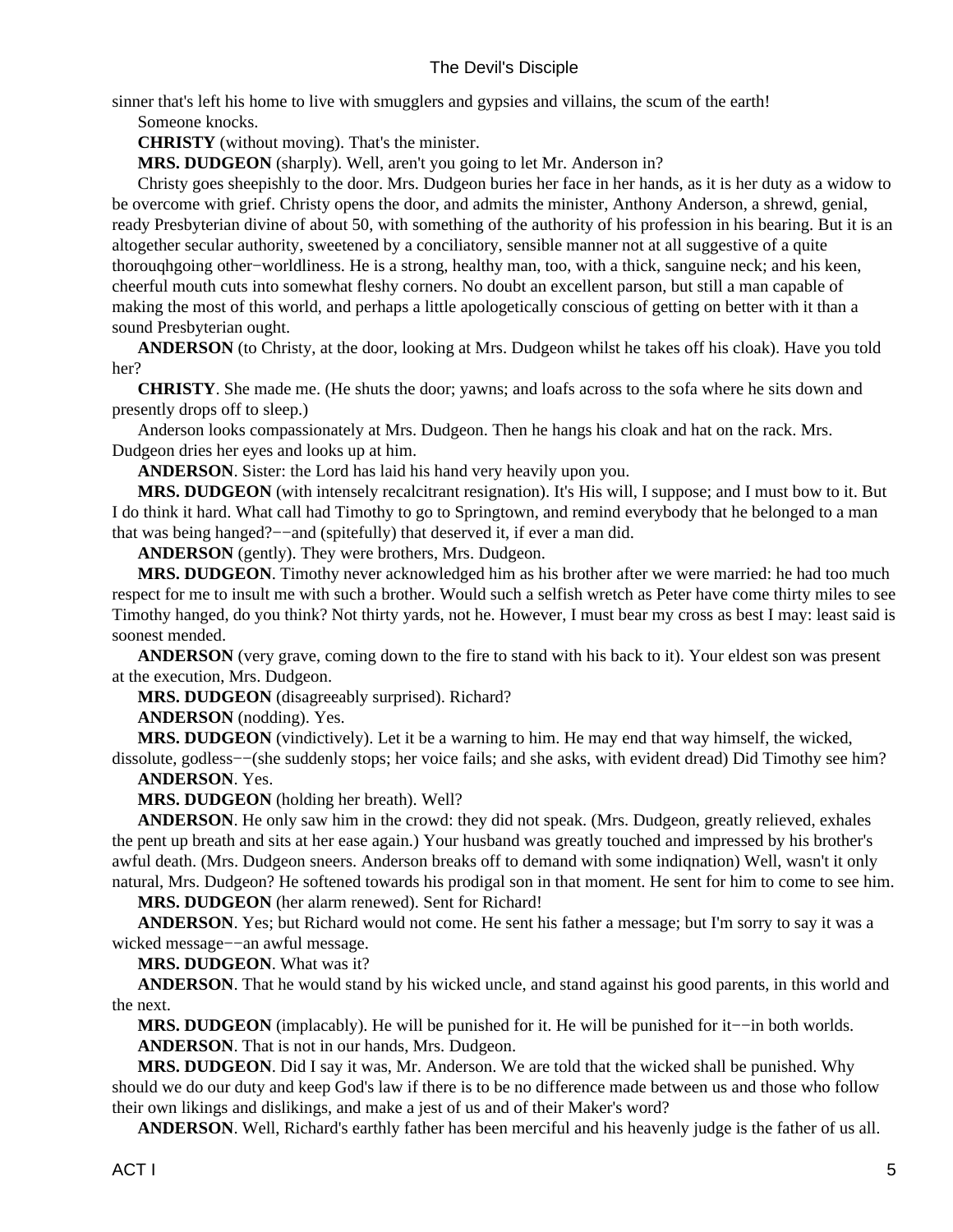**MRS. DUDGEON** (forgetting herself). Richard's earthly father was a softheaded–−

#### **ANDERSON** (shocked). Oh!

 **MRS. DUDGEON** (with a touch of shame). Well, I am Richard's mother. If I am against him who has any right to be for him? (Trying to conciliate him.) Won't you sit down, Mr. Anderson? I should have asked you before; but I'm so troubled.

 **ANDERSON**. Thank you−− (He takes a chair from beside the fireplace, and turns it so that he can sit comfortably at the fire. When he is seated he adds, in the tone of a man who knows that he is opening a difficult subject.) Has Christy told you about the new will?

 **MRS. DUDGEON** (all her fears returning). The new will! Did Timothy−−? (She breaks off, gasping, unable to complete the question.)

 **ANDERSON**. Yes. In his last hours he changed his mind.

 **MRS. DUDGEON** (white with intense rage). And you let him rob me?

 **ANDERSON**. I had no power to prevent him giving what was his to his own son.

 **MRS. DUDGEON**. He had nothing of his own. His money was the money I brought him as my marriage portion. It was for me to deal with my own money and my own son. He dare not have done it if I had been with him; and well he knew it. That was why he stole away like a thief to take advantage of the law to rob me by making a new will behind my back. The more shame on you, Mr. Anderson,−− you, a minister of the gospel−−to act as his accomplice in such a crime.

 **ANDERSON** (rising). I will take no offence at what you say in the first bitterness of your grief.

 **MRS. DUDGEON** (contemptuously). Grief!

 **ANDERSON**. Well, of your disappointment, if you can find it in your heart to think that the better word.  **MRS. DUDGEON**. My heart! My heart! And since when, pray, have you begun to hold up our hearts as trustworthy guides for us?

**ANDERSON** (rather guiltily). I-−er−−

 **MRS. DUDGEON** (vehemently). Don't lie, Mr. Anderson. We are told that the heart of man is deceitful above all things, and desperately wicked. My heart belonged, not to Timothy, but to that poor wretched brother of his that has just ended his days with a rope round his neck−−aye, to Peter Dudgeon. You know it: old Eli Hawkins, the man to whose pulpit you succeeded, though you are not worthy to loose his shoe latchet, told it you when he gave over our souls into your charge. He warned me and strengthened me against my heart, and made me marry a Godfearing man−−as he thought. What else but that discipline has made me the woman I am? And you, you who followed your heart in your marriage, you talk to me of what I find in my heart. Go home to your pretty wife, man; and leave me to my prayers. (She turns from him and leans with her elbows on the table, brooding over her wrongs and taking no further notice of him.)

 **ANDERSON** (willing enough to escape). The Lord forbid that I should come between you and the source of all comfort! (He goes to the rack for his coat and hat.)

 **MRS. DUDGEON** (without looking at him). The Lord will know what to forbid and what to allow without your help.

**ANDERSON**. And whom to forgive, I hope—–Eli Hawkins and myself, if we have ever set up our preaching against His law. (He fastens his cloak, and is now ready to go.) Just one word−−on necessary business, Mrs. Dudgeon. There is the reading of the will to be gone through; and Richard has a right to be present. He is in the town; but he has the grace to say that he does not want to force himself in here.

 **MRS. DUDGEON**. He shall come here. Does he expect us to leave his father's house for his convenience? Let them all come, and come quickly, and go quickly. They shall not make the will an excuse to shirk half their day's work. I shall be ready, never fear.

 **ANDERSON** (coming back a step or two). Mrs. Dudgeon: I used to have some little influence with you. When did I lose it?

 **MRS. DUDGEON** (still without turning to him). When you married for love. Now you're answered.

 **ANDERSON**. Yes: I am answered. (He goes out, musing.)

**MRS. DUDGEON** (to herself, thinking of her husband). Thief! Thief!! (She shakes herself angrily out of the chair; throws back the shawl from her head; and sets to work to prepare the room for the reading of the will, beginning by replacing Anderson's chair against the wall, and pushing back her own to the window. Then she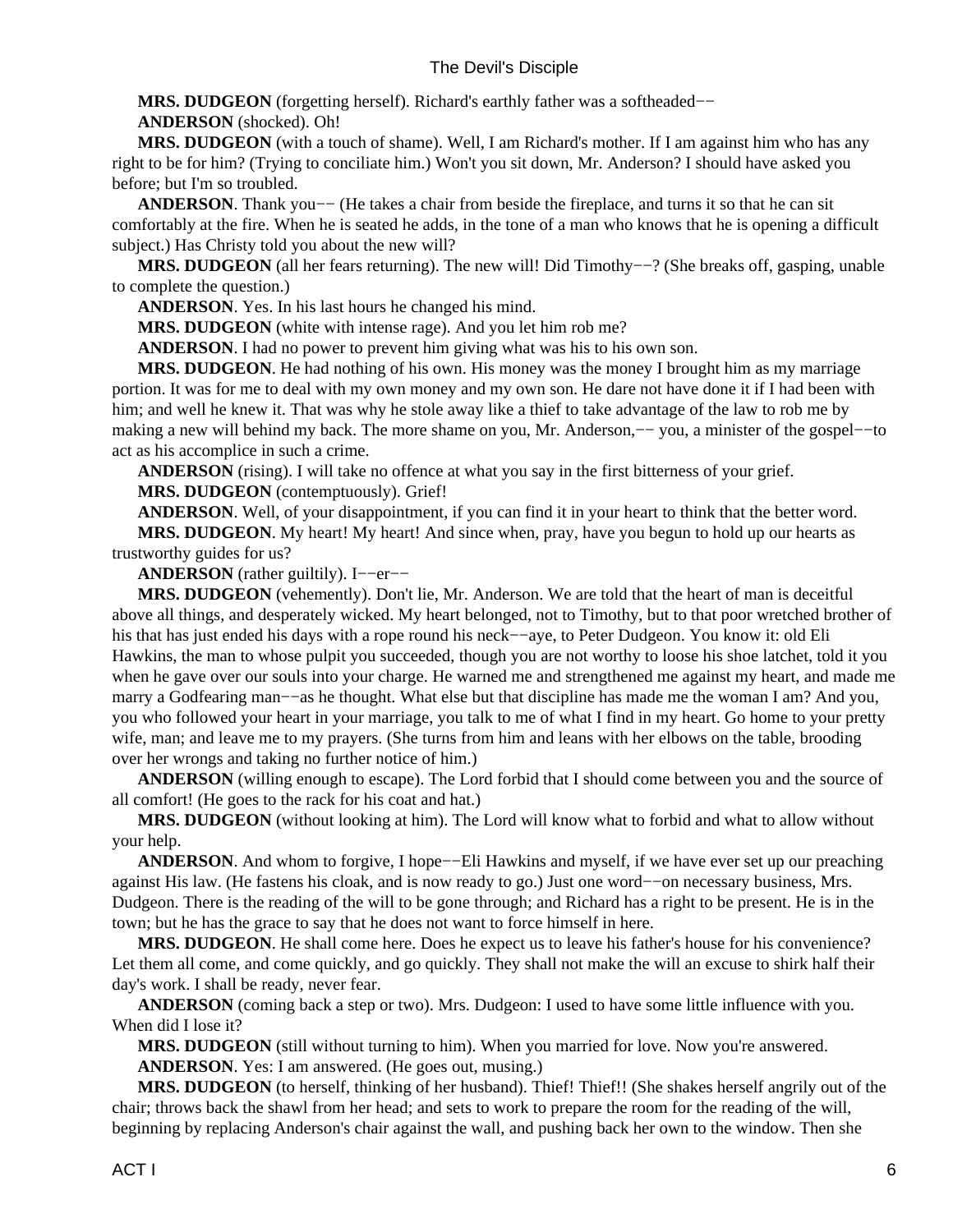calls, in her hard, driving, wrathful way) Christy. (No answer: he is fast asleep.) Christy. (She shakes him roughly.) Get up out of that; and be ashamed of yourself−− sleeping, and your father dead! (She returns to the table; puts the candle on the mantelshelf; and takes from the table drawer a red table cloth which she spreads.)

 **CHRISTY** (rising reluctantly). Well, do you suppose we are never going to sleep until we are out of mourning?

 **MRS. DUDGEON**. I want none of your sulks. Here: help me to set this table. (They place the table in the middle of the room, with Christy's end towards the fireplace and Mrs. Dudgeon's towards the sofa. Christy drops the table as soon as possible, and goes to the fire, leaving his mother to make the final adjustments of its position.) We shall have the minister back here with the lawyer and all the family to read the will before you have done toasting yourself. Go and wake that girl; and then light the stove in the shed: you can't have your breakfast here. And mind you wash yourself, and make yourself fit to receive the company. (She punctuates these orders by going to the cupboard; unlocking it; and producing a decanter of wine, which has no doubt stood there untouched since the last state occasion in the family, and some glasses, which she sets on the table. Also two green ware plates, on one of which she puts a barmbrack with a knife beside it. On the other she shakes some biscuits out of a tin, putting back one or two, and counting the rest.) Now mind: there are ten biscuits there: let there be ten there when I come back after dressing myself. And keep your fingers off the raisins in that cake. And tell Essie the same. I suppose I can trust you to bring in the case of stuffed birds without breaking the glass? (She replaces the tin in the cupboard, which she locks, pocketing the key carefully.)

 **CHRISTY** (lingering at the fire). You'd better put the inkstand instead, for the lawyer.

 Mss. DUDGEON. That's no answer to make to me, sir. Go and do as you're told. (Christy turns sullenly to obey.) Stop: take down that shutter before you go, and let the daylight in: you can't expect me to do all the heavy work of the house with a great heavy lout like you idling about.

 Christy takes the window bar out of its damps, and puts it aside; then opens the shutter, showing the grey morning. Mrs. Dudgeon takes the sconce from the mantelshelf; blows out the candle; extinguishes the snuff by pinching it with her fingers, first licking them for the purpose; and replaces the sconce on the shelf.

 **CHRISTY** (looking through the window). Here's the minister's wife.

 **MRS. DUDGEON** (displeased). What! Is she coming here?

#### **CHRISTY**. Yes.

 **MRS. DUDGEON**. What does she want troubling me at this hour, before I'm properly dressed to receive people?

#### **CHRISTY**. You'd better ask her.

 **MRS. DUDGEON** (threateningly). You'd better keep a civil tongue in your head. (He goes sulkily towards the door. She comes after him, plying him with instructions.) Tell that girl to come to me as soon as she's had her breakfast. And tell her to make herself fit to be seen before the people. (Christy goes out and slams the door in her face.) Nice manners, that! (Someone knocks at the house door: she turns and cries inhospitably.) Come in. (Judith Anderson, the minister's wife, comes in. Judith is more than twenty years younger than her husband, though she will never be as young as he in vitality. She is pretty and proper and ladylike, and has been admired and petted into an opinion of herself sufficiently favorable to give her a self−assurance which serves her instead of strength. She has a pretty taste in dress, and in her face the pretty lines of a sentimental character formed by dreams. Even her little self−complacency is pretty, like a child's vanity. Rather a pathetic creature to any sympathetic observer who knows how rough a place the world is. One feels, on the whole, that Anderson might have chosen worse, and that she, needing protection, could not have chosen better.) Oh, it's you, is it, Mrs. Anderson?

 **JUDITH** (very politely−−almost patronizingly). Yes. Can I do anything for you, Mrs. Dudgeon? Can I help to get the place ready before they come to read the will?

 **MRS. DUDGEON** (stiffly). Thank you, Mrs. Anderson, my house is always ready for anyone to come into.

 **MRS. ANDERSON** (with complacent amiability). Yes, indeed it is. Perhaps you had rather I did not intrude on you just now.

 **MRS. DUDGEON**. Oh, one more or less will make no difference this morning, Mrs. Anderson. Now that you're here, you'd better stay. If you wouldn't mind shutting the door! (Judith smiles, implying "How stupid of me" and shuts it with an exasperating air of doing something pretty and becoming.) That's better. I must go and tidy myself a bit. I suppose you don't mind stopping here to receive anyone that comes until I'm ready.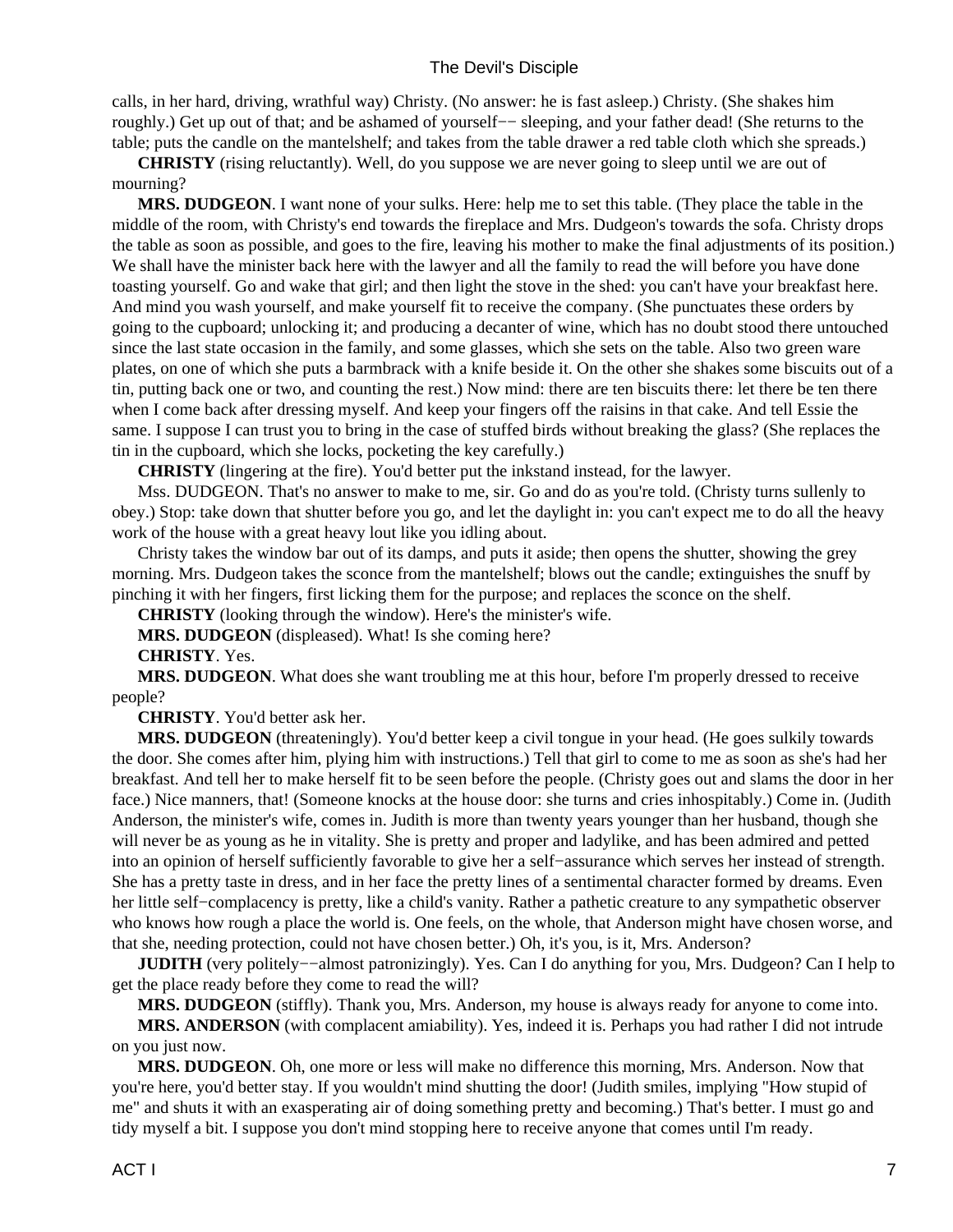**JUDITH** (graciously giving her leave). Oh yes, certainly. Leave them to me, Mrs. Dudgeon; and take your time. (She hangs her cloak and bonnet on the rack.)

 **MRS. DUDGEON** (half sneering). I thought that would be more in your way than getting the house ready. (Essie comes back.) Oh, here you are! (Severely) Come here: let me see you. (Essie timidly goes to her. Mrs. Dudgeon takes her roughly by the arm and pulls her round to inspect the results of her attempt to clean and tidy herself−−results which show little practice and less conviction.) Mm! That's what you call doing your hair properly, I suppose. It's easy to see what you are, and how you were brought up. (She throws her arms away, and goes on, peremptorily.) Now you listen to me and do as you're told. You sit down there in the corner by the fire; and when the company comes don't dare to speak until you're spoken to. (Essie creeps away to the fireplace.) Your father's people had better see you and know you're there: they're as much bound to keep you from starvation as I am. At any rate they might help. But let me have no chattering and making free with them, as if you were their equal. Do you hear?

#### **ESSIE**. Yes.

 **MRS. DUDGEON**. Well, then go and do as you're told.

 (Essie sits down miserably on the corner of the fender furthest from the door.) Never mind her, Mrs. Anderson: you know who she is and what she is. If she gives you any trouble, just tell me; and I'll settle accounts with her. (Mrs. Dudgeon goes into the bedroom, shutting the door sharply behind her as if even it had to be made to do its duty with a ruthless hand.)

**JUDITH** (patronizing Essie, and arranging the cake and wine on the table more becomingly). You must not mind if your aunt is strict with you. She is a very good woman, and desires your good too.

 **ESSIE** (in listless misery). Yes.

**JUDITH** (annoyed with Essie for her failure to be consoled and edified, and to appreciate the kindly condescension of the remark). You are not going to be sullen, I hope, Essie.

 **ESSIE**. No.

**JUDITH**. That's a good girl! (She places a couple of chairs at the table with their backs to the window, with a pleasant sense of being a more thoughtful housekeeper than Mrs. Dudgeon.) Do you know any of your father's relatives?

**ESSIE**. No. They wouldn't have anything to do with him: they were too religious. Father used to talk about Dick Dudgeon; but I never saw him.

**JUDITH** (ostentatiously shocked). Dick Dudgeon! Essie: do you wish to be a really respectable and grateful girl, and to make a place for yourself here by steady good conduct?

 **ESSIE** (very half−heartedly). Yes.

 **JUDITH**. Then you must never mention the name of Richard Dudgeon−− never even think about him. He is a bad man.

 **ESSIE**. What has he done?

**JUDITH**. You must not ask questions about him, Essie. You are too young to know what it is to be a bad man. But he is a smuggler; and he lives with gypsies; and he has no love for his mother and his family; and he wrestles and plays games on Sunday instead of going to church. Never let him into your presence, if you can help it, Essie; and try to keep yourself and all womanhood unspotted by contact with such men.

 **ESSIE**. Yes.

 **JUDITH** (again displeased). I am afraid you say Yes and No without thinking very deeply.

 **ESSIE**. Yes. At least I mean−−

**JUDITH** (severely). What do you mean?

 **ESSIE** (almost crying). Only−−my father was a smuggler; and−− (Someone knocks.)

**JUDITH**. They are beginning to come. Now remember your aunt's directions, Essie; and be a good girl. (Christy comes back with the stand of stuffed birds under a glass case, and an inkstand, which he places on the table.) Good morning, Mr. Dudgeon. Will you open the door, please: the people have come.

 **CHRISTY**. Good morning. (He opens the house door.)

 The morning is now fairly bright and warm; and Anderson, who is the first to enter, has left his cloak at home. He is accompanied by Lawyer Hawkins, a brisk, middleaged man in brown riding gaiters and yellow breeches, looking as much squire as solicitor. He and Anderson are allowed precedence as representing the learned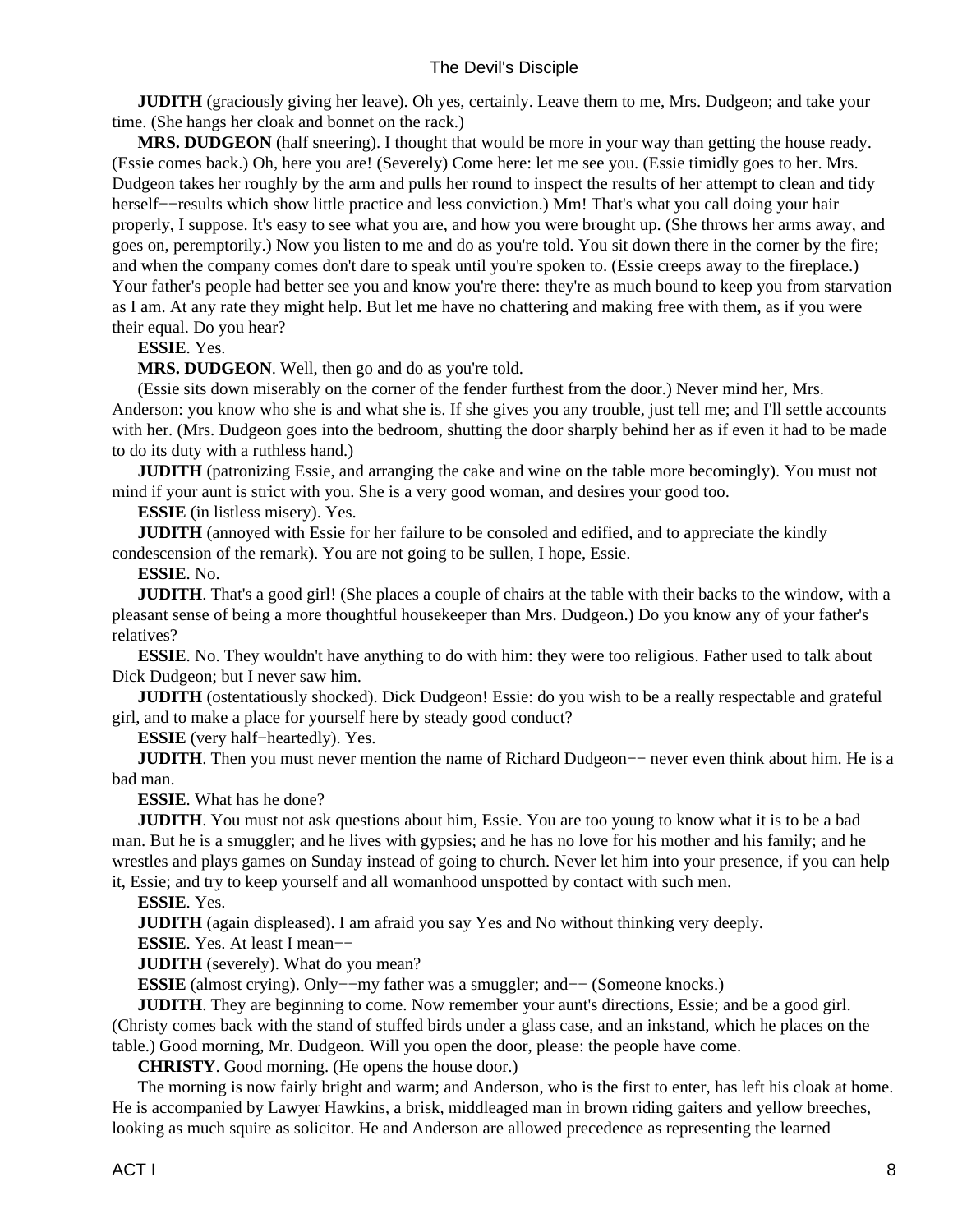professions. After them comes the family, headed by the senior uncle, William Dudgeon, a large, shapeless man, bottle−nosed and evidently no ascetic at table. His clothes are not the clothes, nor his anxious wife the wife, of a prosperous man. The junior uncle, Titus Dudgeon, is a wiry little terrier of a man, with an immense and visibly purse−proud wife, both free from the cares of the William household.

 Hawkins at once goes briskly to the table and takes the chair nearest the sofa, Christy having left the inkstand there. He puts his hat on the floor beside him, and produces the will. Uncle William comes to the fire and stands on the hearth warming his coat tails, leaving Mrs. William derelict near the door. Uncle Titus, who is the lady's man of the family, rescues her by giving her his disengaged arm and bringing her to the sofa, where he sits down warmly between his own lady and his brother's. Anderson hangs up his hat and waits for a word with Judith.

**JUDITH**. She will be here in a moment. Ask them to wait. (She taps at the bedroom door. Receiving an answer from within, she opens it and passes through.)

 **ANDERSON** (taking his place at the table at the opposite end to Hawkins). Our poor afflicted sister will be with us in a moment. Are we all here?

 **CHRISTY** (at the house door, which he has just shut). All except Dick.

 The callousness with which Christy names the reprobate jars on the moral sense of the family. Uncle William shakes his head slowly and repeatedly. Mrs. Titus catches her breath convulsively through her nose. Her husband speaks.

 **UNCLE TITUS**. Well, I hope he will have the grace not to come. I hope so.

 The Dudgeons all murmur assent, except Christy, who goes to the window and posts himself there, looking out. Hawkins smiles secretively as if he knew something that would change their tune if they knew it. Anderson is uneasy: the love of solemn family councils, especially funereal ones, is not in his nature. Judith appears at the bedroom door.

**JUDITH** (with gentle impressiveness). Friends, Mrs. Dudgeon. (She takes the chair from beside the fireplace; and places it for Mrs. Dudgeon, who comes from the bedroom in black, with a clean handkerchief to her eyes. All rise, except Essie. Mrs. Titus and Mrs. William produce equally clean handkerchiefs and weep. It is an affecting moment.)

 **UNCLE WILLIAM**. Would it comfort you, sister, if we were to offer up a prayer?

 **UNCLE TITUS**. Or sing a hymn?

 **ANDERSON** (rather hastily). I have been with our sister this morning already, friends. In our hearts we ask a blessing.

 **ALL** (except Essie). Amen.

They all sit down, except Judith, who stands behind Mrs. Dudgeon's chair.

**JUDITH** (to Essie). Essie: did you say Amen?

 **ESSIE** (scaredly). No.

**JUDITH**. Then say it, like a good girl.

 **ESSIE**. Amen.

 **UNCLE WILLIAM** (encouragingly). That's right: that's right. We know who you are; but we are willing to be kind to you if you are a good girl and deserve it. We are all equal before the Throne.

 This republican sentiment does not please the women, who are convinced that the Throne is precisely the place where their superiority, often questioned in this world, will be recognized and rewarded.

 **CHRISTY** (at the window). Here's Dick.

 Anderson and Hawkins look round sociably. Essie, with a gleam of interest breaking through her misery, looks up. Christy grins and gapes expectantly at the door. The rest are petrified with the intensity of their sense of Virtue menaced with outrage by the approach of flaunting Vice. The reprobate appears in the doorway, graced beyond his alleged merits by the morning sunlight. He is certainly the best looking member of the family; but his expression is reckless and sardonic, his manner defiant and satirical, his dress picturesquely careless. Only his forehead and mouth betray an extraordinary steadfastness, and his eyes are the eyes of a fanatic.

 **RICHARD** (on the threshold, taking off his hat). Ladies and gentlemen: your servant, your very humble servant. (With this comprehensive insult, he throws his hat to Christy with a suddenness that makes him jump like a negligent wicket keeper, and comes into the middle of the room, where he turns and deliberately surveys the company.) How happy you all look! how glad to see me! (He turns towards Mrs. Dudgeon's chair; and his lip rolls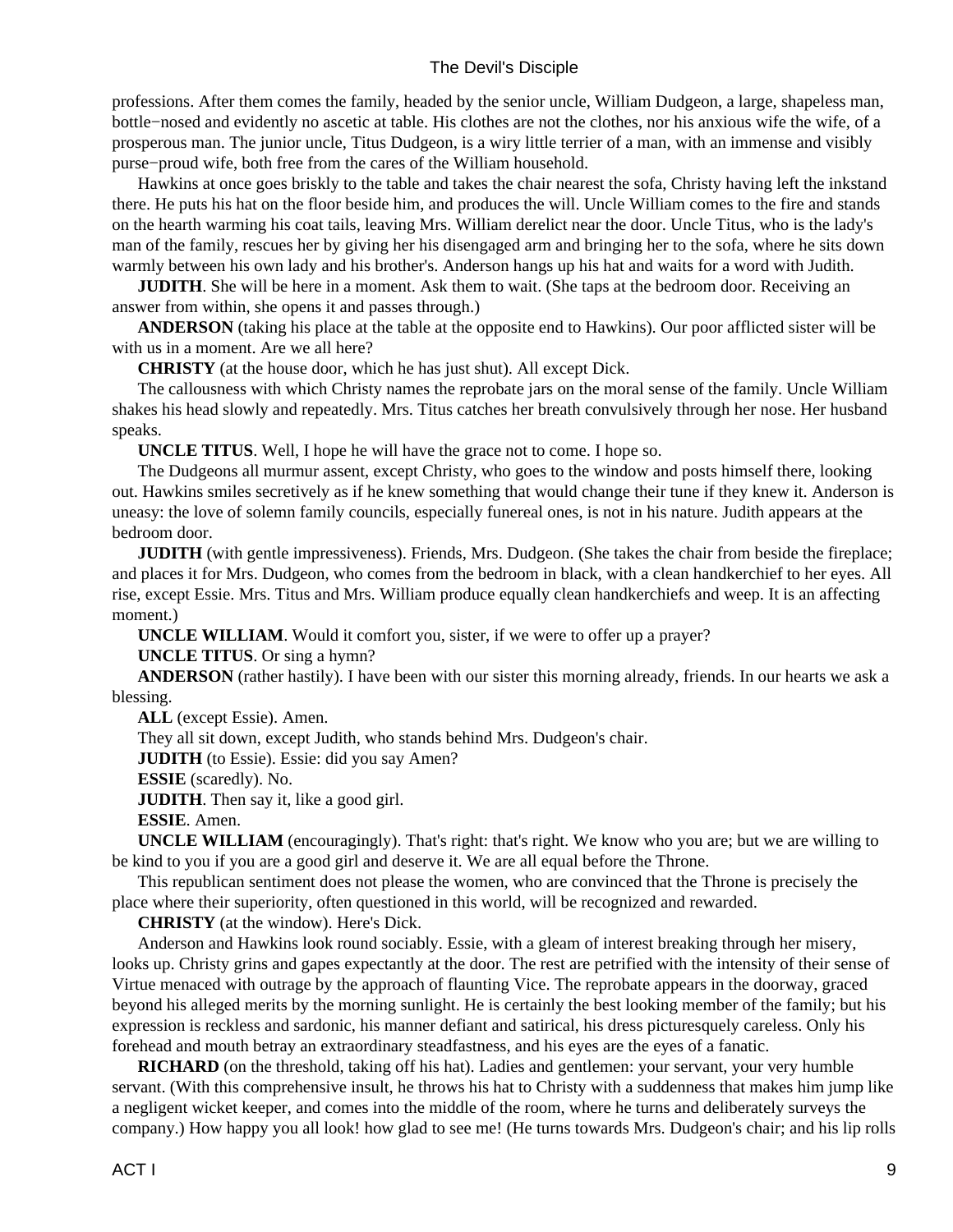up horribly from his dog tooth as he meets her look of undisguised hatred.) Well, mother: keeping up appearances as usual? that's right, that's right. (Judith pointedly moves away from his neighborhood to the other side of the kitchen, holding her skirt instinctively as if to save it from contamination. Uncle Titus promptly marks his approval of her action by rising from the sofa, and placing a chair for her to sit down upon.) What! Uncle William! I haven't seen you since you gave up drinking. (Poor Uncle William, shamed, would protest; but Richard claps him heartily on his shoulder, adding) you have given it up, haven't you? (releasing him with a playful push) of course you have: quite right too; you overdid it. (He turns away from Uncle William and makes for the sofa.) And now, where is that upright horsedealer Uncle Titus? Uncle Titus: come forth. (He comes upon him holding the chair as Judith sits down.) As usual, looking after the ladies.

 **UNCLE TITUS** (indignantly). Be ashamed of yourself, sir−−

**RICHARD** (interrupting him and shaking his hand in spite of him). I am: I am; but I am proud of my uncle−−proud of all my relatives (again surveying them) who could look at them and not be proud and joyful? (Uncle Titus, overborne, resumes his seat on the sofa. Richard turns to the table.) Ah, Mr. Anderson, still at the good work, still shepherding them. Keep them up to the mark, minister, keep them up to the mark. Come! (with a spring he seats himself on the table and takes up the decanter) clink a glass with me, Pastor, for the sake of old times.

 **ANDERSON**. You know, I think, Mr. Dudgeon, that I do not drink before dinner.

 **RICHARD**. You will, some day, Pastor: Uncle William used to drink before breakfast. Come: it will give your sermons unction. (He smells the wine and makes a wry face.) But do not begin on my mother's company sherry. I stole some when I was six years old; and I have been a temperate man ever since. (He puts the decanter down and changes the subject.) So I hear you are married, Pastor, and that your wife has a most ungodly allowance of good looks.

 **ANDERSON** (quietly indicating Judith). Sir: you are in the presence of my wife. (Judith rises and stands with stony propriety.)

 **RICHARD** (quickly slipping down from the table with instinctive good manners). Your servant, madam: no offence. (He looks at her earnestly.) You deserve your reputation; but I'm sorry to see by your expression that you're a good woman.

 (She looks shocked, and sits down amid a murmur of indignant sympathy from his relatives. Anderson, sensible enough to know that these demonstrations can only gratify and encourage a man who is deliberately trying to provoke them, remains perfectly goodhumored.) All the same, Pastor, I respect you more than I did before. By the way, did I hear, or did I not, that our late lamented Uncle Peter, though unmarried, was a father?

 **UNCLE TITUS**. He had only one irregular child, sir.

**RICHARD**. Only one! He thinks one a mere trifle! I blush for you, Uncle Titus.

 **ANDERSON**. Mr. Dudgeon you are in the presence of your mother and her grief.

 **RICHARD**. It touches me profoundly, Pastor. By the way, what has become of the irregular child?

 **ANDERSON** (pointing to Essie). There, sir, listening to you.

 **RICHARD** (shocked into sincerity). What! Why the devil didn't you tell me that before? Children suffer enough in this house without−− (He hurries remorsefully to Essie.) Come, little cousin! never mind me: it was not meant to hurt you. (She looks up gratefully at him. Her tearstained face affects him violently, and he bursts out, in a transport of wrath) Who has been making her cry? Who has been ill−treating her? By God−−

 **MRS. DUDGEON** (rising and confronting him). Silence your blasphemous tongue. I will hear no more of this. Leave my house.

**RICHARD**. How do you know it's your house until the will is read? (They look at one another for a moment with intense hatred; and then she sinks, checkmated, into her chair. Richard goes boldly up past Anderson to the window, where he takes the railed chair in his hand.) Ladies and gentlemen: as the eldest son of my late father, and the unworthy head of this household, I bid you welcome. By your leave, Minister Anderson: by your leave, Lawyer Hawkins. The head of the table for the head of the family. (He places the chair at the table between the minister and the attorney; sits down between them; and addresses the assembly with a presidential air.) We meet on a melancholy occasion: a father dead! an uncle actually hanged, and probably damned. (He shakes his head deploringly. The relatives freeze with horror.) That's right: pull your longest faces (his voice suddenly sweetens gravely as his glance lights on Essie) provided only there is hope in the eyes of the child. (Briskly.) Now then,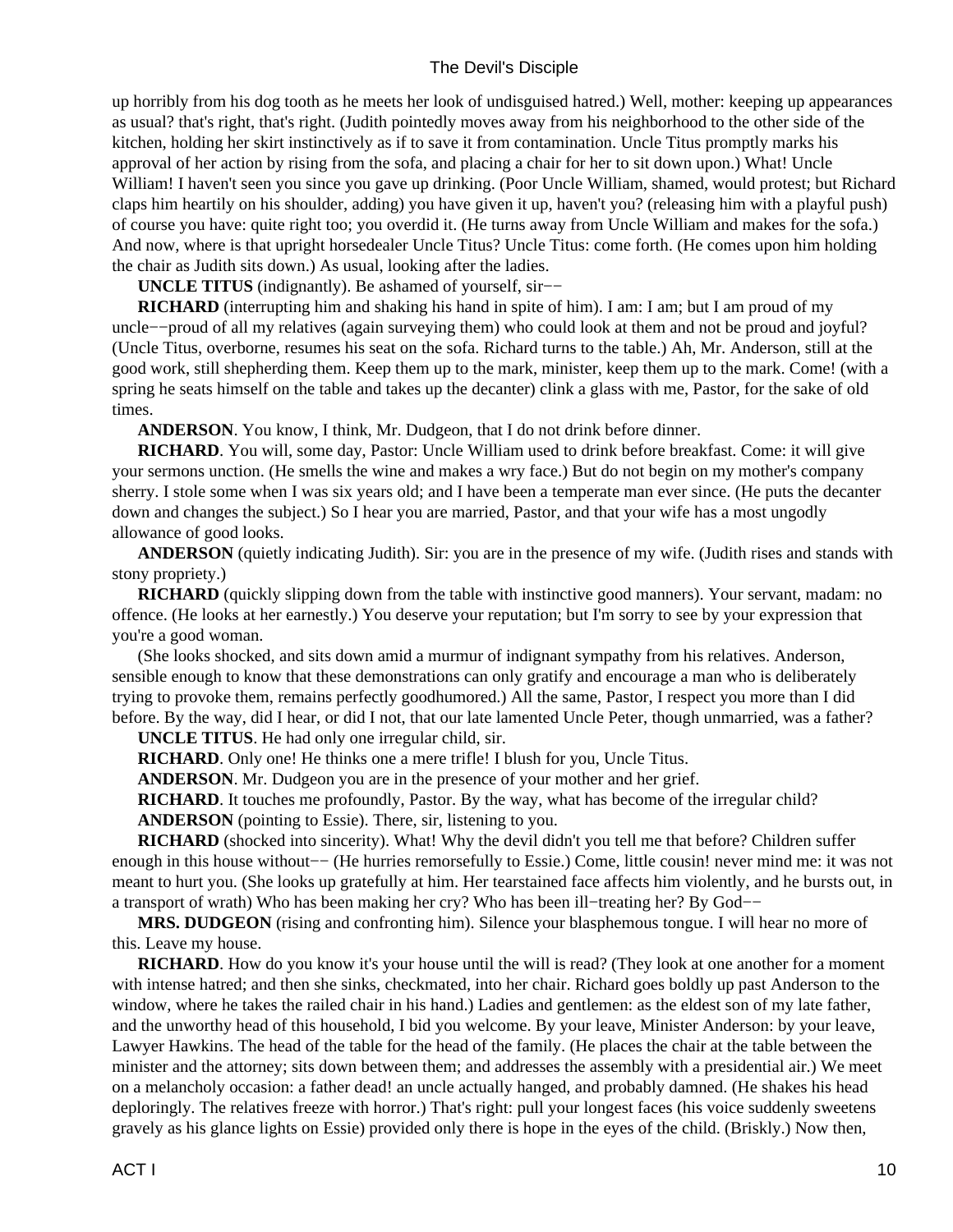Lawyer Hawkins: business, business. Get on with the will, man.

 **TITUS**. Do not let yourself be ordered or hurried, Mr. Hawkins.

**HAWKINS** (very politely and willingly). Mr. Dudgeon means no offence, I feel sure. I will not keep you one second, Mr. Dudgeon. Just while I get my glasses—−(he fumbles for them. The Dudgeons look at one another with misgiving).

 **RICHARD**. Aha! They notice your civility, Mr. Hawkins. They are prepared for the worst. A glass of wine to clear your voice before you begin. (He pours out one for him and hands it; then pours one for himself.)

 **HAWKINS**. Thank you, Mr. Dudgeon. Your good health, sir.

 **RICHARD**. Yours, sir. (With the glass half way to his lips, he checks himself, giving a dubious glance at the wine, and adds, with quaint intensity.) Will anyone oblige me with a glass of water?

 Essie, who has been hanging on his every word and movement, rises stealthily and slips out behind Mrs. Dudgeon through the bedroom door, returning presently with a jug and going out of the house as quietly as possible.

 **HAWKINS**. The will is not exactly in proper legal phraseology.

 **RICHARD**. No: my father died without the consolations of the law.

 **HAWKINS**. Good again, Mr. Dudgeon, good again. (Preparing to read) Are you ready, sir?

 **RICHARD**. Ready, aye ready. For what we are about to receive, may the Lord make us truly thankful. Go ahead.

 **HAWKINS** (reading). "This is the last will and testament of me Timothy Dudgeon on my deathbed at Nevinstown on the road from Springtown to Websterbridge on this twenty−fourth day of September, one thousand seven hundred and seventy seven. I hereby revoke all former wills made by me and declare that I am of sound mind and know well what I am doing and that this is my real will according to my own wish and affections."

 **RICHARD** (glancing at his mother). Aha!

 **HAWKINS** (shaking his head). Bad phraseology, sir, wrong phraseology. "I give and bequeath a hundred pounds to my younger son Christopher Dudgeon, fifty pounds to be paid to him on the day of his marriage to Sarah Wilkins if she will have him, and ten pounds on the birth of each of his children up to the number of five."

 **RICHARD**. How if she won't have him?

 **CHRISTY**. She will if I have fifty pounds.

 **RICHARD**. Good, my brother. Proceed.

 **HAWKINS**. "I give and bequeath to my wife Annie Dudgeon, born Annie Primrose"−−you see he did not know the law, Mr. Dudgeon: your mother was not born Annie: she was christened so−−"an annuity of fifty−two pounds a year for life (Mrs. Dudgeon, with all eyes on her, holds herself convulsively rigid) to be paid out of the interest on her own money"−−there's a way to put it, Mr. Dudgeon! Her own money!

 **MRS. DUDGEON**. A very good way to put God's truth. It was every penny my own. Fifty−two pounds a year!

 **HAWKINS**. "And I recommend her for her goodness and piety to the forgiving care of her children, having stood between them and her as far as I could to the best of my ability."

 **MRS. DUDGEON**. And this is my reward! (raging inwardly) You know what I think, Mr. Anderson you know the word I gave to it.

 **ANDERSON**. It cannot be helped, Mrs. Dudgeon. We must take what comes to us. (To Hawkins.) Go on, sir.

 **HAWKINS**. "I give and bequeath my house at Websterbridge with the land belonging to it and all the rest of my property soever to my eldest son and heir, Richard Dudgeon."

 **RICHARD**. Oho! The fatted calf, Minister, the fatted calf.

 **HAWKINS**. "On these conditions−−"

 **RICHARD**. The devil! Are there conditions?

 **HAWKINS**. "To wit: first, that he shall not let my brother Peter's natural child starve or be driven by want to an evil life."

 **RICHARD** (emphatically, striking his fist on the table). Agreed.

 **MRS. DUDGEON**, turning to look malignantly at Essie, misses her and looks quickly round to see where she has moved to; then,, seeing that she has left the room without leave, closes her lips vengefully.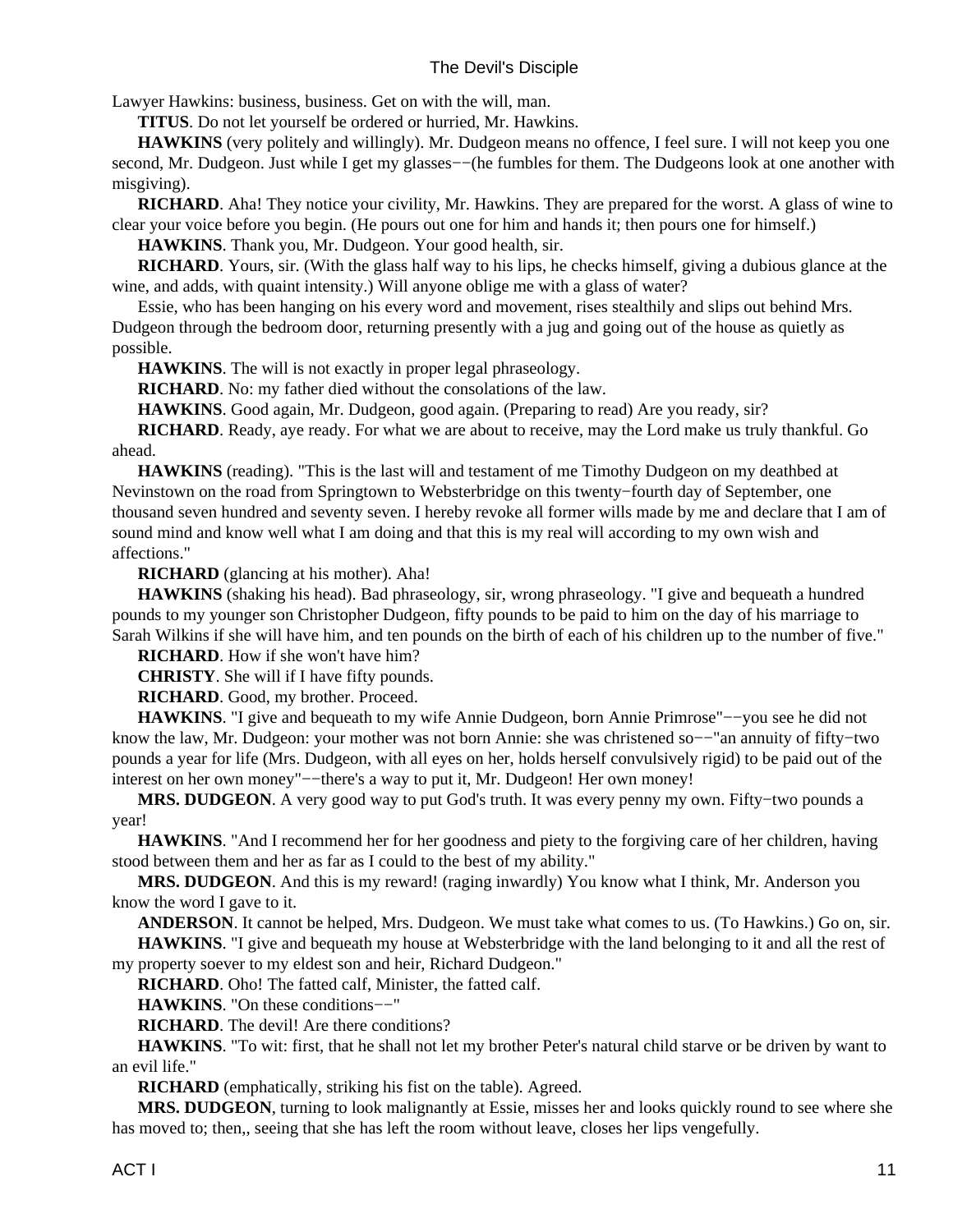**HAWKINS**. "Second, that he shall be a good friend to my old horse Jim"–−(again slacking his head) he should have written James, sir.

 **RICHARD**. James shall live in clover. Go on.

**HAWKINS**.  $-$ and keep my deaf farm laborer Prodger Feston in his service."

 **RICHARD**. Prodger Feston shall get drunk every Saturday.

 **HAWKINS**. "Third, that he make Christy a present on his marriage out of the ornaments in the best room."

 **RICHARD** (holding up the stuffed birds). Here you are, Christy.

 **CHRISTY** (disappointed). I'd rather have the China peacocks.

 **RICHARD**. You shall have both. (Christy is greatly pleased.) Go on.

**HAWKINS**. "Fourthly and lastly, that he try to live at peace with his mother as far as she will consent to it."  **RICHARD** (dubiously). Hm! Anything more, Mr. Hawkins?

 **HAWKINS** (solemnly). "Finally I gave and bequeath my soul into my Maker's hands, humbly asking forgiveness for all my sins and mistakes, and hoping that he will so guide my son that it may not be said that I have done wrong in trusting to him rather than to others in the perplexity of my last hour in this strange place."

 **ANDERSON**. Amen.

THE UNCLES AND AUNTS. Amen.

 **RICHARD**. My mother does not say Amen.

 **MRS. DUDGEON** (rising, unable to give up her property without a struggle). Mr. Hawkins: is that a proper will? Remember, I have his rightful, legal will, drawn up by yourself, leaving all to me.

 **HAWKINS**. This is a very wrongly and irregularly worded will, Mrs. Dudgeon; though (turning politely to Richard) it contains in my judgment an excellent disposal of his property.

 **ANDERSON** (interposing before Mrs. Dudgeon can retort). That is not what you are asked, Mr. Hawkins. Is it a legal will?

 **HAWKINS**. The courts will sustain it against the other.

 **ANDERSON**. But why, if the other is more lawfully worded?

 **HAWKINS**. Because, sir, the courts will sustain the claim of a man−−and that man the eldest son−−against any woman, if they can. I warned you, Mrs. Dudgeon, when you got me to draw that other will, that it was not a wise will, and that though you might make him sign it, he would never be easy until he revoked it. But you wouldn't take advice; and now Mr. Richard is cock of the walk. (He takes his hat from the floor; rises; and begins pocketing his papers and spectacles.)

 This is the signal for the breaking−up of the party. Anderson takes his hat from the rack and joins Uncle William at the fire. Uncle Titus fetches Judith her things from the rack. The three on the sofa rise and chat with Hawkins. Mrs. Dudgeon, now an intruder in her own house, stands erect, crushed by the weight of the law on women, accepting it, as she has been trained to accept all monstrous calamities, as proofs of the greatness of the power that inflicts them, and of her own wormlike insignificance. For at this time, remember, Mary

Wollstonecraft is as yet only a girl of eighteen, and her Vindication of the Rights of Women is still fourteen years off. Mrs. Dudgeon is rescued from her apathy by Essie, who comes back with the jug full of water. She is taking it to Richard when Mrs. Dudgeon stops her.

 **MRS. DUDGEON** (threatening her). Where have you been? (Essie, appalled, tries to answer, but cannot.) How dare you go out by yourself after the orders I gave you?

 **ESSIE**. He asked for a drink−−(she stops, her tongue cleaving to her palate with terror).

**JUDITH** (with gentler severity). Who asked for a drink? (Essie, speechless, points to Richard.)

 **RICHARD**. What! I!

 **JUDITH** (shocked). Oh Essie, Essie!

 **RICHARD**. I believe I did. (He takes a glass and holds it to Essie to be filled. Her hand shakes.) What! afraid of me?

 **ESSIE** (quickly). No. I−− (She pours out the water.)

**RICHARD** (tasting it). Ah, you've been up the street to the market gate spring to get that. (He takes a draught.) Delicious! Thank you. (Unfortunately, at this moment he chances to catch sight of Judith's face, which expresses the most prudish disapproval of his evident attraction for Essie, who is devouring him with her grateful eyes. His mocking expression returns instantly. He puts down the glass; deliberately winds his arm round Essie's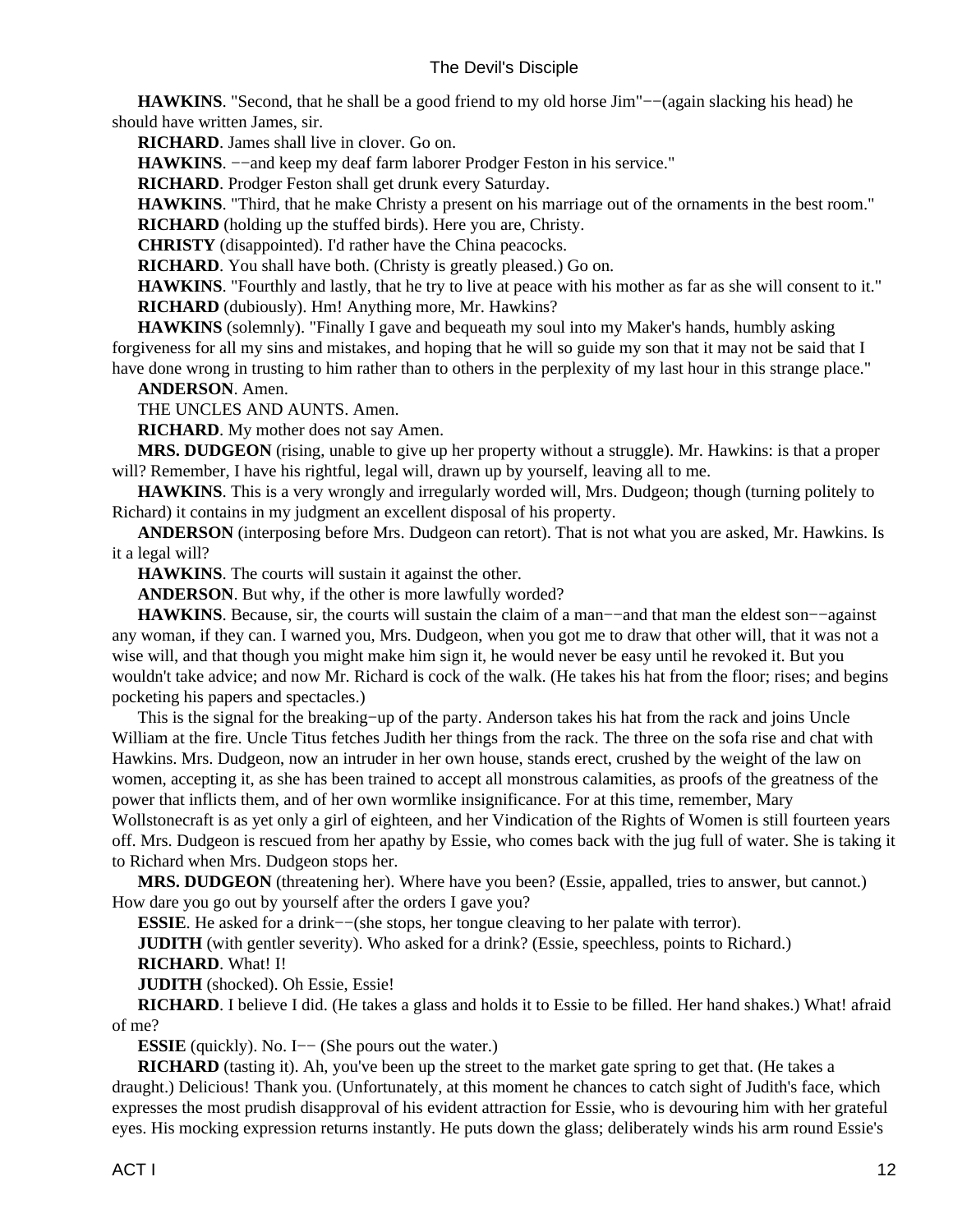shoulders; and brings her into the middle of the company. Mrs. Dudgeon being in Essie's way as they come past the table, he says) By your leave, mother (and compels her to make way for them). What do they call you? Bessie ?

 **ESSIE**. Essie.

**RICHARD**. Essie, to be sure. Are you a good girl, Essie?

**ESSIE** (greatly disappointed that he, of all people should begin at her in this way) Yes. (She looks doubtfully at Judith.) I think so. I mean I−−I hope so.

 **RICHARD**. Essie: did you ever hear of a person called the devil?

**ANDERSON** (revolted). Shame on you, sir, with a mere child–−

 **RICHARD**. By your leave, Minister: I do not interfere with your sermons: do not you interrupt mine. (To Essie.) Do you know what they call me, Essie?

 **ESSIE**. Dick.

 **RICHARD** (amused: patting her on the shoulder). Yes, Dick; but something else too. They call me the Devil's Disciple.

 **ESSIE**. Why do you let them?

 **RICHARD** (seriously). Because it's true. I was brought up in the other service; but I knew from the first that the Devil was my natural master and captain and friend. I saw that he was in the right, and that the world cringed to his conqueror only through fear. I prayed secretly to him; and he comforted me, and saved me from having my spirit broken in this house of children's tears. I promised him my soul, and swore an oath that I would stand up for him in this world and stand by him in the next. (Solemnly) That promise and that oath made a man of me. From this day this house is his home; and no child shall cry in it: this hearth is his altar; and no soul shall ever cower over it in the dark evenings and be afraid. Now (turning forcibly on the rest) which of you good men will take this child and rescue her from the house of the devil?

**JUDITH** (coming to Essie and throwing a protecting arm about her). I will. You should be burnt alive.

**ESSIE**. But I don't want to. (She shrinks back, leaving Richard and Judith face to face.)

**RICHARD** (to Judith). Actually doesn't want to, most virtuous lady!

 **UNCLE TITUS**. Have a care, Richard Dudgeon. The law−−

**RICHARD** (turning threateningly on him). Have a care, you. In an hour from this there will be no law here but martial law. I passed the soldiers within six miles on my way here: before noon Major Swindon's gallows for rebels will be up in the market place.

 **ANDERSON** (calmly). What have we to fear from that, sir?

**RICHARD**. More than you think. He hanged the wrong man at Springtown: he thought Uncle Peter was respectable, because the Dudgeons had a good name. But his next example will be the best man in the town to whom he can bring home a rebellious word. Well, we're all rebels; and you know it.

 **ALL THE MEN** (except Anderson). No, no, no!

 **RICHARD**. Yes, you are. You haven't damned King George up hill and down dale as I have; but you've prayed for his defeat; and you, Anthony Anderson, have conducted the service, and sold your family bible to buy a pair of pistols. They mayn't hang me, perhaps; because the moral effect of the Devil's Disciple dancing on nothing wouldn't help them. But a Minister! (Judith, dismayed, clings to Anderson) or a lawyer! (Hawkins smiles like a man able to take care of himself) or an upright horsedealer! (Uncle Titus snarls at him in rags and terror) or a reformed drunkard (Uncle William, utterly unnerved, moans and wobbles with fear) eh? Would that show that King George meant business−−ha?

 **ANDERSON** (perfectly self−possessed). Come, my dear: he is only trying to frighten you. There is no danger. (He takes her out of the house. The rest crowd to the door to follow him, except Essie, who remains near Richard.)

**RICHARD** (boisterously derisive). Now then: how many of you will stay with me; run up the American flag on the devil's house; and make a fight for freedom? (They scramble out, Christy among them, hustling one another in their haste.) Ha ha! Long live the devil! (To Mrs. Dudgeon, who is following them) What mother! are you off too?

 **MRS. DUDGEON** (deadly pale, with her hand on her heart as if she had received a deathblow). My curse on you! My dying curse! (She goes out.)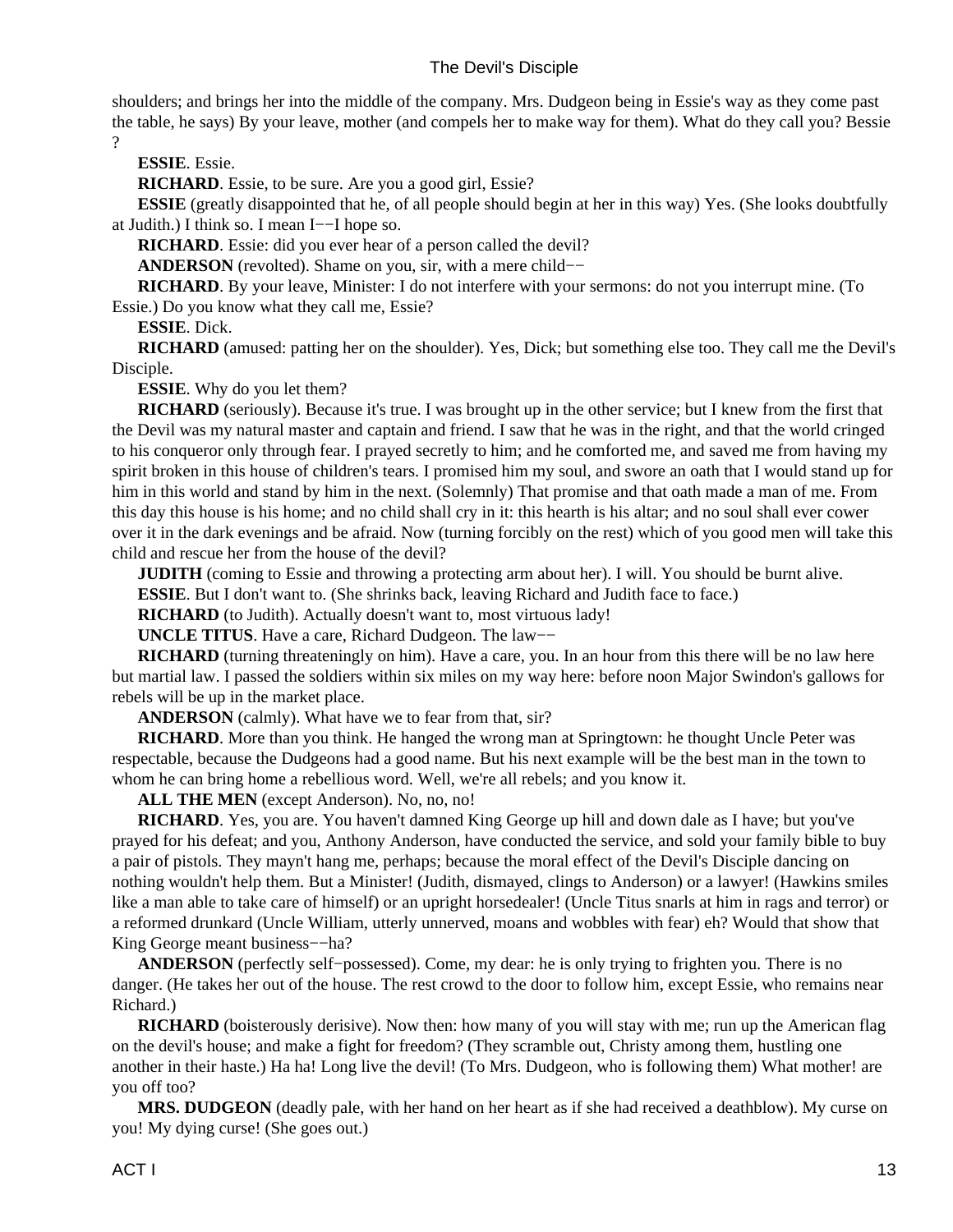**RICHARD** (calling after her). It will bring me luck. Ha ha ha!

 **ESSIE** (anxiously). Mayn't I stay?

**RICHARD** (turning to her). What! Have they forgotten to save your soul in their anxiety about their own bodies? Oh yes: you may stay. (He turns excitedly away again and shakes his fist after them. His left fist, also clenched, hangs down. Essie seizes it and kisses it, her tears falling on it. He starts and looks at it.) Tears! The devil's baptism! (She falls on her knees, sobbing. He stoops goodnaturedly to raise her, saying) Oh yes, you may cry that way, Essie, if you like.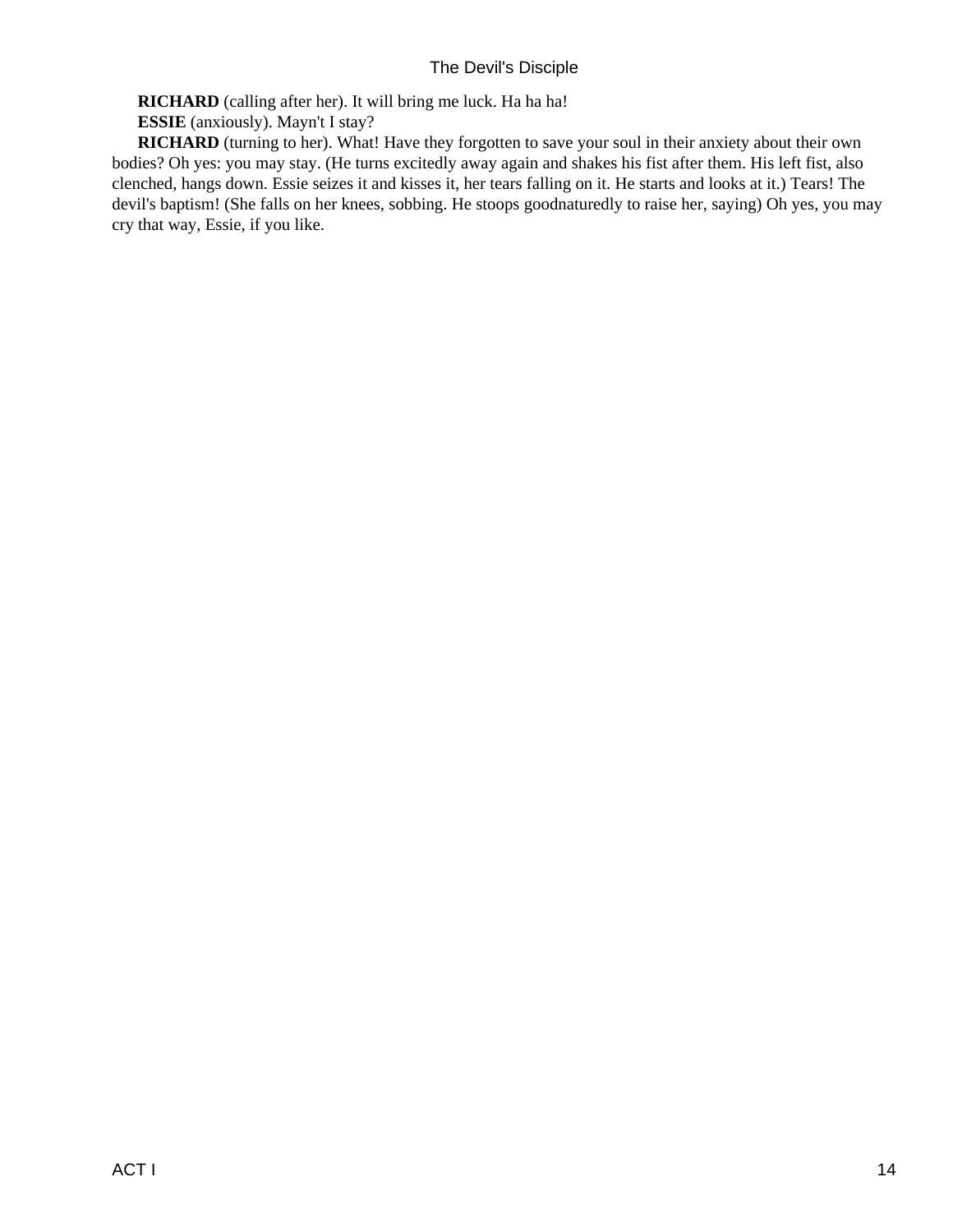## **ACT II**

<span id="page-17-0"></span> Minister Anderson's house is in the main street of Websterbridge, not far from the town hall. To the eye of the eighteenth century New Englander, it is much grander than the plain farmhouse of the Dudgeons; but it is so plain itself that a modern house agent would let both at about the same rent. The chief dwelling room has the same sort of kitchen fireplace, with boiler, toaster hanging on the bars, movable iron griddle socketed to the hob, hook above for roasting, and broad fender, on which stand a kettle and a plate of buttered toast. The door, between the fireplace and the corner, has neither panels, fingerplates nor handles: it is made of plain boards, and fastens with a latch. The table is a kitchen table, with a treacle colored cover of American cloth, chapped at the corners by draping. The tea service on it consists of two thick cups and saucers of the plainest ware, with milk jug and bowl to match, each large enough to contain nearly a quart, on a black japanned tray, and, in the middle of the table, a wooden trencher with a big loaf upon it, and a square half pound block of butter in a crock. The big oak press facing the fire from the opposite side of the room, is for use and storage, not for ornament; and the minister's house coat hangs on a peg from its door, showing that he is out; for when he is in it is his best coat that hangs there. His big riding boots stand beside the press, evidently in their usual place, and rather proud of themselves. In fact, the evolution of the minister's kitchen, dining room and drawing room into three separate apartments has not yet taken place; and so, from the point of view of our pampered period, he is no better off than the Dudgeons.

 But there is a difference, for all that. To begin with, Mrs. Anderson is a pleasanter person to live with than Mrs. Dudgeon. To which Mrs. Dudgeon would at once reply, with reason, that Mrs. Anderson has no children to look after; no poultry, pigs nor cattle; a steady and sufficient income not directly dependent on harvests and prices at fairs; an affectionate husband who is a tower of strength to her: in short, that life is as easy at the minister's house as it is hard at the farm. This is true; but to explain a fact is not to alter it; and however little credit Mrs. Anderson may deserve for making her home happier, she has certainly succeeded in doing it. The outward and visible signs of her superior social pretensions are a drugget on the floor, a plaster ceiling between the timbers and chairs which, though not upholstered, are stained and polished. The fine arts are represented by a mezzotint portrait of some Presbyterian divine, a copperplate of Raphael's St. Paul preaching at Athens, a rococo presentation clock on the mantelshelf, flanked by a couple of miniatures, a pair of crockery dogs with baskets in their mouths, and, at the corners, two large cowrie shells. A pretty feature of the room is the low wide latticed window, nearly its whole width, with little red curtains running on a rod half way up it to serve as a blind. There is no sofa; but one of the seats, standing near the press, has a railed back and is long enough to accommodate two people easily. On the whole, it is rather the sort of room that the nineteenth century has ended in struggling to get back to under the leadership of Mr. Philip Webb and his disciples in domestic architecture, though no genteel clergyman would have tolerated it fifty years ago.

 The evening has closed in; and the room is dark except for the cosy firelight and the dim oil lamps seen through the window in the wet street, where there is a quiet, steady, warm, windless downpour of rain. As the town clock strikes the quarter, Judith comes in with a couple of candles in earthenware candlesticks, and sets them on the table. Her self−conscious airs of the morning are gone: she is anxious and frightened. She goes to the window and peers into the street. The first thing she sees there is her husband, hurrying here through the rain. She gives a little gasp of relief, not very far removed from a sob, and turns to the door. Anderson comes in, wrapped in a very wet cloak.

**JUDITH** (running to him). Oh, here you are at last, at last! (She attempts to embrace him.)

 **ANDERSON** (keeping her off). Take care, my love: I'm wet. Wait till I get my cloak off. (He places a chair with its back to the fire; hangs his cloak on it to dry; shakes the rain from his hat and puts it on the fender; and at last turns with his hands outstretched to Judith.) Now! (She flies into his arms.) I am not late, am I? The town clock struck the quarter as I came in at the front door. And the town clock is always fast.

**JUDITH**. I'm sure it's slow this evening. I'm so glad you're back.

 **ANDERSON** (taking her more closely in his arms). Anxious, my dear?

 **JUDITH**. A little.

 **ANDERSON**. Why, you've been crying.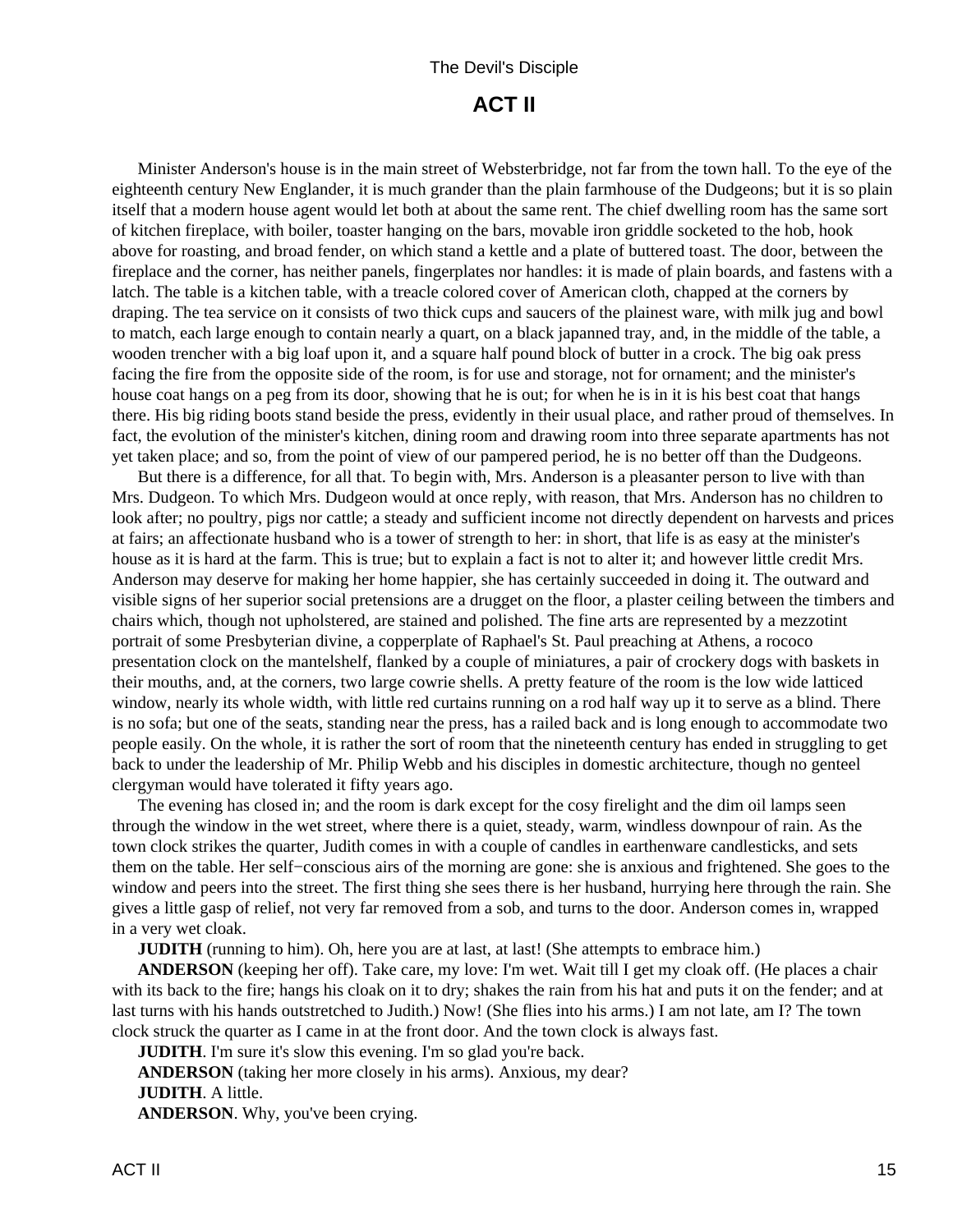**JUDITH**. Only a little. Never mind: it's all over now. (A bugle call is heard in the distance. She starts in terror and retreats to the long seat, listening.) What's that?

 **ANDERSON** (following her tenderly to the seat and making her sit down with him). Only King George, my dear. He's returning to barracks, or having his roll called, or getting ready for tea, or booting or saddling or something. Soldiers don't ring the bell or call over the banisters when they want anything: they send a boy out with a bugle to disturb the whole town.

**JUDITH**. Do you think there is really any danger?

 **ANDERSON**. Not the least in the world.

**JUDITH**. You say that to comfort me, not because you believe it.

**ANDERSON**. My dear: in this world there is always danger for those who are afraid of it. There's a danger that the house will catch fire in the night; but we shan't sleep any the less soundly for that.

 **JUDITH**. Yes, I know what you always say; and you're quite right. Oh, quite right: I know it. But−−I suppose I'm not brave: that's all. My heart shrinks every time I think of the soldiers.

 **ANDERSON**. Never mind that, dear: bravery is none the worse for costing a little pain.

**JUDITH**. Yes, I suppose so. (Embracing him again.) Oh how brave you are, my dear! (With tears in her eyes.) Well, I'll be brave too: you shan't be ashamed of your wife.

 **ANDERSON**. That's right. Now you make me happy. Well, well! (He rises and goes cheerily to the fire to dry his shoes.) I called on Richard Dudgeon on my way back; but he wasn't in.

**JUDITH** (rising in consternation). You called on that man!

 **ANDERSON** (reassuring her). Oh, nothing happened, dearie. He was out.

**JUDITH** (almost in tears, as if the visit were a personal humiliation to her). But why did you go there?  **ANDERSON** (gravely). Well, it is all the talk that Major Swindon is going to do what he did in

Springtown−−make an example of some notorious rebel, as he calls us. He pounced on Peter Dudgeon as the worst character there; and it is the general belief that he will pounce on Richard as the worst here.

 **JUDITH**. But Richard said−−

 **ANDERSON** (goodhumoredly cutting her short). Pooh! Richard said! He said what he thought would frighten you and frighten me, my dear. He said what perhaps (God forgive him!) he would like to believe. It's a terrible thing to think of what death must mean for a man like that. I felt that I must warn him. I left a message for him.

**JUDITH** (querulously). What message?

 **ANDERSON**. Only that I should be glad to see him for a moment on a matter of importance to himself; and that if he would look in here when he was passing he would be welcome.

**JUDITH** (aghast). You asked that man to come here!

 **ANDERSON**. I did.

**JUDITH** (sinking on the seat and clasping her hands). I hope he won't come! Oh, I pray that he may not come!

 **ANDERSON**. Why? Don't you want him to be warned?

**JUDITH**. He must know his danger. Oh, Tony, is it wrong to hate a blasphemer and a villain? I do hate him! I can't get him out of my mind: I know he will bring harm with him. He insulted you: he insulted me: he insulted his mother.

 **ANDERSON** (quaintly). Well, dear, let's forgive him; and then it won't matter.

 **JUDITH**. Oh, I know it's wrong to hate anybody; but−−

 **ANDERSON** (going over to her with humorous tenderness). Come, dear, you're not so wicked as you think. The worst sin towards our fellow creatures is not to hate them, but to be indifferent to them: that's the essence of inhumanity. After all, my dear, if you watch people carefully, you'll be surprised to find how like hate is to love. (She starts, strangely touched−−even appalled. He is amused at her.) Yes: I'm quite in earnest. Think of how some of our married friends worry one another, tax one another, are jealous of one another, can't bear to let one another out of sight for a day, are more like jailers and slave−owners than lovers. Think of those very same people with their enemies, scrupulous, lofty, self−respecting, determined to be independent of one another, careful of how they speak of one another−−pooh! haven't you often thought that if they only knew it, they were better friends to their enemies than to their own husbands and wives? Come: depend on it, my dear, you are really fonder of Richard than you are of me, if you only knew it. Eh?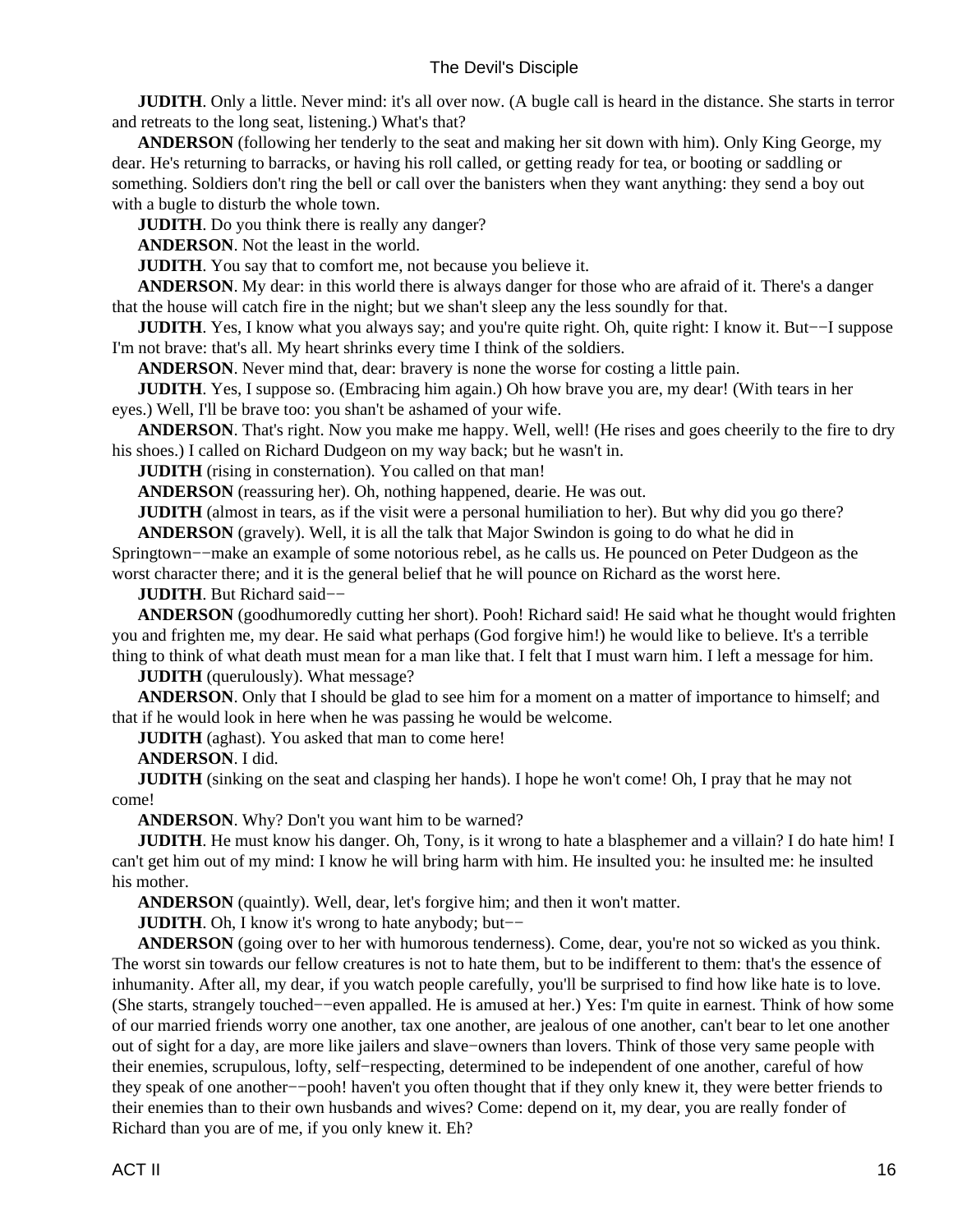**JUDITH**. Oh, don't say that: don't say that, Tony, even in jest. You don't know what a horrible feeling it gives me.

 **ANDERSON** (Laughing). Well, well: never mind, pet. He's a bad man; and you hate him as he deserves. And you're going to make the tea, aren't you?

**JUDITH** (remorsefully). Oh yes, I forgot. I've been keeping you waiting all this time. (She goes to the fire and puts on the kettle.)

**ANDERSON** (going to the press and taking his coat off). Have you stitched up the shoulder of my old coat? **JUDITH**. Yes, dear. (She goes to the table, and sets about putting the tea into the teapot from the caddy.)

 **ANDERSON** (as he changes his coat for the older one hanging on the press, and replaces it by the one he has just taken off). Did anyone call when I was out?

 **JUDITH**. No, only−−(someone knocks at the door. With a start which betrays her intense nervousness, she retreats to the further end of the table with the tea caddy and spoon, in her hands, exclaiming) Who's that?

 **ANDERSON** (going to her and patting her encouragingly on the shoulder). All right, pet, all right. He won't eat you, whoever he is. (She tries to smile, and nearly makes herself cry. He goes to the door and opens it. Richard is there, without overcoat or cloak.) You might have raised the latch and come in, Mr. Dudgeon. Nobody stands on much ceremony with us. (Hospitably.) Come in. (Richard comes in carelessly and stands at the table, looking round the room with a slight pucker of his nose at the mezzotinted divine on the wall. Judith keeps her eyes on the tea caddy.) Is it still raining? (He shuts the door.)

**RICHARD**. Raining like the very (his eye catches Judith's as she looks quickly and haughtily up)−−I beg your pardon; but (showing that his coat is wet) you see−−!

**ANDERSON**. Take it off, sir; and let it hang before the fire a while: my wife will excuse your shirtsleeves. Judith: put in another spoonful of tea for Mr. Dudgeon.

**RICHARD** (eyeing him cynically). The magic of property, Pastor! Are even YOU civil to me now that I have succeeded to my father's estate?

Judith throws down the spoon indignantly.

 **ANDERSON** (quite unruffled, and helping Richard off with his coat). I think, sir, that since you accept my hospitality, you cannot have so bad an opinion of it. Sit down. (With the coat in his hand, he points to the railed seat. Richard, in his shirtsleeves, looks at him half quarrelsomely for a moment; then, with a nod, acknowledges that the minister has got the better of him, and sits down on the seat. Anderson pushes his cloak into a heap on the seat of the chair at the fire, and hangs Richard's coat on the back in its place.)

 **RICHARD**. I come, sir, on your own invitation. You left word you had something important to tell me.

**ANDERSON.** I have a warning which it is my duty to give you.

**RICHARD** (quickly rising). You want to preach to me. Excuse me: I prefer a walk in the rain. (He makes for his coat.)

 **ANDERSON** (stopping him). Don't be alarmed, sir; I am no great preacher. You are quite safe. (Richard smiles in spite of himself. His glance softens: he even makes a gesture of excuse. Anderson, seeing that he has tamed him, now addresses him earnestly.) Mr. Dudgeon: you are in danger in this town.

 **RICHARD**. What danger?

 **ANDERSON**. Your uncle's danger. Major Swindon's gallows.

**RICHARD**. It is you who are in danger. I warned you–−

 **ANDERSON** (interrupting him goodhumoredly but authoritatively). Yes, yes, Mr. Dudgeon; but they do not think so in the town. And even if I were in danger, I have duties here I must not forsake. But you are a free man. Why should you run any risk?

**RICHARD**. Do you think I should be any great loss, Minister?

 **ANDERSON**. I think that a man's life is worth saving, whoever it belongs to. (Richard makes him an ironical bow. Anderson returns the bow humorously.) Come: you'll have a cup of tea, to prevent you catching cold?

 **RICHARD**. I observe that Mrs. Anderson is not quite so pressing as you are, Pastor.

**JUDITH** (almost stifled with resentment, which she has been expecting her husband to share and express for her at every insult of Richard's). You are welcome for my husband's sake. (She brings the teapot to the fireplace and sets it on the hob.)

**RICHARD**. I know I am not welcome for my own, madam. (He rises.) But I think I will not break bread here,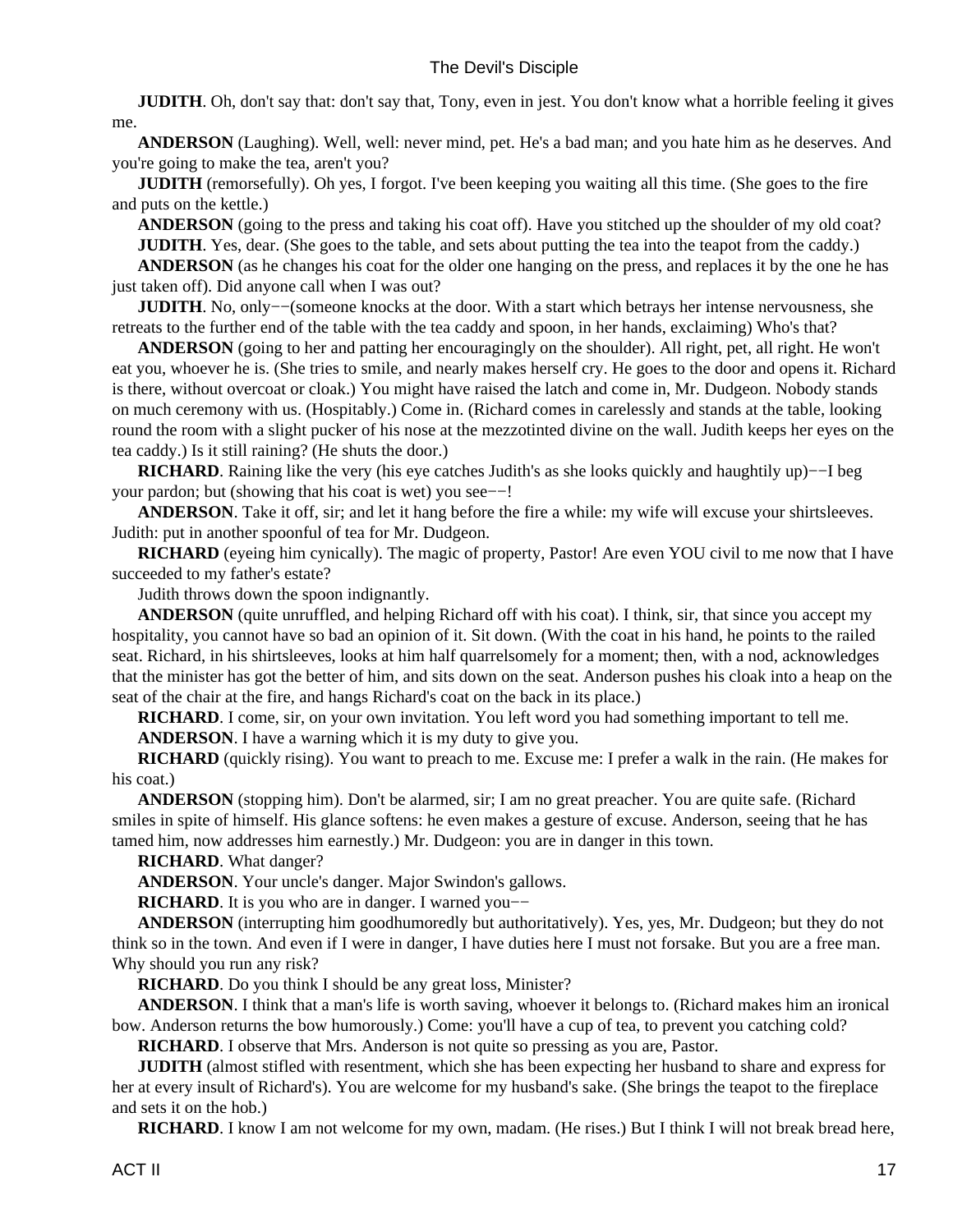Minister.

**ANDERSON** (cheerily). Give me a good reason for that.

 **RICHARD**. Because there is something in you that I respect. and that makes me desire to have you for my enemy.

 **ANDERSON**. That's well said. On those terms, sir, I will accept your enmity or any man's. Judith: Mr. Dudgeon will stay to tea. Sit down: it will take a few minutes to draw by the fire. (Richard glances at him with a troubled face; then sits down with his head bent, to hide a convulsive swelling of his throat.) I was just saying to my wife, Mr. Dudgeon, that enmity−−(she grasps his hand and looks imploringly at him, doing both with an intensity that checks him at once) Well, well, I mustn't tell you, I see; but it was nothing that need leave us worse friend−− enemies, I mean. Judith is a great enemy of yours.

 **RICHARD**. If all my enemies were like Mrs. Anderson I should be the best Christian in America.

 **ANDERSON** (gratified, patting her hand). You hear that, Judith? Mr. Dudgeon knows how to turn a compliment.

The latch is lifted from without.

**JUDITH** (starting). Who is that?

Christy comes in.

 **CHRISTY** (stopping and staring at Richard). Oh, are YOU here?

 **RICHARD**. Yes. Begone, you fool: Mrs. Anderson doesn't want the whole family to tea at once.

 **CHRISTY** (coming further in). Mother's very ill.

 **RICHARD**. Well, does she want to see ME?

 **CHRISTY**. No.

 **RICHARD**. I thought not.

 **CHRISTY**. She wants to see the minister−−at once.

**JUDITH** (to Anderson). Oh, not before you've had some tea.

 **ANDERSON**. I shall enjoy it more when I come back, dear. (He is about to take up his cloak.)

 **CHRISTY**. The rain's over.

 **ANDERSON** (dropping the cloak and picking up his hat from the fender). Where is your mother, Christy?  **CHRISTY**. At Uncle Titus's.

 **ANDERSON**. Have you fetched the doctor?

 **CHRISTY**. No: she didn't tell me to.

 **ANDERSON**. Go on there at once: I'll overtake you on his doorstep. (Christy turns to go.) Wait a moment. Your brother must be anxious to know the particulars.

**RICHARD**. Psha! not I: he doesn't know; and I don't care. (Violently.) Be off, you oaf. (Christy runs out. Richard adds, a little shamefacedly) We shall know soon enough.

 **ANDERSON**. Well, perhaps you will let me bring you the news myself. Judith: will you give Mr. Dudgeon his tea, and keep him here until I return?

 **JUDITH** (white and trembling). Must I–−

 **ANDERSON** (taking her hands and interrupting her to cover her agitation). My dear: I can depend on you?  **JUDITH** (with a piteous effort to be worthy of his trust). Yes.

 **ANDERSON** (pressing her hand against his cheek). You will not mind two old people like us, Mr. Dudgeon. (Going.) I shall not say good evening: you will be here when I come back. (He goes out.)

 They watch him pass the window, and then look at each other dumbly, quite disconcerted. Richard, noting the quiver of her lips, is the first to pull himself together.

 **RICHARD**. Mrs. Anderson: I am perfectly aware of the nature of your sentiments towards me. I shall not intrude on you. Good evening. (Again he starts for the fireplace to get his coat.)

**JUDITH** (getting between him and the coat). No, no. Don't go: please don't go.

 **RICHARD** (roughly). Why? You don't want me here.

 **JUDITH**. Yes, I−−(wringing her hands in despair) Oh, if I tell you the truth, you will use it to torment me. **RICHARD** (indignantly). Torment! What right have you to say that? Do you expect me to stay after that? **JUDITH**. I want you to stay; but (suddenly raging at him like an angry child) it is not because I like you.  **RICHARD**. Indeed!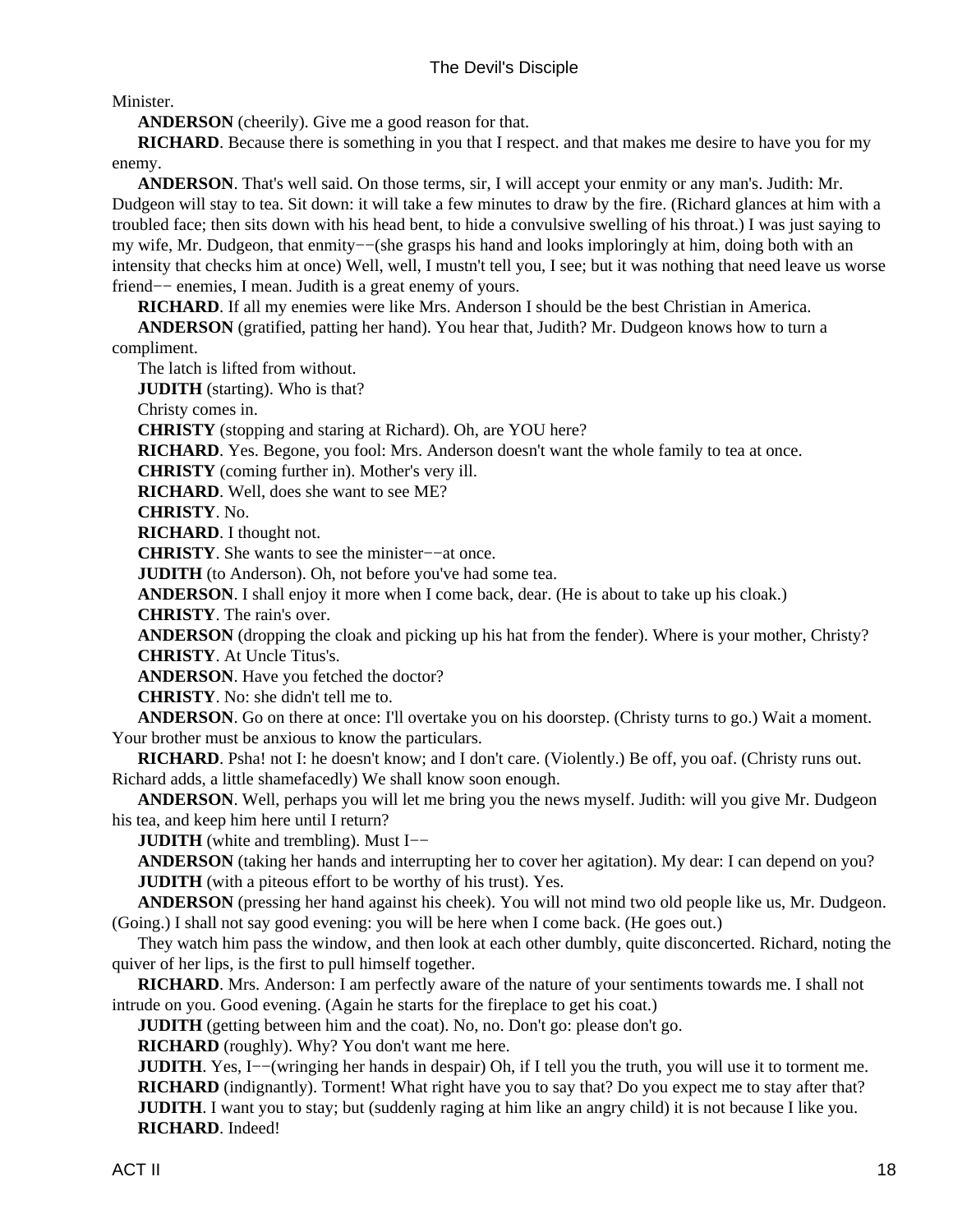**JUDITH**. Yes: I had rather you did go than mistake me about that. I hate and dread you; and my husband knows it. If you are not here when he comes back, he will believe that I disobeyed him and drove you away.

 **RICHARD** (ironically). Whereas, of course, you have really been so kind and hospitable and charming to me that I only want to go away out of mere contrariness, eh?

Judith, unable to bear it, sinks on the chair and bursts into tears.

 **RICHARD**. Stop, stop, stop, I tell you. Don't do that. (Putting his hand to his breast as if to a wound.) He wrung my heart by being a man. Need you tear it by being a woman? Has he not raised you above my insults, like himself? (She stops crying, and recovers herself somewhat, looking at him with a scared curiosity.) There: that's right. (Sympathetically.) You're better now, aren't you? (He puts his hand encouragingly on her shoulder. She instantly rises haughtily, and stares at him defiantly. He at once drops into his usual sardonic tone.) Ah, that's better. You are yourself again: so is Richard. Well, shall we go to tea like a quiet respectable couple, and wait for your husband's return?

**JUDITH** (rather ashamed of herself). If you please. I–−I am sorry to have been so foolish. (She stoops to take up the plate of toast from the fender.)

**RICHARD**. I am sorry, for your sake, that I am—–what I am. Allow me. (He takes the plate from her and goes with it to the table.)

**JUDITH** (following with the teapot). Will you sit down? (He sits down at the end of the table nearest the press. There is a plate and knife laid there. The other plate is laid near it; but Judith stays at the opposite end of the table, next the fire, and takes her place there, drawing the tray towards her.) Do you take sugar?

 **RICHARD**. No; but plenty of milk. Let me give you some toast. (He puts some on the second plate, and hands it to her, with the knife. The action shows quietly how well he knows that she has avoided her usual place so as to be as far from him as possible.)

**JUDITH** (consciously). Thanks. (She gives him his tea.) Won't you help yourself?

**RICHARD**. Thanks. (He puts a piece of toast on his own plate; and she pours out tea for herself.)

**JUDITH** (observing that he tastes nothing). Don't you like it? You are not eating anything.

 **RICHARD**. Neither are you.

**JUDITH** (nervously). I never care much for my tea. Please don't mind me.

 **RICHARD** (Looking dreamily round). I am thinking. It is all so strange to me. I can see the beauty and peace of this home: I think I have never been more at rest in my life than at this moment; and yet I know quite well I could never live here. It's not in my nature, I suppose, to be domesticated. But it's very beautiful: it's almost holy. (He muses a moment, and then laughs softly.)

**JUDITH** (quickly). Why do you laugh?

 **RICHARD**. I was thinking that if any stranger came in here now, he would take us for man and wife.

**JUDITH** (taking offence). You mean, I suppose, that you are more my age than he is.

**RICHARD** (staring at this unexpected turn). I never thought of such a thing. (Sardonic again.) I see there is another side to domestic joy.

**JUDITH** (angrily). I would rather have a husband whom everybody respects than—–than—–

**RICHARD**. Than the devil's disciple. You are right; but I daresay your love helps him to be a good man, just as your hate helps me to be a bad one.

**JUDITH**. My husband has been very good to you. He has forgiven you for insulting him, and is trying to save you. Can you not forgive him for being so much better than you are? How dare you belittle him by putting yourself in his place?

 **RICHARD**. Did I?

 **JUDITH**. Yes, you did. You said that if anybody came in they would take us for man and−−(she stops, terror−stricken, as a squad of soldiers tramps past the window) The English soldiers! Oh, what do they−−

#### **RICHARD** (listening). Sh!

 **A VOICE** (outside). Halt! Four outside: two in with me.

 Judith half rises, listening and looking with dilated eyes at Richard, who takes up his cup prosaically, and is drinking his tea when the latch goes up with a sharp click, and an English sergeant walks into the room with two privates, who post themselves at the door. He comes promptly to the table between them.

**THE SERGEANT**. Sorry to disturb you, mum! duty! Anthony Anderson: I arrest you in King George's name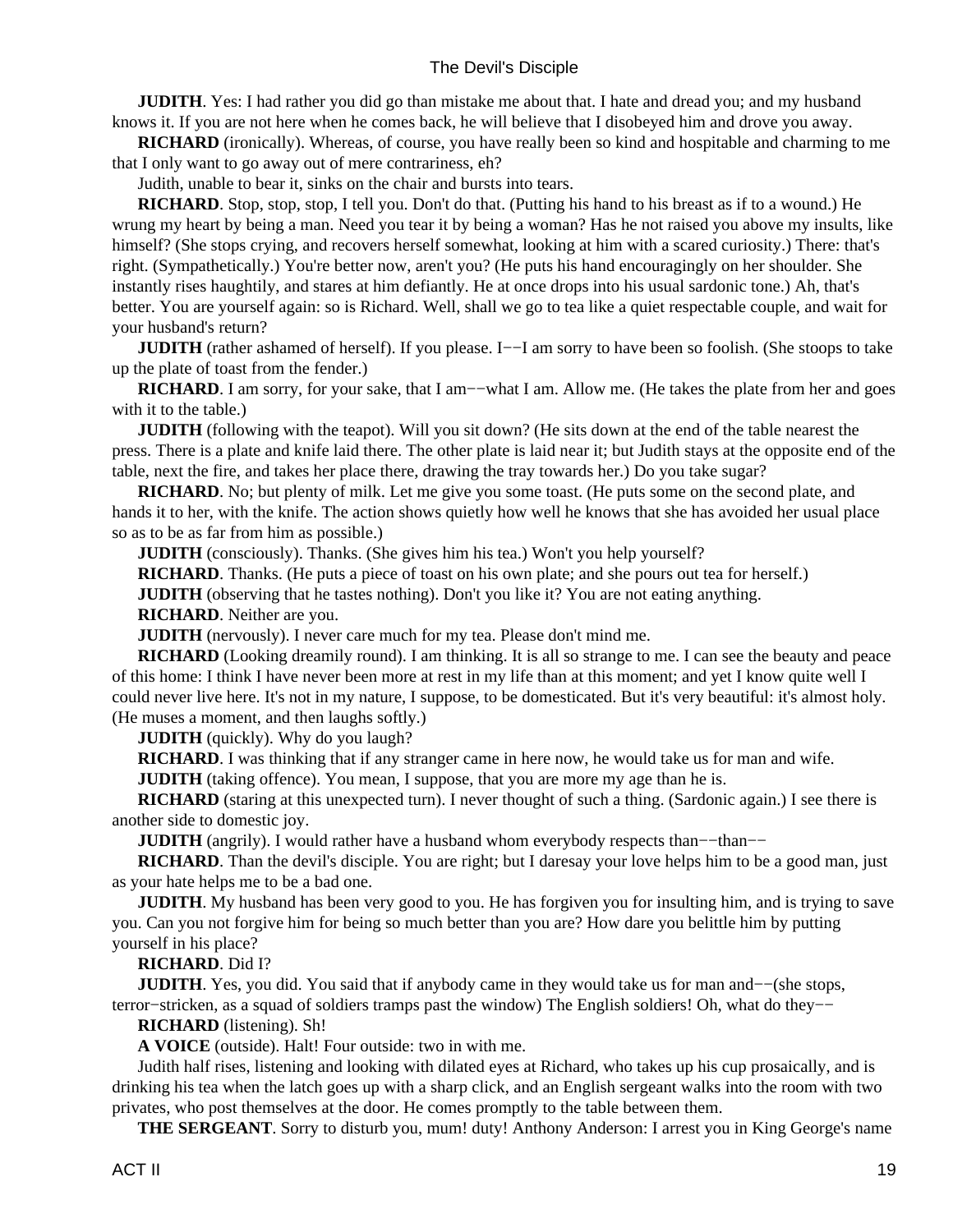as a rebel.

**JUDITH** (pointing at Richard). But that is not–− (He looks up quickly at her, with a face of iron. She stops her mouth hastily with the hand she has raised to indicate him, and stands staring affrightedly.)

 **THE SERGEANT**. Come, Parson; put your coat on and come along.

 **RICHARD**. Yes: I'll come. (He rises and takes a step towards his own coat; then recollects himself, and, with his back to the sergeant, moves his gaze slowly round the room without turning his head until he sees Anderson's black coat hanging up on the press. He goes composedly to it; takes it down; and puts it on. The idea of himself as a parson tickles him: he looks down at the black sleeve on his arm, and then smiles slyly at Judith, whose white face shows him that what she is painfully struggling to grasp is not the humor of the situation but its horror. He turns to the sergeant, who is approaching him with a pair of handcuffs hidden behind him, and says lightly) Did you ever arrest a man of my cloth before, Sergeant?

 **THE SERGEANT** (instinctively respectful, half to the black coat, half to Richard's good breeding). Well, no sir. At least, only an army chaplain. (Showing the handcuffs.) I'm sorry, air; but duty−−

 **RICHARD**. Just so, Sergeant. Well, I'm not ashamed of them: thank you kindly for the apology. (He holds out his hands.)

 **SERGEANT** (not availing himself of the offer). One gentleman to another, sir. Wouldn't you like to say a word to your missis, sir, before you go?

**RICHARD** (smiling). Oh, we shall meet again before−−eh? (Meaning "before you hang me.")

**SERGEANT** (loudly, with ostentatious cheerfulness). Oh, of course, of course. No call for the lady to distress herself. Still−−(in a lower voice, intended for Richard alone) your last chance, sir.

 They look at one another significantly for a moment. Than Richard exhales a deep breath and turns towards Judith.

**RICHARD** (very distinctly). My love. (She looks at him, pitiably pale, and tries to answer, but cannot–−tries also to come to him, but cannot trust herself to stand without the support of the table.) This gallant gentleman is good enough to allow us a moment of leavetaking. (The sergeant retires delicately and joins his men near the door.) He is trying to spare you the truth; but you had better know it. Are you listening to me? (She signifies assent.) Do you understand that I am going to my death? (She signifies that she understands.) Remember, you must find our friend who was with us just now. Do you understand? (She signifies yes.) See that you get him safely out of harm's way. Don't for your life let him know of my danger; but if he finds it out, tell him that he cannot save me: they would hang him; and they would not spare me. And tell him that I am steadfast in my religion as he is in his, and that he may depend on me to the death. (He turns to go, and meets the eye of the sergeant, who looks a little suspicious. He considers a moment, and then, turning roguishly to Judith with something of a smile breaking through his earnestness, says) And now, my dear, I am afraid the sergeant will not believe that you love me like a wife unless you give one kiss before I go.

He approaches her and holds out his arms. She quits the table and almost falls into them.

 **JUDITH** (the words choking her). I ought to−−it's murder−−

**RICHARD**. No: only a kiss (softly to her) for his sake.

 **JUDITH**. I can't. You must−−

 **RICHARD** (folding her in his arms with an impulse of compassion for her distress). My poor girl!

 Judith, with a sudden effort, throws her arms round him; kisses him; and swoons away, dropping from his arms to the ground as if the kiss had killed her.

 **RICHARD** (going quickly to the sergeant). Now, Sergeant: quick, before she comes to. The handcuffs. (He puts out his hands.)

**SERGEANT** (pocketing them). Never mind, sir: I'll trust you. You're a game one. You ought to a bin a soldier, sir. Between them two, please. (The soldiers place themselves one before Richard and one behind him. The sergeant opens the door.)

 **RICHARD** (taking a last look round him). Goodbye, wife: goodbye, home. Muffle the drums, and quick march!

The sergeant signs to the leading soldier to march. They file out quickly.

\*\*\*\*\*\*\*\*\*\*\*\*\*\*\*\*\*\*\*\*\*\*\*\*\*\*\*\*\*\*\*\*\*\*\*\*\*\*\*\*\*\*\*\*\*\*\*\*\*\*\*\*\*\*\*\*\*\*\*\*\*\*\*\*\*

When Anderson returns from Mrs. Dudgeon's he is astonished to find the room apparently empty and almost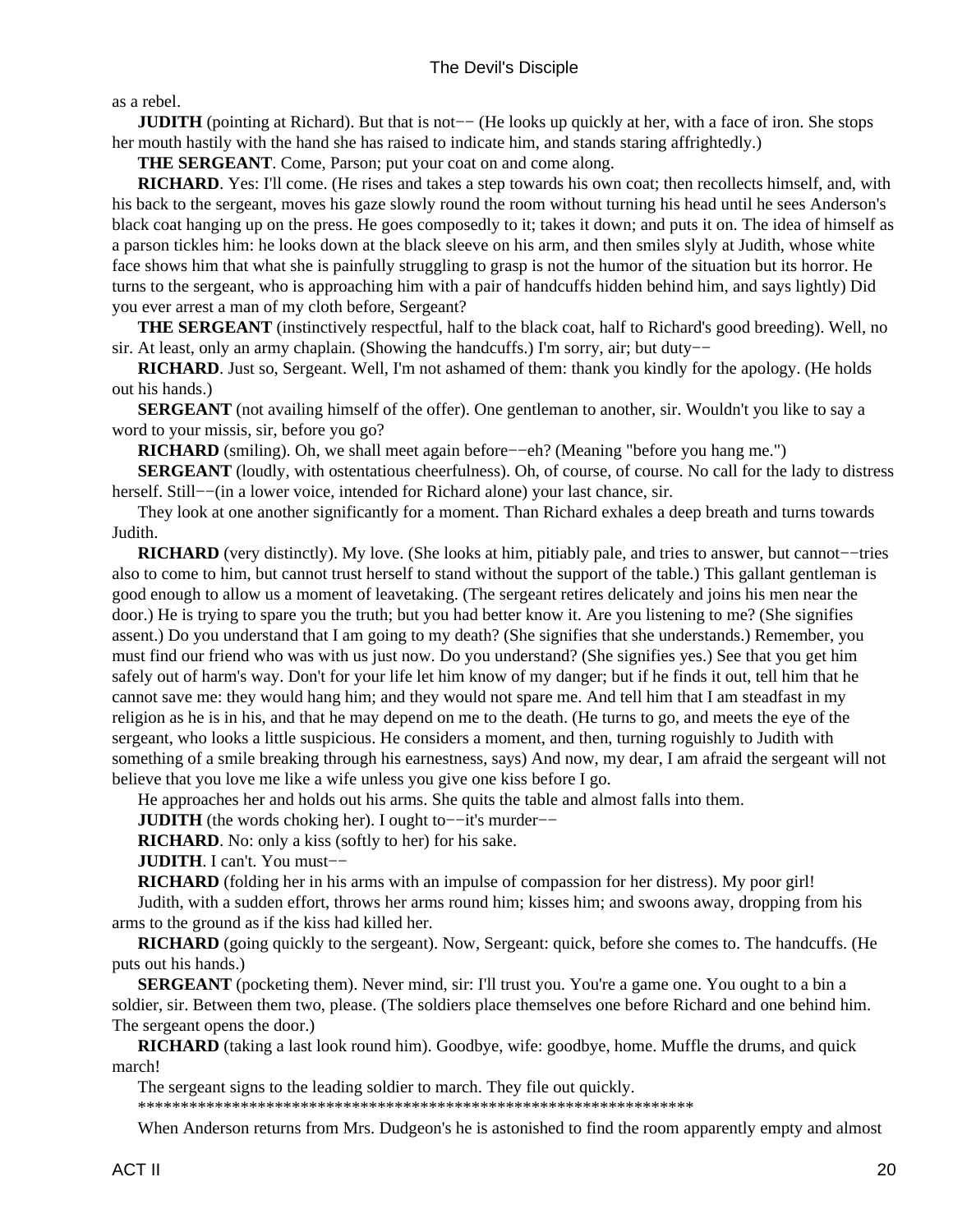in darkness except for the glow from the fire; for one of the candles has burnt out, and the other is at its last flicker.

**ANDERSON.** Why, what on earth–−? (Calling) Judith, Judith! (He listens: there is no answer.) Hm! (He goes to the cupboard; takes a candle from the drawer; lights it at the flicker of the expiring one on the table; and looks wonderingly at the untasted meal by its light. Then he sticks it in the candlestick; takes off his hat; and scratches his head, much puzzled. This action causes him to look at the floor for the first time; and there he sees Judith lying motionless with her eyes closed. He runs to her and stoops beside her, lifting her head.) Judith.

**JUDITH** (waking; for her swoon has passed into the sleep of exhaustion after suffering). Yes. Did you call? What's the matter?

 **ANDERSON**. I've just come in and found you lying here with the candles burnt out and the tea poured out and cold. What has happened?

**JUDITH** (still astray). I don't know. Have I been asleep? I suppose—−(she stops blankly) I don't know.

 **ANDERSON** (groaning). Heaven forgive me, I left you alone with that scoundrel. (Judith remembers. With an agonized cry, she clutches his shoulders and drags herself to her feet as he rises with her. He clasps her tenderly in his arms.) My poor pet!

 **JUDITH** (frantically clinging to him). What shall I do? Oh my God, what shall I do?

**ANDERSON.** Never mind, never mind, my dearest dear: it was my fault. Come: you're safe now; and you're not hurt, are you? (He takes his arms from her to see whether she can stand.) There: that's right, that's right. If only you are not hurt, nothing else matters.

**JUDITH**. No, no, no: I'm not hurt.

 **ANDERSON**. Thank Heaven for that! Come now: (leading her to the railed seat and making her sit down beside him) sit down and rest: you can tell me about it to−morrow. Or, (misunderstanding her distress) you shall not tell me at all if it worries you. There, there! (Cheerfully.) I'll make you some fresh tea: that will set you up again. (He goes to the table, and empties the teapot into the slop bowl.)

**JUDITH** (in a strained tone). Tony.

 **ANDERSON**. Yes, dear?

**JUDITH**. Do you think we are only in a dream now?

 **ANDERSON** (glancing round at her for a moment with a pang of anxiety, though he goes on steadily and cheerfully putting fresh tea into the pot). Perhaps so, pet. But you may as well dream a cup of tea when you're about it.

 **JUDITH**. Oh, stop, stop. You don't know— (Distracted she buries her face in her knotted hands.)

 **ANDERSON** (breaking down and coming to her). My dear, what is it? I can't bear it any longer: you must tell me. It was all my fault: I was mad to trust him.

**JUDITH**. No: don't say that. You mustn't say that. He–−oh no, no: I can't. Tony: don't speak to me. Take my hands−−both my hands. (He takes them, wondering.) Make me think of you, not of him. There's danger, frightful danger; but it is your danger; and I can't keep thinking of it: I can't, I can't: my mind goes back to his danger. He must be saved−−no: you must be saved: you, you, you. (She springs up as if to do something or go somewhere, exclaiming) Oh, Heaven help me!

 **ANDERSON** (keeping his seat and holding her hands with resolute composure). Calmly, calmly, my pet. You're quite distracted.

**JUDITH**. I may well be. I don't know what to do. I don't know what to do. (Tearing her hands away.) I must save him. (Anderson rises in alarm as she runs wildly to the door. It is opened in her face by Essie, who hurries in, full of anxiety. The surprise is so disagreeable to Judith that it brings her to her senses. Her tone is sharp and angry as she demands) What do you want?

 **ESSIE**. I was to come to you.

 **ANDERSON**. Who told you to?

 **ESSIE** (staring at him, as if his presence astonished her). Are you here?

 **JUDITH**. Of course. Don't be foolish, child.

 **ANDERSON**. Gently, dearest: you'll frighten her. (Going between them.) Come here, Essie. (She comes to him.) Who sent you?

 **ESSIE**. Dick. He sent me word by a soldier. I was to come here at once and do whatever Mrs. Anderson told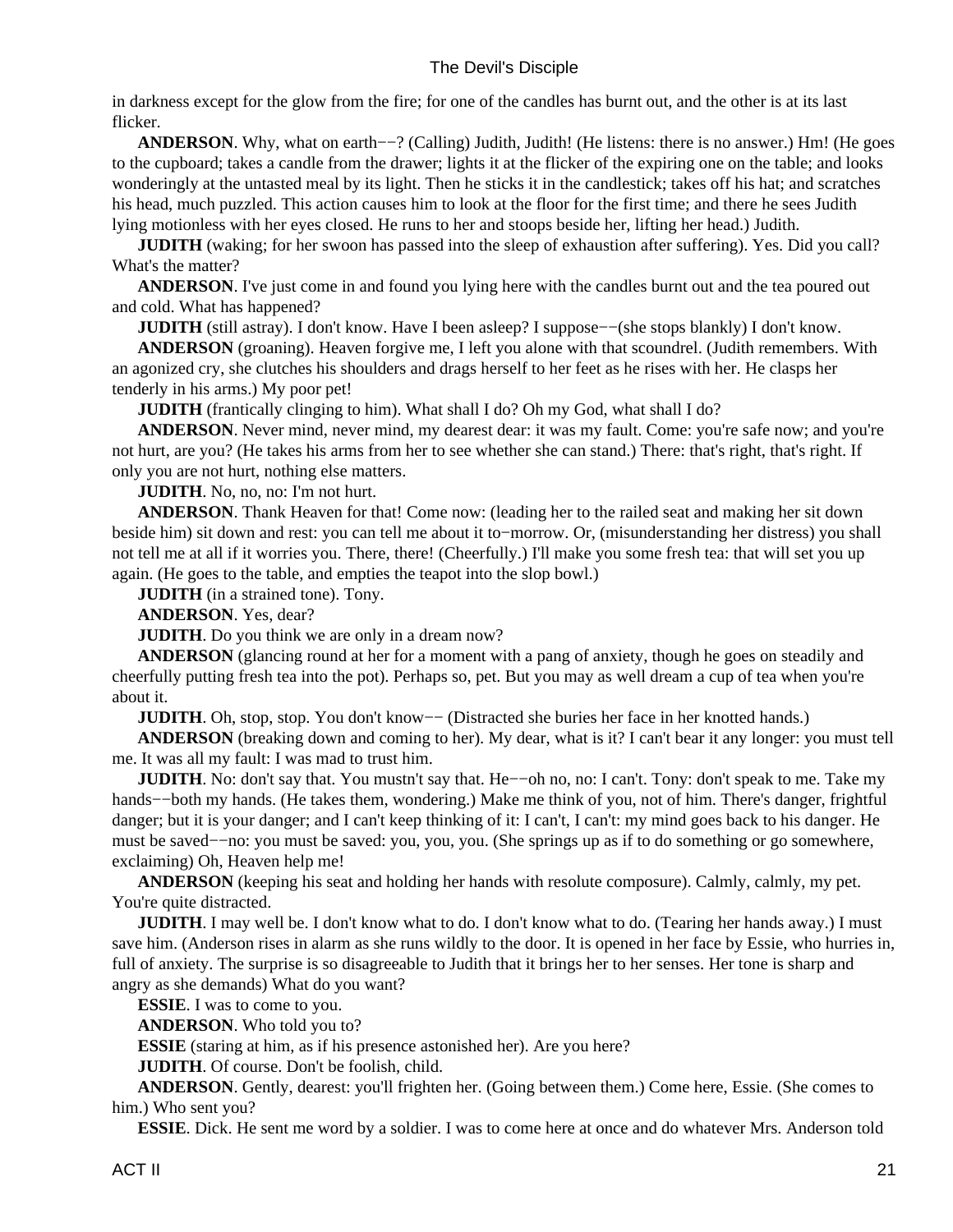me.

 **ANDERSON** (enlightened). A soldier! Ah, I see it all now! They have arrested Richard. (Judith makes a gesture of despair.)

 **ESSIE**. No. I asked the soldier. Dick's safe. But the soldier said you had been taken−−

**ANDERSON.** I! (Bewildered, he turns to Judith for an explanation.)

**JUDITH** (coaxingly) All right, dear: I understand. (To Essie.) Thank you, Essie, for coming; but I don't need you now. You may go home.

**ESSIE** (suspicious) Are you sure Dick has not been touched? Perhaps he told the soldier to say it was the minister. (Anxiously.) Mrs. Anderson: do you think it can have been that?

 **ANDERSON**. Tell her the truth if it is so, Judith. She will learn it from the first neighbor she meets in the street. (Judith turns away and covers her eyes with her hands.)

**ESSIE** (wailing). But what will they do to him? Oh, what will they do to him? Will they hang him? (Judith shudders convulsively, and throws herself into the chair in which Richard sat at the tea table.)

 **ANDERSON** (patting Essie's shoulder and trying to comfort her). I hope not. I hope not. Perhaps if you're very quiet and patient, we may be able to help him in some way.

 **ESSIE**. Yes−−help him−−yes, yes, yes. I'll be good.

 **ANDERSON**. I must go to him at once, Judith.

 **JUDITH** (springing up). Oh no. You must go away−−far away, to some place of safety.

 **ANDERSON**. Pooh!

**JUDITH** (passionately). Do you want to kill me? Do you think I can bear to live for days and days with every knock at the door−− every footstep−−giving me a spasm of terror? to lie awake for nights and nights in an agony of dread, listening for them to come and arrest you?

 **ANDERSON**. Do you think it would be better to know that I had run away from my post at the first sign of danger?

**JUDITH** (bitterly). Oh, you won't go. I know it. You'll stay; and I shall go mad.

 **ANDERSON**. My dear, your duty−−

**JUDITH** (fiercely). What do I care about my duty?

 **ANDERSON** (shocked). Judith!

**JUDITH**. I am doing my duty. I am clinging to my duty. My duty is to get you away, to save you, to leave him to his fate. (Essie utters a cry of distress and sinks on the chair at the fire, sobbing silently.) My instinct is the same as hers––to save him above all things, though it would be so much better for him to die! so much greater! But I know you will take your own way as he took it. I have no power. (She sits down sullenly on the railed seat.) I'm only a woman: I can do nothing but sit here and suffer. Only, tell him I tried to save you−−that I did my best to save you.

 **ANDERSON**. My dear, I am afraid he will be thinking more of his own danger than of mine.

**JUDITH**. Stop; or I shall hate you.

 **ANDERSON** (remonstrating). Come, am I to leave you if you talk like this! your senses. (He turns to Essie.) Essie.

 **ESSIE** (eagerly rising and drying her eyes). Yes?

 **ANDERSON**. Just wait outside a moment, like a good girl: Mrs. Anderson is not well. (Essie looks doubtful.) Never fear: I'll come to you presently; and I'll go to Dick.

**ESSIE**. You are sure you will go to him? (Whispering.) You won't let her prevent you?

 **ANDERSON** (smiling). No, no: it's all right. All right. (She goes.) That's a good girl. (He closes the door, and returns to Judith.)

 **JUDITH** (seated−−rigid). You are going to your death.

 **ANDERSON** (quaintly). Then I shall go in my best coat, dear. (He turns to the press, beginning to take off his coat.) Where−−? (He stares at the empty nail for a moment; then looks quickly round to the fire; strides across to it; and lifts Richard's coat.) Why, my dear, it seems that he has gone in my best coat.

 **JUDITH** (still motionless). Yes.

 **ANDERSON**. Did the soldiers make a mistake?

 **JUDITH**. Yes: they made a mistake.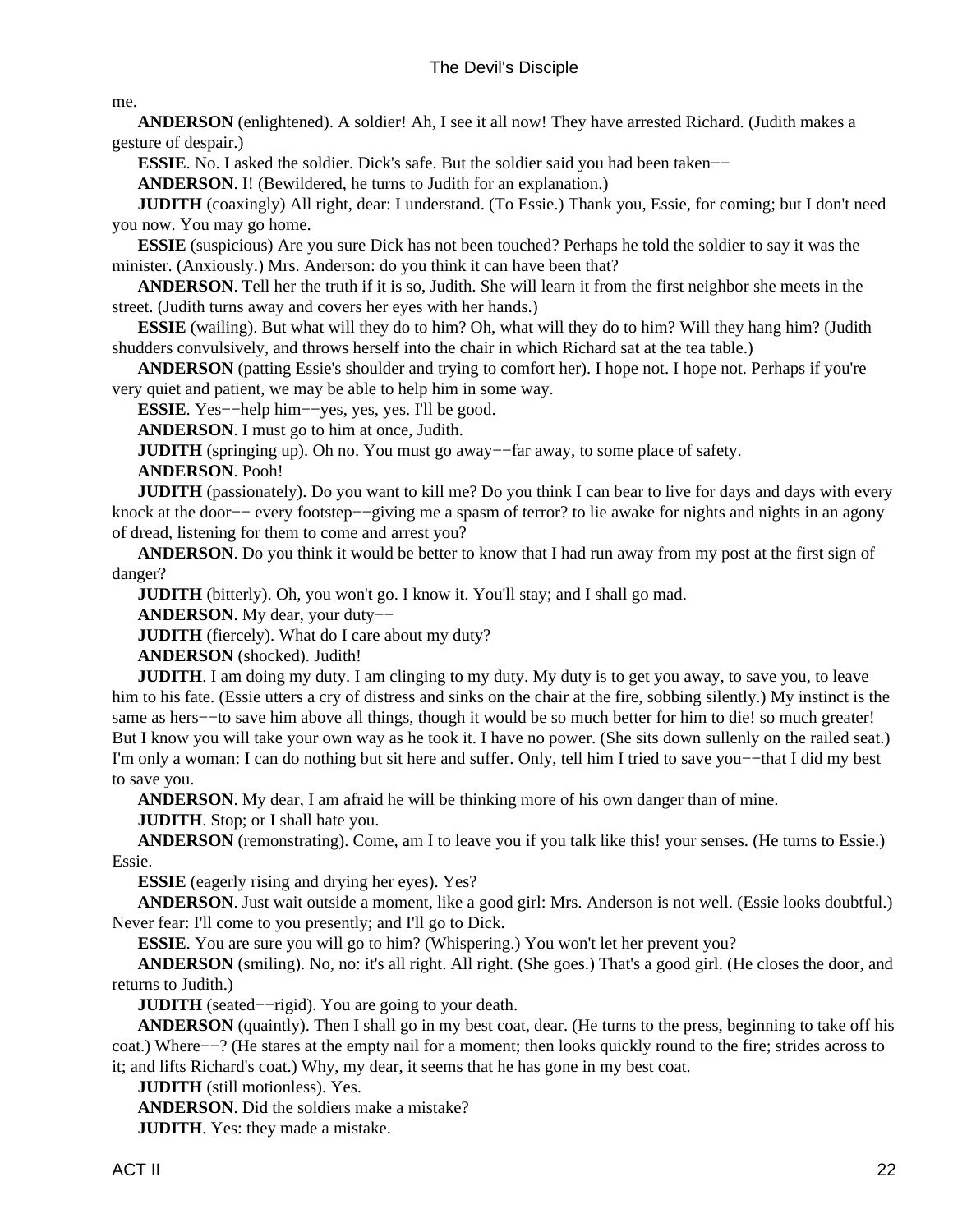**ANDERSON**. He might have told them. Poor fellow, he was too upset, I suppose.

 **JUDITH**. Yes: he might have told them. So might I.

**ANDERSON.** Well, it's all very puzzling––almost funny. It's curious how these little things strike us even in the most−− (he breaks of and begins putting on Richard's coat) I'd better take him his own coat. I know what he'll say−−(imitating Richard's sardonic manner) "Anxious about my soul, Pastor, and also about your best coat." Eh?

**JUDITH**. Yes, that is just what he will say to you. (Vacantly.) It doesn't matter: I shall never see either of you again.

 **ANDERSON** (rallying her). Oh pooh, pooh, pooh! (He sits down beside her.) Is this how you keep your promise that I shan't be ashamed of my brave wife?

**JUDITH**. No: this is how I break it. I cannot keep my promises to him: why should I keep my promises to you?

 **ANDERSON**. Don't speak so strangely, my love. It sounds insincere to me. (She looks unutterable reproach at him.) Yes, dear, nonsense is always insincere; and my dearest is talking nonsense. Just nonsense. (Her face darkens into dumb obstinacy. She stares straight before her, and does not look at him again, absorbed in Richard's fate. He scans her face; sees that his rallying has produced no effect; and gives it up, making no further effort to conceal his anxiety.) I wish I knew what has frightened you so. Was there a struggle? Did he fight?

 **JUDITH**. No. He smiled.

 **ANDERSON**. Did he realise his danger, do you think?

**JUDITH**. He realised yours.

 **ANDERSON**. Mine!

 **JUDITH** (monotonously). He said, "See that you get him safely out of harm's way." I promised: I can't keep my promise. He said, "Don't for your life let him know of my danger." I've told you of it. He said that if you found it out, you could not save him−− that they will hang him and not spare you.

 **ANDERSON** (rising in generous indignation). And you think that I will let a man with that much good in him die like a dog, when a few words might make him die like a Christian? I'm ashamed of you, Judith.

**JUDITH**. He will be steadfast in his religion as you are in yours; and you may depend on him to the death. He said so.

 **ANDERSON**. God forgive him! What else did he say?

 **JUDITH**. He said goodbye.

 **ANDERSON** (fidgeting nervously to and fro in great concern). Poor fellow, poor fellow! You said goodbye to him in all kindness and charity, Judith, I hope.

 **JUDITH**. I kissed him.

 **ANDERSON**. What! Judith!

**JUDITH**. Are you angry?

 **ANDERSON**. No, no. You were right: you were right. Poor fellow, poor fellow! (Greatly distressed.) To be hanged like that at his age! And then did they take him away?

**JUDITH** (wearily). Then you were here: that's the next thing I remember. I suppose I fainted. Now bid me goodbye, Tony. Perhaps I shall faint again. I wish I could die.

 **ANDERSON**. No, no, my dear: you must pull yourself together and be sensible. I am in no danger−−not the least in the world.

 **JUDITH** (solemnly). You are going to your death, Tony−−your sure death, if God will let innocent men be murdered. They will not let you see him: they will arrest you the moment you give your name. It was for you the soldiers came.

 **ANDERSON** (thunderstruck). For me!!! (His fists clinch; his neck thickens; his face reddens; the fleshy purses under his eyes become injected with hot blood; the man of peace vanishes, transfigured into a choleric and formidable man of war. Still, she does not come out of her absorption to look at him: her eyes are steadfast with a mechanical reflection of Richard's stead− fastness.)

**JUDITH**. He took your place: he is dying to save you. That is why he went in your coat. That is why I kissed him.

 **ANDERSON** (exploding). Blood an' owns! (His voice is rough and dominant, his gesture full of brute energy.) Here! Essie, Essie!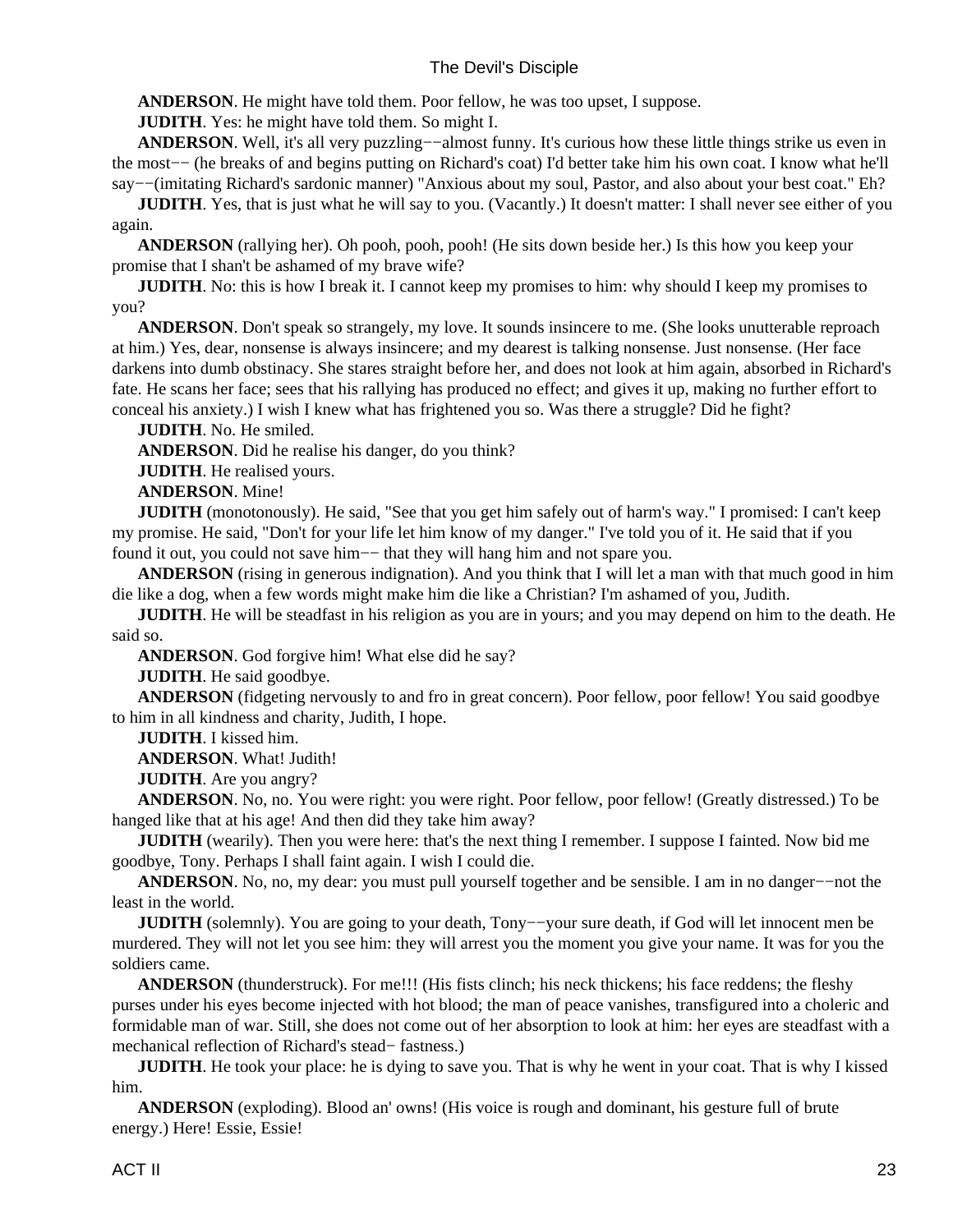#### **ESSIE** (running in). Yes.

 **ANDERSON** (impetuously). Off with you as hard as you can run, to the inn. Tell them to saddle the fastest and strongest horse they have (Judith rises breathless, and stares at him incredulously)−− the chestnut mare, if she's fresh−−without a moment's delay. Go into the stable yard and tell the black man there that I'll give him a silver dollar if the horse is waiting for me when I come, and that I am close on your heels. Away with you. (His energy sends Essie flying from the room. He pounces on his riding boots; rushes with them to the chair at the fire; and begins pulling them on.)

**JUDITH** (unable to believe such a thing of him). You are not going to him!

 **ANDERSON** (busy with the boots). Going to him! What good would that do? (Growling to himself as he gets the first boot on with a wrench) I'll go to them, so I will. (To Judith peremptorily) Get me the pistols: I want them. And money, money: I want money-−all the money in the house. (He stoops over the other boot, grumbling) A great satisfaction it would be to him to have my company on the gallows. (He pulls on the boot.)

**JUDITH.** You are deserting him, then?

 **ANDERSON**. Hold your tongue, woman; and get me the pistols. (She goes to the press and takes from it a leather belt with two pistols, a powder horn, and a bag of bullets attached to it. She throws it on the table. Then she unlocks a drawer in the press and takes out a purse. Anderson grabs the belt and buckles it on, saying) If they took him for me in my coat, perhaps they'll take me for him in his. (Hitching the belt into its place) Do I look like him?

**JUDITH** (turning with the purse in her hand). Horribly unlike him.

 **ANDERSON** (snatching the purse from her and emptying it on the table). Hm! We shall see.

**JUDITH** (sitting down helplessly). Is it of any use to pray, do you think, Tony?

 **ANDERSON** (counting the money). Pray! Can we pray Swindon's rope off Richard's neck?

 **JUDITH**. God may soften Major Swindon's heart.

 **ANDERSON** (contemptuously−−pocketing a handful of money). Let him, then. I am not God; and I must go to work another way. (Judith gasps at the blasphemy. He throws the purse on the table.) Keep that. I've taken 25 dollars.

**JUDITH.** Have you forgotten even that you are a minister?

 **ANDERSON**. Minister be−−faugh! My hat: where's my hat? (He snatches up hat and cloak, and puts both on in hot haste.) Now listen, you. If you can get a word with him by pretending you're his wife, tell him to hold his tongue until morning: that will give me all the start I need.

 **JUDITH** (solemnly). You may depend on him to the death.

**ANDERSON.** You're a fool, a fool, Judith (for a moment checking the torrent of his haste, and speaking with something of his old quiet and impressive conviction). You don't know the man you're married to. (Essie returns. He swoops at her at once.) Well: is the horse ready?

**ESSIE** (breathless). It will be ready when you come.

 **ANDERSON**. Good. (He makes for the door.)

**JUDITH** (rising and stretching out her arms after him involuntarily). Won't you say goodbye?

 **ANDERSON**. And waste another half minute! Psha! (He rushes out like an avalanche.)

**ESSIE** (hurrying to Judith). He has gone to save Richard, hasn't he?

 **JUDITH**. To save Richard! No: Richard has saved him. He has gone to save himself. Richard must die.

 Essie screams with terror and falls on her knees, hiding her face. Judith, without heeding her, looks rigidly straight in front of her, at the vision of Richard, dying.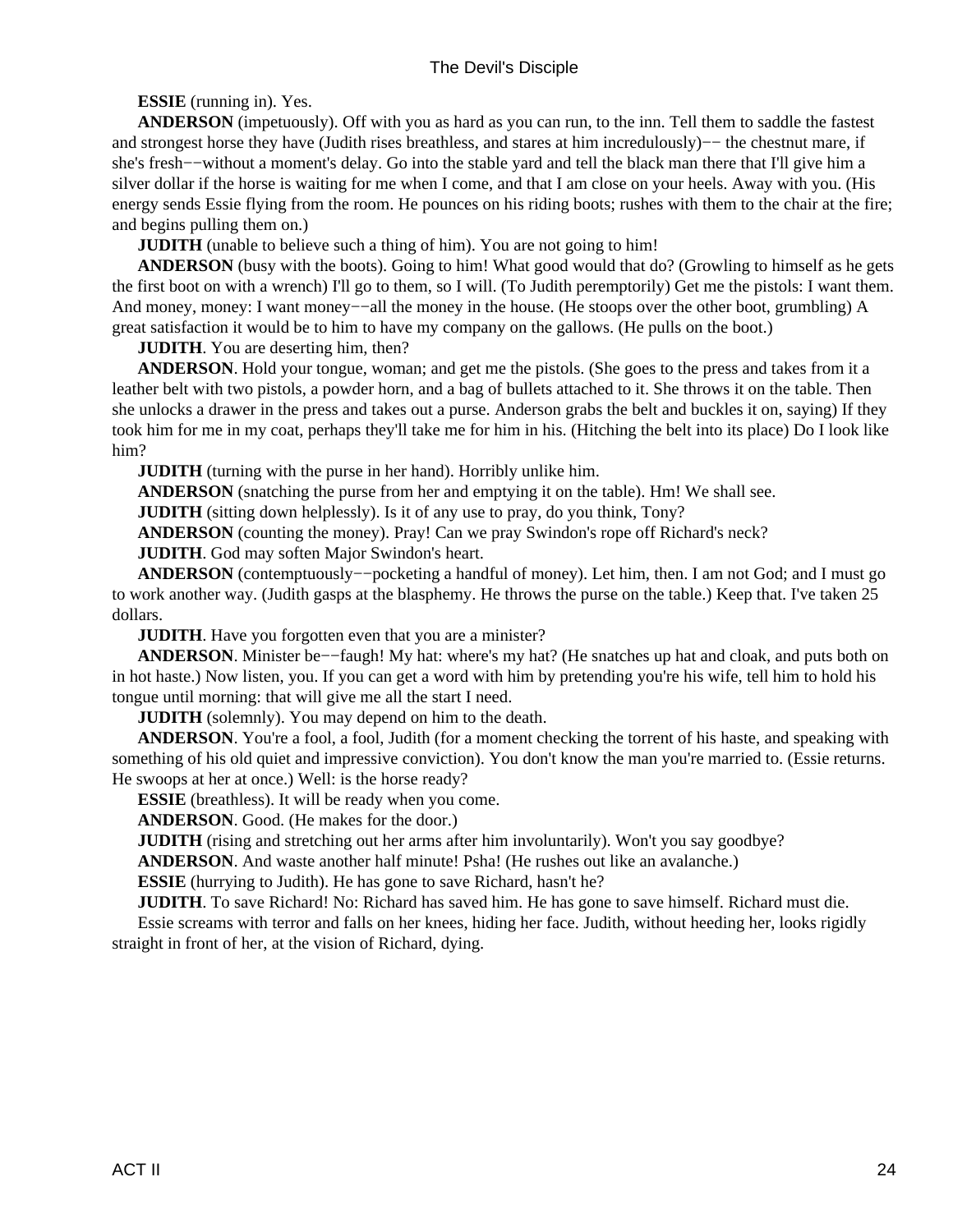## **ACT III**

<span id="page-27-0"></span> Early next morning the sergeant, at the British headquarters in the Town Hall, unlocks the door of a little empty panelled waiting room, and invites Judith to enter. She has had a bad night, probably a rather delirious one; for even in the reality of the raw morning, her fixed gaze comes back at moments when her attention is not strongly held.

 The sergeant considers that her feelings do her credit, and is sympathetic in an encouraging military way. Being a fine figure of a man, vain of his uniform and of his rank, he feels specially qualified, in a respectful way, to console her.

**SERGEANT**. You can have a quiet word with him here, mum.

**JUDITH**. Shall I have long to wait?

 **SERGEANT**. No, mum, not a minute. We kep him in the Bridewell for the night; and he's just been brought over here for the court martial. Don't fret, mum: he slep like a child, and has made a rare good breakfast.

**JUDITH** (incredulously). He is in good spirits!

**SERGEANT**. Tip top, mum. The chaplain looked in to see him last night; and he won seventeen shillings off him at spoil five. He spent it among us like the gentleman he is. Duty's duty, mum, of course; but you're among friends here. (The tramp of a couple of soldiers is heard approaching.) There: I think he's coming. (Richard comes in, without a sign of care or captivity in his bearing. The sergeant nods to the two soldiers, and shows them the key of the room in his hand. They withdraw.) Your good lady, sir.

 **RICHARD** (going to her). What! My wife. My adored one. (He takes her hand and kisses it with a perverse, raffish gallantry.) How long do you allow a brokenhearted husband for leave−taking, Sergeant?

**SERGEANT**. As long as we can, sir. We shall not disturb you till the court sits.

 **RICHARD**. But it has struck the hour.

 **SERGEANT**. So it has, sir; but there's a delay. General Burgoyne's just arrived−−Gentlemanly Johnny we call him, sir−−and he won't have done finding fault with everything this side of half past. I know him, sir: I served with him in Portugal. You may count on twenty minutes, sir; and by your leave I won't waste any more of them. (He goes out, locking the door. Richard immediately drops his raffish manner and turns to Judith with considerate sincerity.)

 **RICHARD**. Mrs. Anderson: this visit is very kind of you. And how are you after last night? I had to leave you before you recovered; but I sent word to Essie to go and look after you. Did she understand the message?

**JUDITH** (breathless and urgent). Oh, don't think of me: I haven't come here to talk about myself. Are they going to−−to−−(meaning "to hang you")?

 **RICHARD** (whimsically). At noon, punctually. At least, that was when they disposed of Uncle Peter. (She shudders.) Is your husband safe? Is he on the wing?

**JUDITH**. He is no longer my husband.

 **RICHARD** (opening his eyes wide). Eh!

 **JUDITH**. I disobeyed you. I told him everything. I expected him to come here and save you. I wanted him to come here and save you. He ran away instead.

 **RICHARD**. Well, that's what I meant him to do. What good would his staying have done? They'd only have hanged us both.

**JUDITH** (with reproachful earnestness). Richard Dudgeon: on your honour, what would you have done in his place?

 **RICHARD**. Exactly what he has done, of course.

**JUDITH**. Oh, why will you not be simple with me—−honest and straightforward? If you are so selfish as that, why did you let them take you last night?

**RICHARD** (gaily). Upon my life, Mrs. Anderson, I don't know. I've been asking myself that question ever since; and I can find no manner of reason for acting as I did.

**JUDITH**. You know you did it for his sake, believing he was a more worthy man than yourself.

**RICHARD** (laughing). Oho! No: that's a very pretty reason, I must say; but I'm not so modest as that. No: it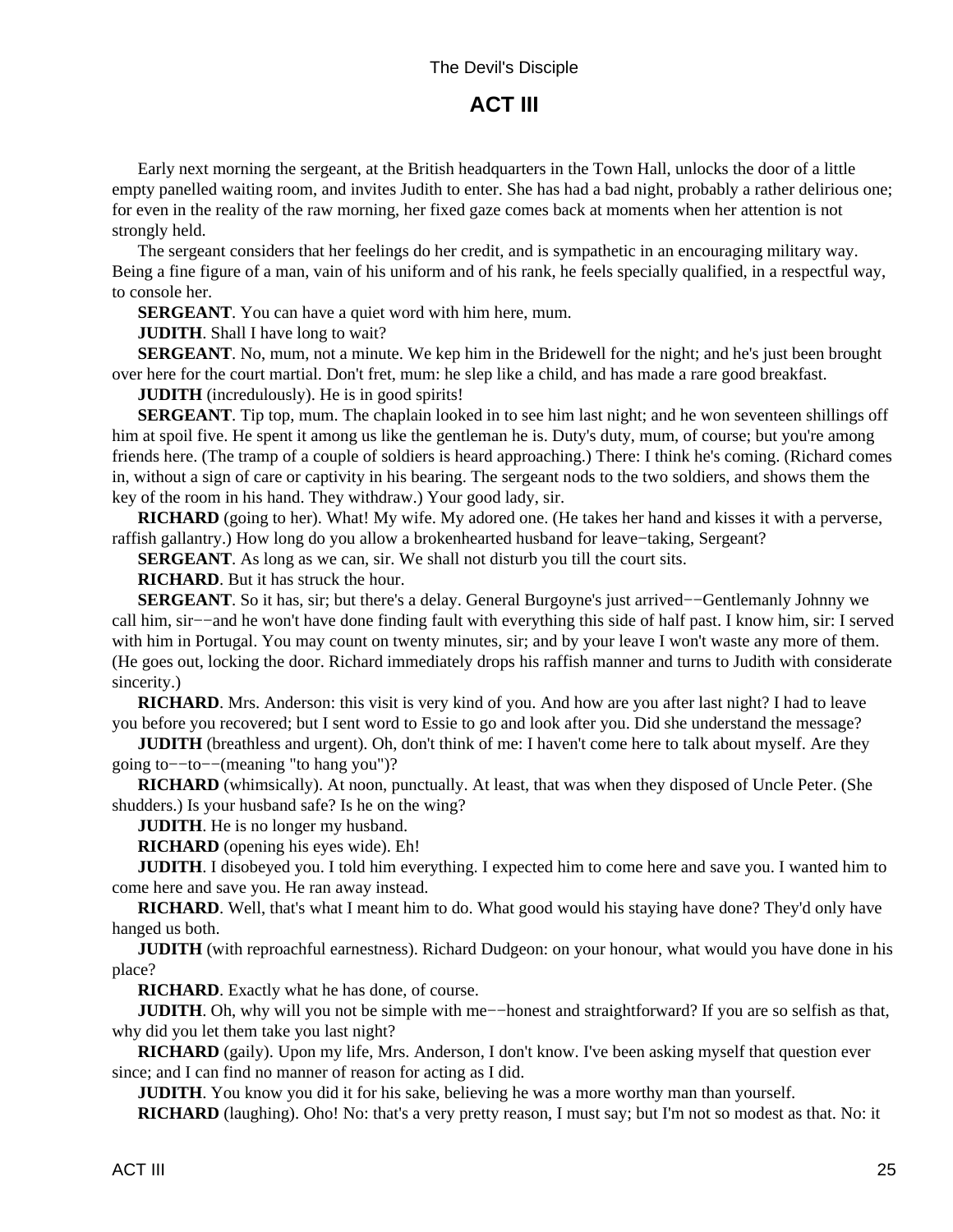wasn't for his sake.

**JUDITH** (after a pause, during which she looks shamefacedly at him, blushing painfully). Was it for my sake?

**RICHARD** (gallantly). Well, you had a hand in it. It must have been a little for your sake. You let them take me, at all events.

**JUDITH**. Oh, do you think I have not been telling myself that all night? Your death will be at my door. (Impulsively, she gives him her hand, and adds, with intense earnestness) If I could save you as you saved him, I would do it, no matter how cruel the death was.

 **RICHARD** (holding her hand and smiling, but keeping her almost at arm's length). I am very sure I shouldn't let you.

 **JUDITH**. Don't you see that I can save you?

 **RICHARD**. How? By changing clothes with me, eh?

 **JUDITH** (disengaging her hand to touch his lips with it). Don't (meaning "Don't jest"). No: by telling the Court who you really are.

**RICHARD** (frowning). No use: they wouldn't spare me; and it would spoil half of his chance of escaping. They are determined to cow us by making an example of somebody on that gallows to−day. Well, let us cow them by showing that we can stand by one another to the death. That is the only force that can send Burgoyne back across the Atlantic and make America a nation.

**JUDITH** (impatiently). Oh, what does all that matter?

**RICHARD** (laughing). True: what does it matter? what does anything matter? You see, men have these strange notions, Mrs. Anderson; and women see the folly of them.

**JUDITH**. Women have to lose those they love through them.

**RICHARD**. They can easily get fresh lovers.

**JUDITH** (revolted). Oh! (Vehemently) Do you realise that you are going to kill yourself?

 **RICHARD**. The only man I have any right to kill, Mrs. Anderson. Don't be concerned: no woman will lose

her lover through my death. (Smiling) Bless you, nobody cares for me. Have you heard that my mother is dead?  **JUDITH**. Dead!

**RICHARD**. Of heart disease—−in the night. Her last word to me was her curse: I don't think I could have borne her blessing. My other relatives will not grieve much on my account. Essie will cry for a day or two; but I have provided for her: I made my own will last night.

 **JUDITH** (stonily, after a moment's silence). And I!

 **RICHARD** (surprised). You?

**JUDITH.** Yes, I. Am I not to care at all?

**RICHARD** (gaily and bluntly). Not a scrap. Oh, you expressed your feelings towards me very frankly yesterday. What happened may have softened you for the moment; but believe me, Mrs. Anderson, you don't like a bone in my skin or a hair on my head. I shall be as good a riddance at 12 today as I should have been at 12 yesterday.

**JUDITH** (her voice trembling). What can I do to show you that you are mistaken?

**RICHARD**. Don't trouble. I'll give you credit for liking me a little better than you did. All I say is that my death will not break your heart.

**JUDITH** (almost in a whisper). How do you know? (She puts her hands on his shoulders and looks intently at him.)

 **RICHARD** (amazed−−divining the truth). Mrs. Anderson!!! (The bell of the town clock strikes the quarter. He collects himself, and removes her hands, saying rather coldly) Excuse me: they will be here for me presently. It is too late.

**JUDITH**. It is not too late. Call me as witness: they will never kill you when they know how heroically you have acted.

**RICHARD** (with some scorn). Indeed! But if I don't go through with it, where will the heroism be? I shall simply have tricked them; and they'll hang me for that like a dog. Serve me right too!

**JUDITH** (wildly). Oh, I believe you WANT to die.

 **RICHARD** (obstinately). No I don't.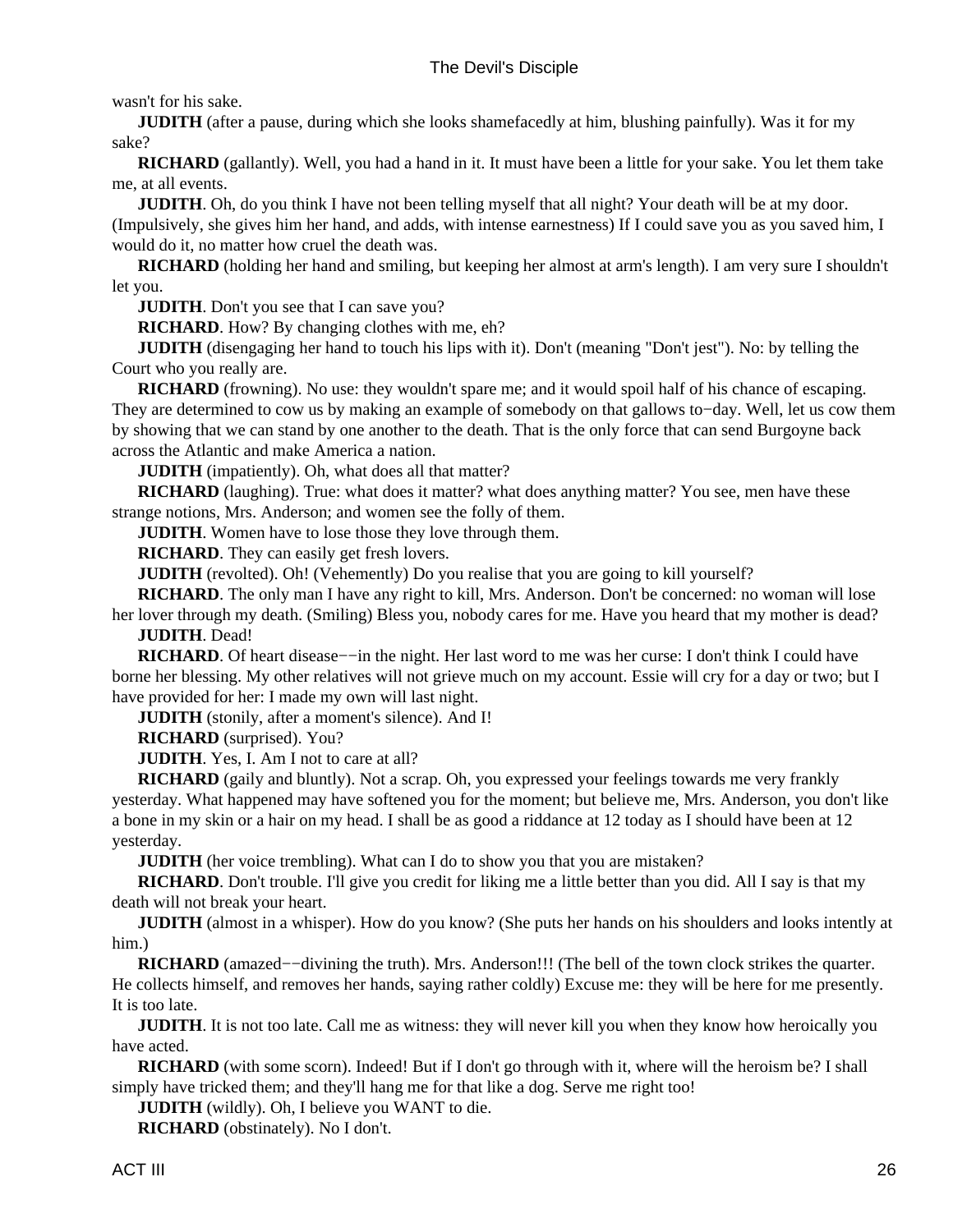**JUDITH**. Then why not try to save yourself? I implore you−−listen. You said just now that you saved him for my sake−−yes (clutching him as he recoils with a gesture of denial)a little for my sake. Well, save yourself for my sake. And I will go with you to the end of the world.

 **RICHARD** (taking her by the wrists and holding her a little way from him, looking steadily at her). Judith.  **JUDITH** (breathless−−delighted at the name). Yes.

 **RICHARD**. If I said−−to please you−−that I did what I did ever so little for your sake, I lied as men always lie to women. You know how much I have lived with worthless men−−aye, and worthless women too. Well, they could all rise to some sort of goodness and kindness when they were in love. (The word love comes from him with true Puritan scorn.) That has taught me to set very little store by the goodness that only comes out red hot. What I did last night, I did in cold blood, caring not half so much for your husband, or (ruthlessly) for you (she droops, stricken) as I do for myself. I had no motive and no interest: all I can tell you is that when it came to the point whether I would take my neck out of the noose and put another man's into it, I could not do it. I don't know why not: I see myself as a fool for my pains; but I could not and I cannot. I have been brought up standing by the law of my own nature; and I may not go against it, gallows or no gallows. (She has slowly raised her head and is now looking full at him.) I should have done the same for any other man in the town, or any other man's wife. (Releasing her.) Do you understand that?

**JUDITH.** Yes: you mean that you do not love me.

 **RICHARD** (revolted−−with fierce contempt). Is that all it means to you?

 **JUDITH**. What more−−what worse−−can it mean to me?

 (The sergeant knocks. The blow on the door jars on her heart.) Oh, one moment more. (She throws herself on her knees.) I pray to you—–

**RICHARD**. Hush! (Calling) Come in. (The sergeant unlocks the door and opens it. The guard is with him.) **SERGEANT** (coming in). Time's up, sir.

 **RICHARD**. Quite ready, Sergeant. Now, my dear. (He attempts to raise her.)

**JUDITH** (clinging to him). Only one thing more—–I entreat, I implore you. Let me be present in the court. I have seen Major Swindon: he said I should be allowed if you asked it. You will ask it. It is my last request: I shall never ask you anything again. (She clasps his knee.) I beg and pray it of you.

 **RICHARD**. If I do, will you be silent?

 **JUDITH**. Yes.

 **RICHARD**. You will keep faith?

 **JUDITH**. I will keep−− (She breaks down, sobbing.)

 **RICHARD** (taking her arm to lift her). Just−−her other arm, Sergeant.

They go out, she sobbing convulsively, supported by the two men.

 Meanwhile, the Council Chamber is ready for the court martial. It is a large, lofty room, with a chair of state in the middle under a tall canopy with a gilt crown, and maroon curtains with the royal monogram G. R. In front of the chair is a table, also draped in maroon, with a bell, a heavy inkstand, and writing materials on it. Several chairs are set at the table. The door is at the right hand of the occupant of the chair of state when it has an occupant: at present it is empty. Major Swindon, a pale, sandy−haired, very conscientious looking man of about 45, sits at the end of the table with his back to the door, writing. He is alone until the sergeant announces the General in a subdued manner which suggests that Gentlemanly Johnny has been making his presence felt rather heavily.

 **SERGEANT**. The General, sir.

 Swindon rises hastily. The General comes in. the sergeant goes out. General Burgoyne is 55, and very well preserved. He is a man of fashion, gallant enough to have made a distinguished marriage by an elopement, witty enough to write successful comedies, aristocratically−connected enough to have had opportunities of high military distinction. His eyes, large, brilliant, apprehensive, and intelligent, are his most remarkable feature: without them his fine nose and small mouth would suggest rather more fastidiousness and less force than go to the making of a first rate general. Just now the eyes are angry and tragic, and the mouth and nostrils tense.

 **BURGOYNE**. Major Swindon, I presume.

**SWINDON**. Yes. General Burgoyne, if I mistake not. (They bow to one another ceremoniously.) I am glad to have the support of your presence this morning. It is not particularly lively business, hanging this poor devil of a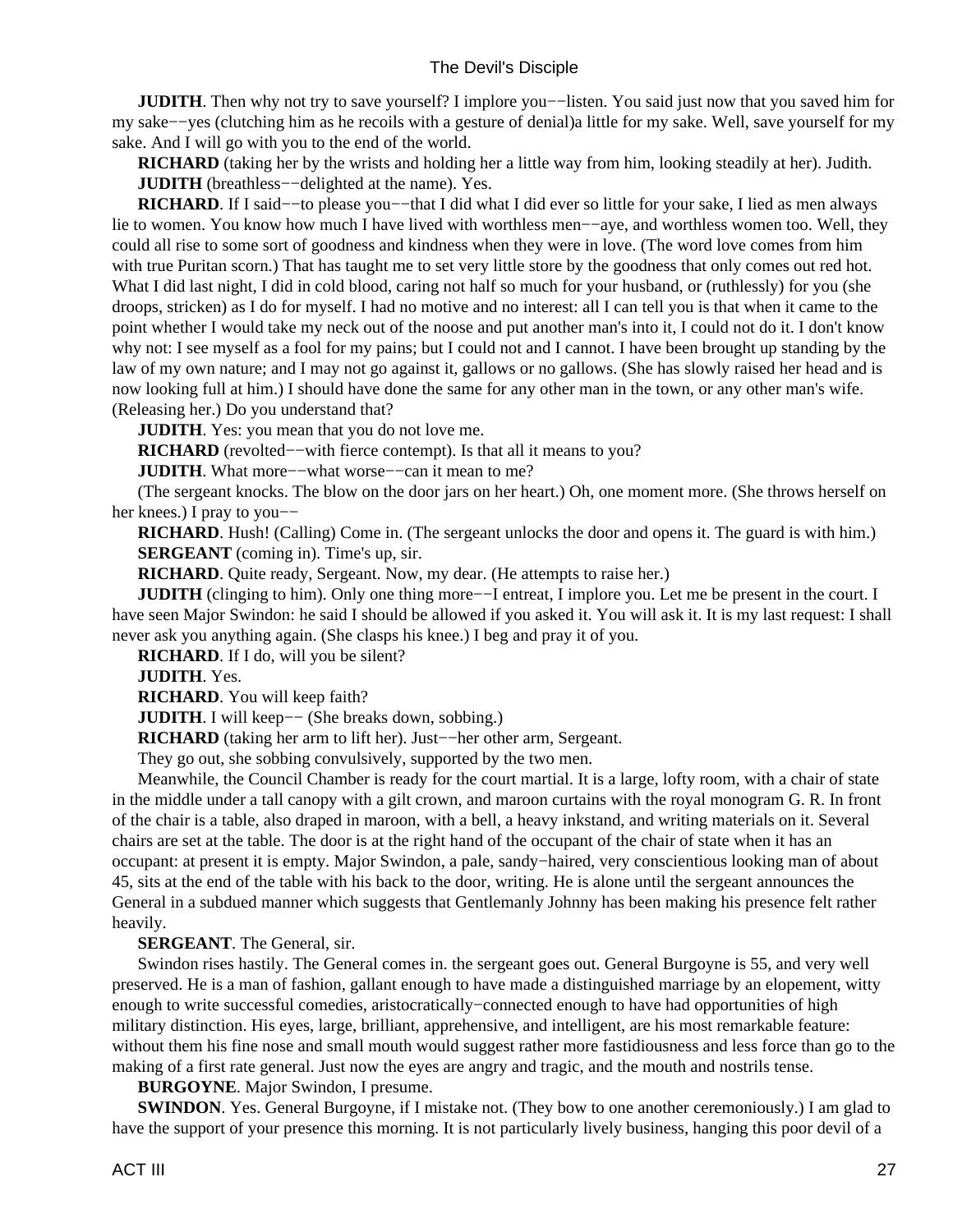minister.

**BURGOYNE** (throwing himself onto Swindon's chair). No, sir, it is not. It is making too much of the fellow to execute him: what more could you have done if he had been a member of the Church of England? Martyrdom, sir, is what these people like: it is the only way in which a man can become famous without ability. However, you have committed us to hanging him: and the sooner he is hanged the better.

**SWINDON**. We have arranged it for 12 o'clock. Nothing remains to be done except to try him.

 **BURGOYNE** (looking at him with suppressed anger). Nothing−−except to save our own necks, perhaps. Have you heard the news from Springtown?

**SWINDON**. Nothing special. The latest reports are satisfactory.

**BURGOYNE** (rising in amazement). Satisfactory, sir! Satisfactory!! (He stares at him for a moment, and then adds, with grim intensity) I am glad you take that view of them.

**SWINDON** (puzzled). Do I understand that in your opinion−−−

 **BURGOYNE**. I do not express my opinion. I never stoop to that habit of profane language which unfortunately coarsens our profession. If I did, sir, perhaps I should be able to express my opinion of the news from Springtown−−the news which YOU (severely) have apparently not heard. How soon do you get news from your supports here?−−in the course of a month eh?

**SWINDON** (turning sulky). I suppose the reports have been taken to you, sir, instead of to me. Is there anything serious?

 **BURGOYNE** (taking a report from his pocket and holding it up). Springtown's in the hands of the rebels. (He throws the report on the table.)

**SWINDON** (aghast). Since yesterday!

 **BURGOYNE**. Since two o'clock this morning. Perhaps WE shall be in their hands before two o'clock to−morrow morning. Have you thought of that?

**SWINDON** (confidently). As to that, General, the British soldier will give a good account of himself.

 **BURGOYNE** (bitterly). And therefore, I suppose, sir, the British officer need not know his business: the British soldier will get him out of all his blunders with the bayonet. In future, sir, I must ask you to be a little less generous with the blood of your men, and a little more generous with your own brains.

**SWINDON**. I am sorry I cannot pretend to your intellectual eminence, sir. I can only do my best, and rely on the devotion of my countrymen.

 **BURGOYNE** (suddenly becoming suavely sarcastic). May I ask are you writing a melodrama, Major Swindon?

 **SWINDON** (flushing). No, sir.

**BURGOYNE.** What a pity! WHAT a pity! (Dropping his sarcastic tone and facing him suddenly and seriously) Do you at all realize, sir, that we have nothing standing between us and destruction but our own bluff and the sheepishness of these colonists? They are men of the same English stock as ourselves: six to one of us (repeating it emphatically), six to one, sir; and nearly half our troops are Hessians, Brunswickers, German dragoons, and Indians with scalping knives. These are the countrymen on whose devotion you rely! Suppose the colonists find a leader! Suppose the news from Springtown should turn out to mean that they have already found a leader! What shall we do then? Eh?

**SWINDON** (sullenly). Our duty, sir, I presume.

 **BURGOYNE** (again sarcastic−−giving him up as a fool). Quite so, quite so. Thank you, Major Swindon, thank you. Now you've settled the question, sir−−thrown a flood of light on the situation. What a comfort to me to feel that I have at my side so devoted and able an officer to support me in this emergency! I think, sir, it will probably relieve both our feelings if we proceed to hang this dissenter without further delay (he strikes the bell), especially as I am debarred by my principles from the customary military vent for my feelings. (The sergeant appears.) Bring your man in.

 **SERGEANT**. Yes, sir.

 **BURGOYNE**. And mention to any officer you may meet that the court cannot wait any longer for him.

**SWINDON** (keeping his temper with difficulty). The staff is perfectly ready, sir. They have been waiting your convenience for fully half an hour. PERFECTLY ready, sir.

 **BURGOYNE** (blandly). So am I. (Several officers come in and take their seats. One of them sits at the end of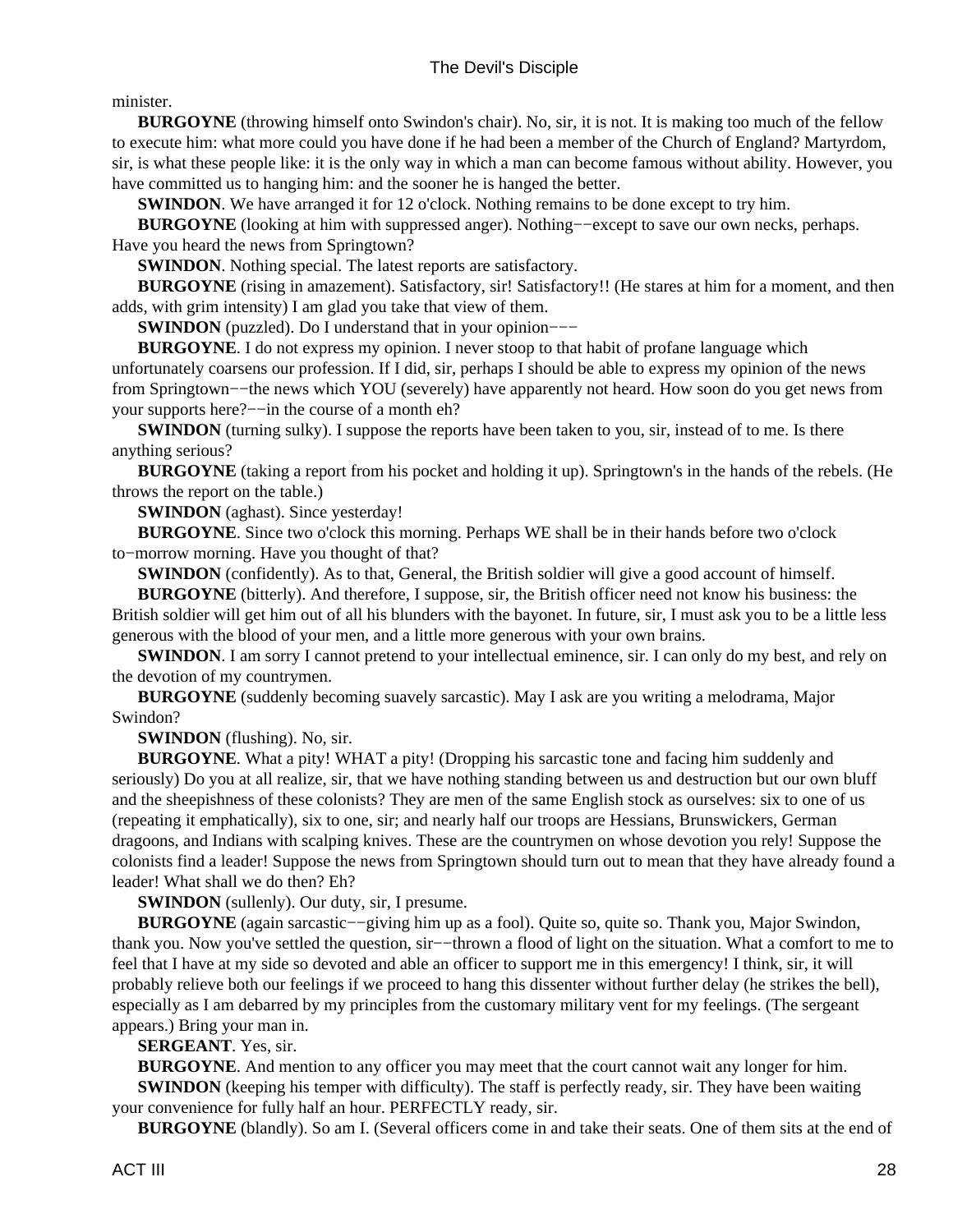the table furthest from the door, and acts throughout as clerk to the court, making notes of the proceedings. The uniforms are those of the 9th, 2Oth, 21st, 24th, 47th, 53rd, and 62nd British Infantry. One officer is a Major General of the Royal Artillery. There are also German officers of the Hessian Rifles, and of German dragoon and Brunswicker regiments.) Oh, good morning, gentlemen. Sorry to disturb you, I am sure. Very good of you to spare us a few moments.

 **SWINDON**. Will you preside, sir?

**BURGOYNE** (becoming additionally, polished, lofty, sarcastic and urbane now that he is in public). No, sir: I feel my own deficiencies too keenly to presume so far. If you will kindly allow me, I will sit at the feet of Gamaliel. (He takes the chair at the end of the table next the door, and motions Swindon to the chair of state, waiting for him to be seated before sitting himself.)

**SWINDON** (greatly annoyed). As you please, sir. I am only trying to do my duty under excessively trying circumstances. (He takes his place in the chair of state.)

 Burgoyne, relaxing his studied demeanor for the moment, sits down and begins to read the report with knitted brows and careworn looks, reflecting on his desperate situation and Swindon's uselessness. Richard is brought in. Judith walks beside him. Two soldiers precede and two follow him, with the sergeant in command. They cross the room to the wall opposite the door; but when Richard has just passed before the chair of state the sergeant stops him with a touch on the arm, and posts himself behind him, at his elbow. Judith stands timidly at the wall. The four soldiers place themselves in a squad near her.

 **BURGOYNE** (looking up and seeing Judith). Who is that woman?

 **SERGEANT**. Prisoner's wife, sir.

**SWINDON** (nervously). She begged me to allow her to be present; and I thought–−

**BURGOYNE** (completing the sentence for him ironically). You thought it would be a pleasure for her. Quite so, quite so. (Blandly) Give the lady a chair; and make her thoroughly comfortable.

The sergeant fetches a chair and places it near Richard.

 **JUDITH**. Thank you, sir. (She sits down after an awe−stricken curtsy to Burgoyne, which he acknowledges by a dignified bend of his head.)

 **SWINDON** (to Richard, sharply). Your name, sir?

 **RICHARD** (affable, but obstinate). Come: you don't mean to say that you've brought me here without knowing who I am?

**SWINDON**. As a matter of form, sir, give your name.

 **RICHARD**. As a matter of form then, my name is Anthony Anderson, Presbyterian minister in this town.

 **BURGOYNE** (interested). Indeed! Pray, Mr. Anderson, what do you gentlemen believe?

 **RICHARD**. I shall be happy to explain if time is allowed me. I cannot undertake to complete your conversion in less than a fortnight.

**SWINDON** (snubbing him). We are not here to discuss your views.

 **BURGOYNE** (with an elaborate bow to the unfortunate Swindon). I stand rebuked.

 **SWINDON** (embarrassed). Oh, not you, I as−−

 **BURGOYNE**. Don't mention it. (To Richard, very politely) Any political views, Mr. Anderson?

**RICHARD**. I understand that that is just what we are here to find out.

**SWINDON** (severely). Do you mean to deny that you are a rebel?

 **RICHARD**. I am an American, sir.

 **SWINDON**. What do you expect me to think of that speech, Mr. Anderson?

 **RICHARD**. I never expect a soldier to think, sir.

Burgoyne is boundlessly delighted by this retort, which almost reconciles him to the loss of America.

**SWINDON** (whitening with anger). I advise you not to be insolent, prisoner.

 **RICHARD**. You can't help yourself, General. When you make up your mind to hang a man, you put yourself at a disadvantage with him. Why should I be civil to you? I may as well be hanged for a sheep as a lamb.

**SWINDON**. You have no right to assume that the court has made up its mind without a fair trial. And you will please not address me as General. I am Major Swindon.

 **RICHARD**. A thousand pardons. I thought I had the honor of addressing Gentlemanly Johnny.

Sensation among the officers. The sergeant has a narrow escape from a guffaw.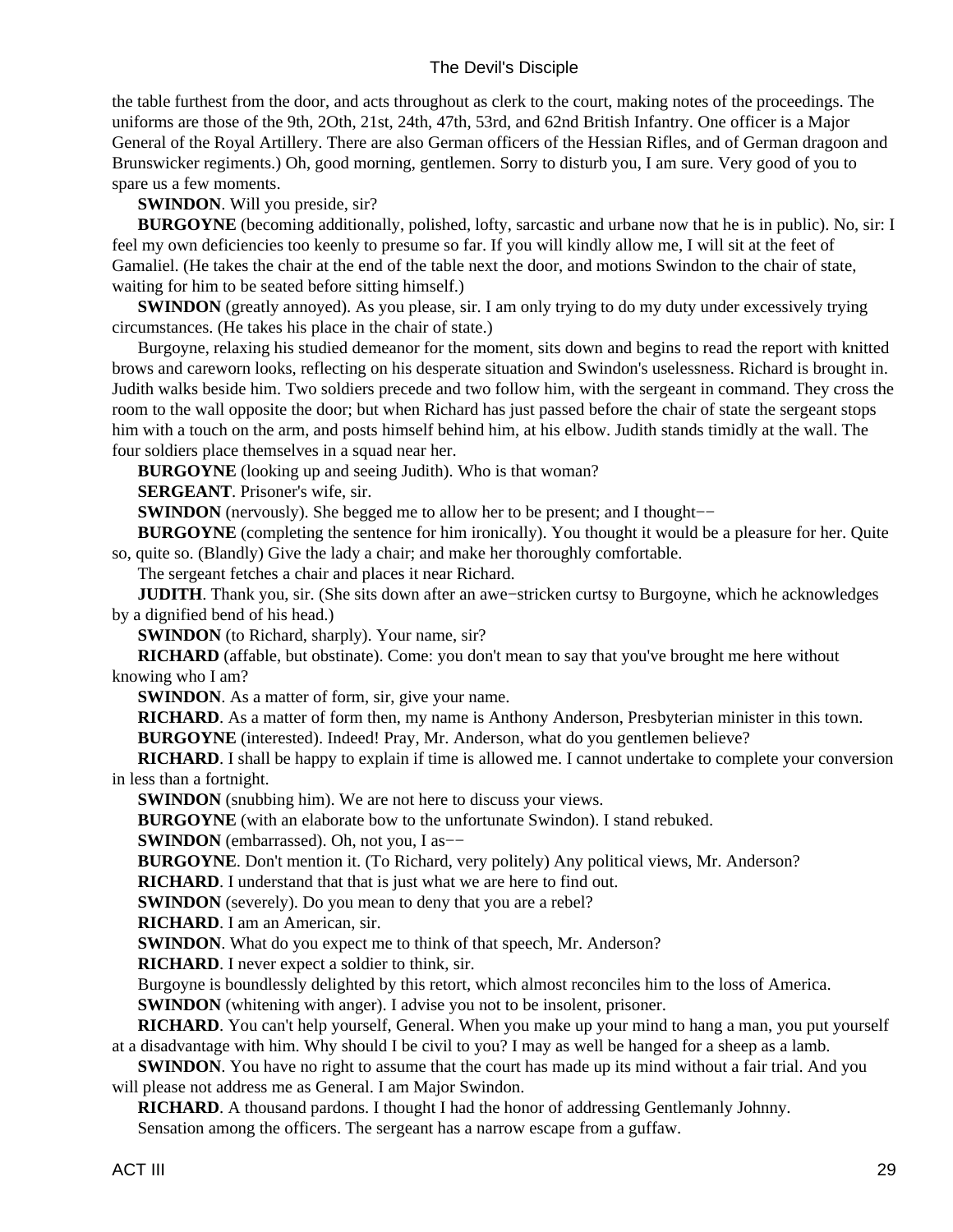**BURGOYNE** (with extreme suavity). I believe I am Gentlemanly Johnny, sir, at your service. My more intimate friends call me General Burgoyne. (Richard bows with perfect politeness.) You will understand, sir, I hope, since you seem to be a gentleman and a man of some spirit in spite of your calling, that if we should have the misfortune to hang you, we shall do so as a mere matter of political necessity and military duty, without any personal ill−feeling.

 **RICHARD**. Oh, quite so. That makes all the difference in the world, of course.

They all smile in spite of themselves: and some of the younger officers burst out laughing.

**JUDITH** (her dread and horror deepening at every one of these jests and compliments). How CAN you?

 **RICHARD**. You promised to be silent.

 **BURGOYNE** (to Judith, with studied courtesy). Believe me, madam, your husband is placing us under the greatest obligation by taking this very disagreeable business so thoroughly in the spirit of a gentleman. Sergeant: give Mr. Anderson a chair. (The sergeant does so. Richard sits down.) Now, Major Swindon: we are waiting for you.

 **SWINDON**. You are aware, I presume, Mr. Anderson, of your obligations as a subject of His Majesty King George the Third.

 **RICHARD**. I am aware, sir, that His Majesty King George the Third is about to hang me because I object to Lord North's robbing me.

 **SWINDON**. That is a treasonable speech, sir.

 **RICHARD** (briefly). Yes. I meant it to be.

 **BURGOYNE** (strongly deprecating this line of defence, but still polite). Don't you think, Mr. Anderson, that this is rather−−if you will excuse the word−−a vulgar line to take? Why should you cry out robbery because of a stamp duty and a tea duty and so forth? After all, it is the essence of your position as a gentleman that you pay with a good grace.

 **RICHARD**. It is not the money, General. But to be swindled by a pig−headed lunatic like King George  **SWINDON** (scandalised). Chut, sir−−silence!

**SERGEANT** (in stentorian tones, greatly shocked). Silence!

 **BURGOYNE** (unruffled). Ah, that is another point of view. My position does not allow of my going into that, except in private. But (shrugging his shoulders) of course, Mr. Anderson, if you are determined to be hanged (Judith flinches), there's nothing more to be said. An unusual taste! however (with a final shrug)−−!

**SWINDON** (to Burgoyne). Shall we call witnesses?

**RICHARD**. What need is there of witnesses? If the townspeople here had listened to me, you would have found the streets barricaded, the houses loopholed, and the people in arms to hold the town against you to the last man. But you arrived, unfortunately, before we had got out of the talking stage; and then it was too late.

**SWINDON** (severely). Well, sir, we shall teach you and your townspeople a lesson they will not forget. Have you anything more to say?

**RICHARD**. I think you might have the decency to treat me as a prisoner of war, and shoot me like a man instead of hanging me like a dog.

 **BURGOYNE** (sympathetically). Now there, Mr. Anderson, you talk like a civilian, if you will excuse my saying so. Have you any idea of the average marksmanship of the army of His Majesty King George the Third? If we make you up a firing party, what will happen? Half of them will miss you: the rest will make a mess of the business and leave you to the provo−marshal's pistol. Whereas we can hang you in a perfectly workmanlike and agreeable way. (Kindly) Let me persuade you to be hanged, Mr. Anderson?

 **JUDITH** (sick with horror). My God!

**RICHARD** (to Judith). Your promise! (To Burgoyne) Thank you, General: that view of the case did not occur to me before. To oblige you, I withdraw my objection to the rope. Hang me, by all means.

 **BURGOYNE** (smoothly). Will 12 o'clock suit you, Mr. Anderson?

 **RICHARD**. I shall be at your disposal then, General.

**BURGOYNE** (rising). Nothing more to be said, gentlemen. (They all rise.)

**JUDITH** (rushing to the table). Oh, you are not going to murder a man like that, without a proper trial−−without thinking of what you are doing−−without−− (She cannot find words.)

 **RICHARD**. Is this how you keep your promise?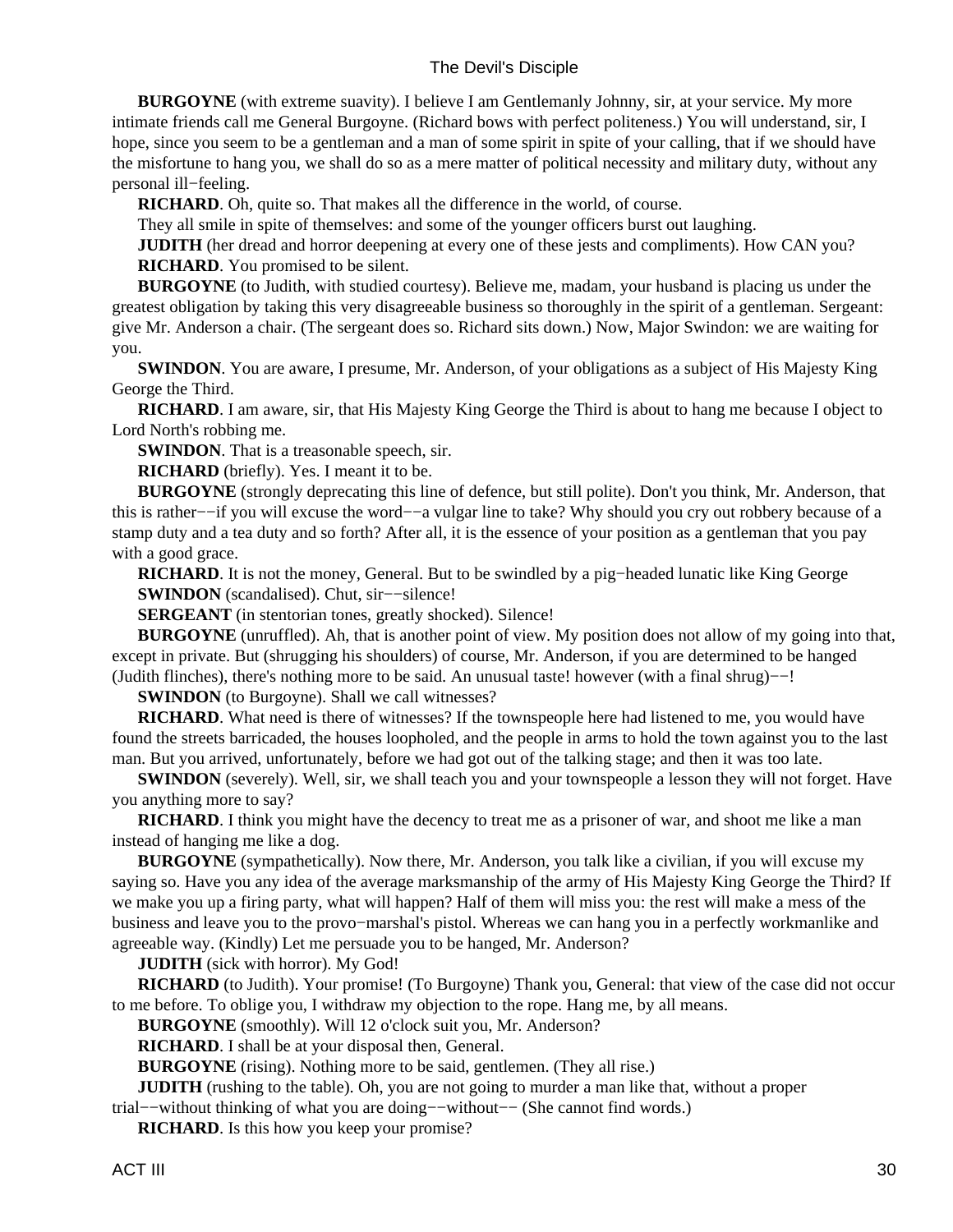**JUDITH**. If I am not to speak, you must. Defend yourself: save yourself: tell them the truth.

 **RICHARD** (worriedly). I have told them truth enough to hang me ten times over. If you say another word you will risk other lives; but you will not save mine.

**BURGOYNE**. My good lady, our only desire is to save unpleasantness. What satisfaction would it give you to have a solemn fuss made, with my friend Swindon in a black cap and so forth? I am sure we are greatly indebted to the admirable tact and gentlemanly feeling shown by your husband.

**JUDITH** (throwing the words in his face). Oh, you are mad. Is it nothing to you what wicked thing you do if only you do it like a gentleman? Is it nothing to you whether you are a murderer or not, if only you murder in a red coat? (Desperately) You shall not hang him: that man is not my husband.

 The officers look at one another, and whisper: some of the Germans asking their neighbors to explain what the woman has said. Burgoyne, who has been visibly shaken by Judith's reproach, recovers himself promptly at this new development. Richard meanwhile raises his voice above the buzz.

 **RICHARD**. I appeal to you, gentlemen, to put an end to this. She will not believe that she cannot save me. Break up the court.

 **BURGOYNE** (in a voice so quiet and firm that it restores silence at once). One moment, Mr. Anderson. One moment, gentlemen. (He resumes his seat. Swindon and the officers follow his example.) Let me understand you clearly, madam. Do you mean that this gentleman is not your husband, or merely−−I wish to put this with all delicacy−−that you are not his wife?

**JUDITH**. I don't know what you mean. I say that he is not my husband—−that my husband has escaped. This man took his place to save him. Ask anyone in the town—send out into the street for the first person you find there, and bring him in as a witness. He will tell you that the prisoner is not Anthony Anderson.

 **BURGOYNE** (quietly, as before). Sergeant.

 **SERGEANT**. Yes sir.

 **BURGOYNE**. Go out into the street and bring in the first townsman you see there.

**SERGEANT** (making for the door). Yes sir.

 **BURGOYNE** (as the sergeant passes). The first clean, sober townsman you see.

**SERGEANT**. Yes Sir. (He goes out.)

**BURGOYNE**. Sit down, Mr. Anderson––if I may call you so for the present. (Richard sits down.) Sit down, madam, whilst we wait. Give the lady a newspaper.

 **RICHARD** (indignantly). Shame!

**BURGOYNE** (keenly, with a half smile). If you are not her husband, sir, the case is not a serious one–−for her. (Richard bites his lip silenced.)

**JUDITH** (to Richard, as she returns to her seat). I couldn't help it. (He shakes his head. She sits down.)

 **BURGOYNE**. You will understand of course, Mr. Anderson, that you must not build on this little incident. We are bound to make an example of somebody.

**RICHARD**. I quite understand. I suppose there's no use in my explaining.

 **BURGOYNE**. I think we should prefer independent testimony, if you don't mind.

The sergeant, with a packet of papers in his hand, returns conducting Christy, who is much scared.

**SERGEANT** (giving Burgoyne the packet). Dispatches, Sir. Delivered by a corporal of the 53rd. Dead beat with hard riding, sir.

 Burgoyne opens the dispatches, and presently becomes absorbed in them. They are so serious as to take his attention completely from the court martial.

**SERGEANT** (to Christy). Now then. Attention; and take your hat off. (He posts himself in charge of Christy, who stands on Burgoyne's side of the court.)

**RICHARD** (in his usual bullying tone to Christy). Don't be frightened, you fool: you're only wanted as a witness. They're not going to hang YOU.

 **SWINDON**. What's your name?

 **CHRISTY**. Christy.

 **RICHARD** (impatiently). Christopher Dudgeon, you blatant idiot. Give your full name.

**SWINDON**. Be silent, prisoner. You must not prompt the witness.

**RICHARD**. Very well. But I warn you you'll get nothing out of him unless you shake it out of him. He has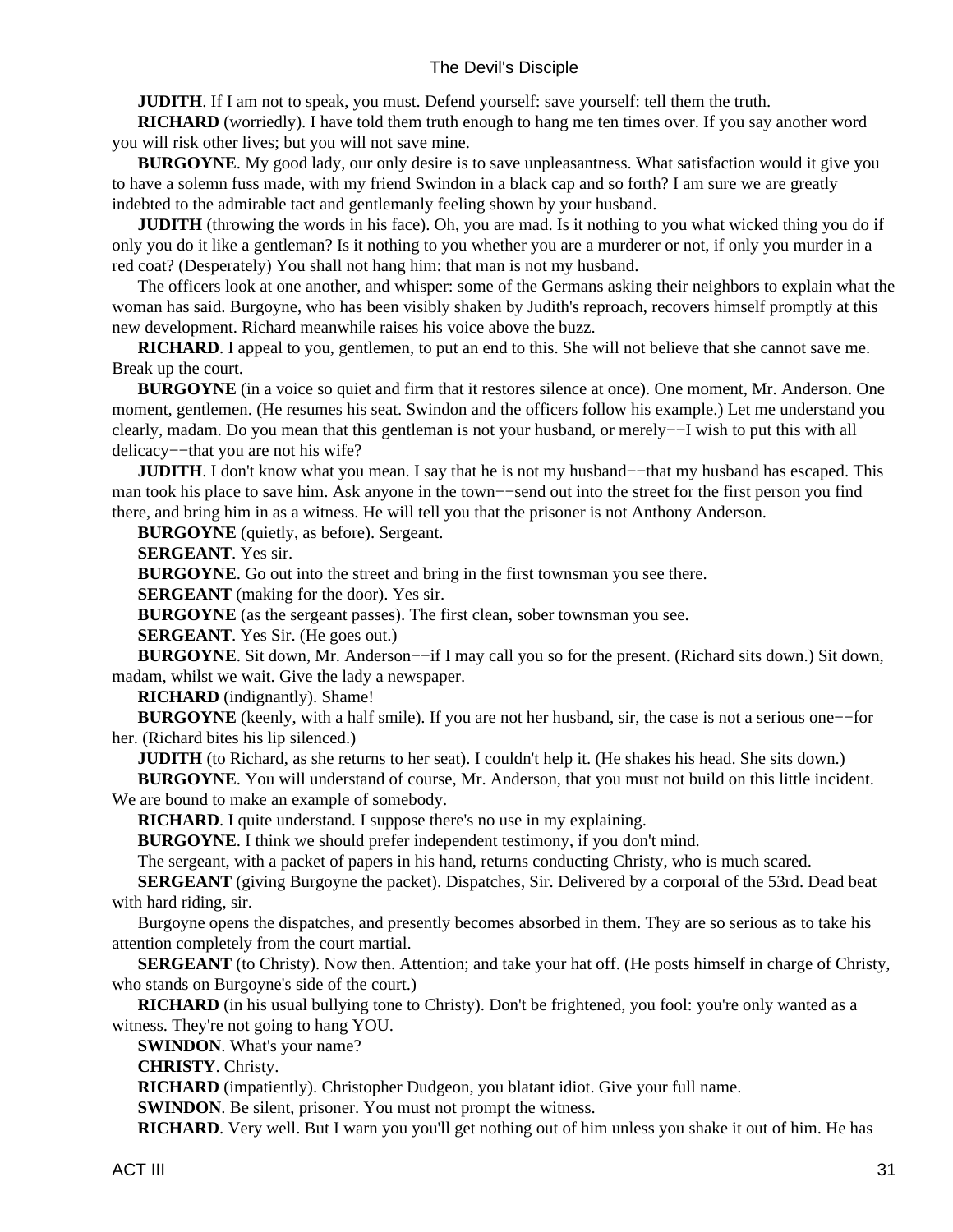been too well brought up by a pious mother to have any sense or manhood left in him.

 **BURGOYNE** (springing up and speaking to the sergeant in a startling voice). Where is the man who brought these?

 **SERGEANT**. In the guard−room, sir. Burgoyne goes out with a haste that sets the officers exchanging looks. **SWINDON** (to Christy). Do you know Anthony Anderson, the Presbyterian minister?  **CHRISTY**. Of course I do. (Implying that Swindon must be an ass not to know it.)  **SWINDON**. Is he here?  **CHRISTY** (staring round). I don't know.  **SWINDON**. Do you see him?  **CHRISTY**. No. **SWINDON**. You seem to know the prisoner?  **CHRISTY**. Do you mean Dick?  **SWINDON**. Which is Dick?  **CHRISTY** (pointing to Richard). Him.  **SWINDON**. What is his name?  **CHRISTY**. Dick.  **RICHARD**. Answer properly, you jumping jackass. What do they know about Dick?  **CHRISTY**. Well, you are Dick, ain't you? What am I to say? **SWINDON**. Address me, sir; and do you, prisoner, be silent. Tell us who the prisoner is.  **CHRISTY**. He's my brother Dudgeon.  **SWINDON**. Your brother!  **CHRISTY**. Yes.  **SWINDON**. You are sure he is not Anderson.  **CHRISTY**. Who? **RICHARD** (exasperatedly). Me, me, me, you–−  **SWINDON**. Silence, sir. **SERGEANT** (shouting). Silence.  **RICHARD** (impatiently). Yah! (To Christy) He wants to know am I Minister Anderson. Tell him, and stop grinning like a zany.  **CHRISTY** (grinning more than ever). YOU Pastor Anderson! (To Swindon) Why, Mr. Anderson's a

minister−−−a very good man; and Dick's a bad character: the respectable people won't speak to him. He's the bad brother: I'm the good one, (The officers laugh outright. The soldiers grin.)

 **SWINDON**. Who arrested this man?

**SERGEANT**. I did, sir. I found him in the minister's house, sitting at tea with the lady with his coat off, quite at home. If he isn't married to her, he ought to be.

**SWINDON**. Did he answer to the minister's name?

 **SERGEANT**. Yes sir, but not to a minister's nature. You ask the chaplain, sir.

**SWINDON** (to Richard, threateningly). So, sir, you have attempted to cheat us. And your name is Richard Dudgeon?

**RICHARD**. You've found it out at last, have you?

**SWINDON**. Dudgeon is a name well known to us, eh?

 **RICHARD**. Yes: Peter Dudgeon, whom you murdered, was my uncle.

**SWINDON**. Hm! (He compresses his lips and looks at Richard with vindictive gravity.)

 **CHRISTY**. Are they going to hang you, Dick?

 **RICHARD**. Yes. Get out: they've done with you.

 **CHRISTY**. And I may keep the china peacocks?

 **RICHARD** (jumping up). Get out. Get out, you blithering baboon, you. (Christy flies, panicstricken.)

 **SWINDON** (rising−−all rise). Since you have taken the minister's place, Richard Dudgeon, you shall go through with it. The execution will take place at 12 o'clock as arranged; and unless Anderson surrenders before then you shall take his place on the gallows. Sergeant: take your man out.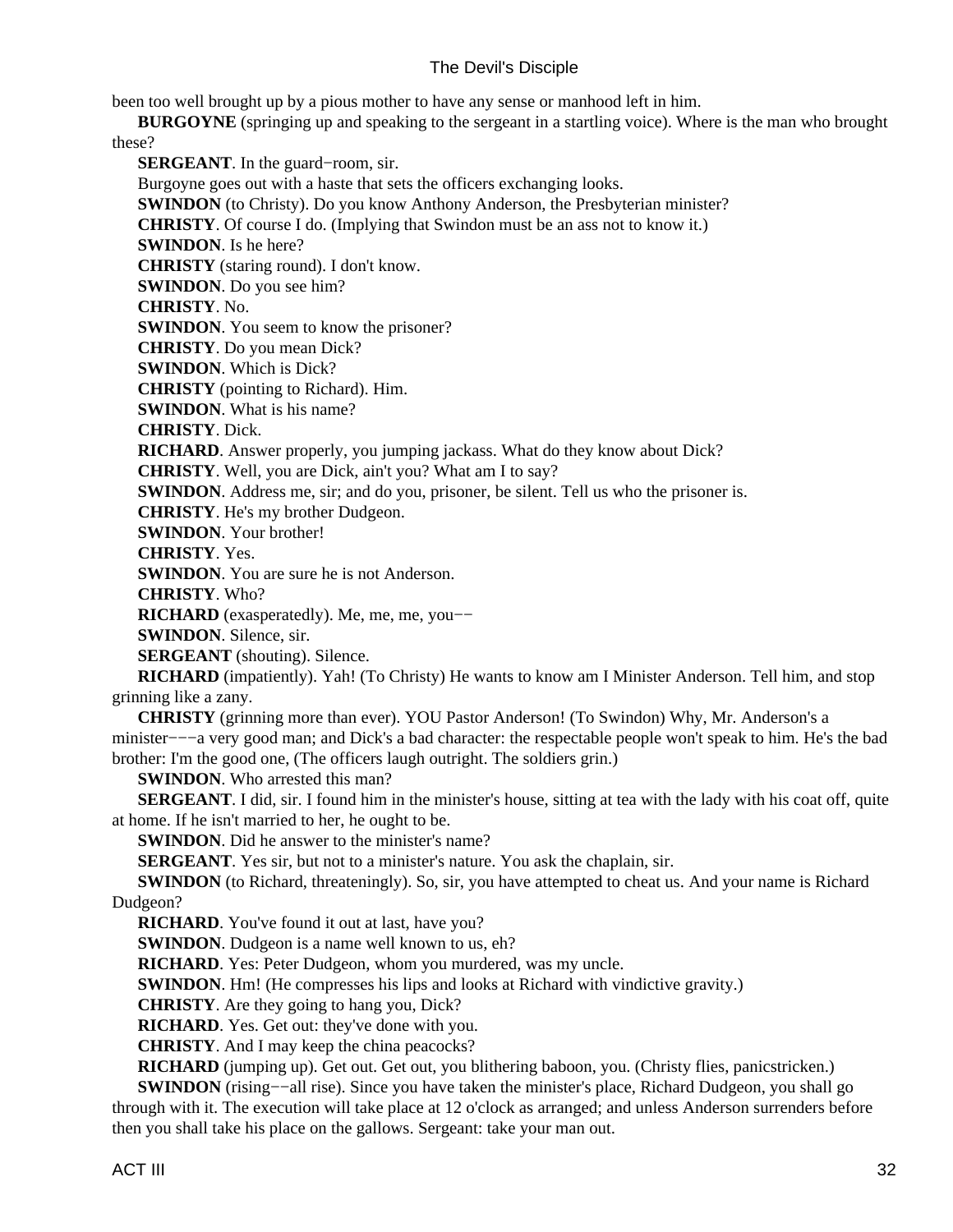**JUDITH** (distracted). No, no−−

**SWINDON** (fiercely, dreading a renewal of her entreaties). Take that woman away.

 **RICHARD** (springing across the table with a tiger−like bound, and seizing Swindon by the throat). You infernal scoundrel

 The sergeant rushes to the rescue from one side, the soldiers from the other. They seize Richard and drag him back to his place. Swindon, who has been thrown supine on the table, rises, arranging his stock. He is about to speak, when he is anticipated by Burgoyne, who has just appeared at the door with two papers in his hand: a white letter and a blue dispatch.

 **BURGOYNE** (advancing to the table, elaborately cool). What is this? What's happening? Mr. Anderson: I'm astonished at you.

 **RICHARD**. I am sorry I disturbed you, General. I merely wanted to strangle your understrapper there. (Breaking out violently at Swindon) Why do you raise the devil in me by bullying the woman like that? You oatmeal faced dog, I'd twist your cursed head off with the greatest satisfaction. (He puts out his hands to the sergeant) Here: handcuff me, will you; or I'll not undertake to keep my fingers off him.

The sergeant takes out a pair of handcuffs and looks to Burgoyne for instructions.

 **BURGOYNE**. Have you addressed profane language to the lady, Major Swindon?

**SWINDON** (very angry). No, sir, certainly not. That question should not have been put to me. I ordered the woman to be removed, as she was disorderly; and the fellow sprang at me. Put away those handcuffs. I am perfectly able to take care of myself.

 **RICHARD**. Now you talk like a man, I have no quarrel with you.

 **BURGOYNE**. Mr. Anderson−−

**SWINDON**. His name is Dudgeon, sir, Richard Dudgeon. He is an impostor.

 **BURGOYNE** (brusquely). Nonsense, sir; you hanged Dudgeon at Springtown.

 **RICHARD**. It was my uncle, General.

 **BURGOYNE**. Oh, your uncle. (To Swindon, handsomely) I beg your pardon, Major Swindon. (Swindon acknowledges the apology stiffly. Burgoyne turns to Richard) We are somewhat unfortunate in our relations with your family. Well, Mr. Dudgeon, what I wanted to ask you is this: Who is (reading the name from the letter) William Maindeck Parshotter?

 **RICHARD**. He is the Mayor of Springtown.

 **BURGOYNE**. Is William−−Maindeck and so on−−a man of his word?

 **RICHARD**. Is he selling you anything?

 **BURGOYNE**. No.

 **RICHARD**. Then you may depend on him.

 **BURGOYNE**. Thank you, Mr.−−'m Dudgeon. By the way, since you are not Mr. Anderson, do we still−−eh, Major Swindon? (meaning "do we still hang him?")

 **RICHARD**. The arrangements are unaltered, General.

 **BURGOYNE**. Ah, indeed. I am sorry. Good morning, Mr. Dudgeon. Good morning, madam.

 **RICHARD** (interrupting Judith almost fiercely as she is about to make some wild appeal, and taking her arm resolutely). Not one word more. Come.

 She looks imploringly at him, but is overborne by his determination. They are marched out by the four soldiers: the sergeant, very sulky, walking between Swindon and Richard, whom he watches as if he were a dangerous animal.

 **BURGOYNE**. Gentlemen: we need not detain you. Major Swindon: a word with you. (The officers go out. Burgoyne waits with unruffled serenity until the last of them disappears. Then he becomes very grave, and addresses Swindon for the first time without his title.) Swindon: do you know what this is (showing him the letter)?

 **SWINDON**. What?

 **BURGOYNE**. A demand for a safe−conduct for an officer of their militia to come here and arrange terms with us.

 **SWINDON**. Oh, they are giving in.

 **BURGOYNE**. They add that they are sending the man who raised Springtown last night and drove us out; so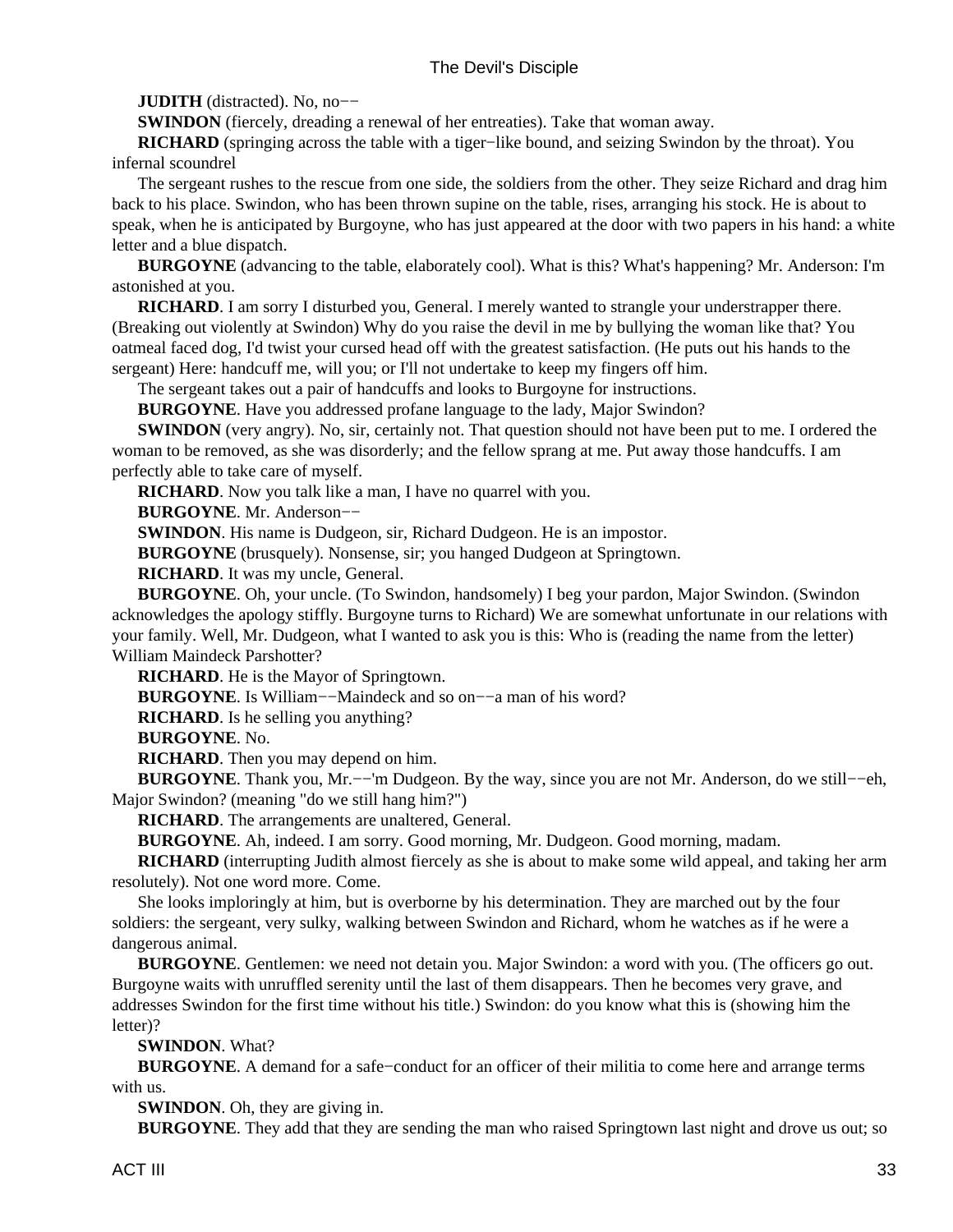that we may know that we are dealing with an officer of importance.

 **SWINDON**. Pooh!

 **BURGOYNE**. He will be fully empowered to arrange the terms of−−guess what.

 **SWINDON**. Their surrender, I hope.

**BURGOYNE.** No: our evacuation of the town. They offer us just six hours to clear out.

 **SWINDON**. What monstrous impudence!

 **BURGOYNE**. What shall we do, eh?

**SWINDON**. March on Springtown and strike a decisive blow at once.

**BURGOYNE** (quietly). Hm! (Turning to the door) Come to the adjutant's office.

 **SWINDON**. What for?

 **BURGOYNE**. To write out that safe−conduct. (He puts his hand to the door knob to open it.)

**SWINDON** (who has not budged). General Burgoyne.

 **BURGOYNE** (returning). Sir?

**SWINDON**. It is my duty to tell you, sir, that I do not consider the threats of a mob of rebellious tradesmen a sufficient reason for our giving way.

 **BURGOYNE** (imperturbable). Suppose I resign my command to you, what will you do?

 **SWINDON**. I will undertake to do what we have marched south from Boston to do, and what General Howe has marched north from New York to do: effect a junction at Albany and wipe out the rebel army with our united forces.

 **BURGOYNE** (enigmatically). And will you wipe out our enemies in London, too?

 **SWINDON**. In London! What enemies?

 **BURGOYNE** (forcibly). Jobbery and snobbery, incompetence and Red Tape. (He holds up the dispatch and adds, with despair in his face and voice) I have just learnt, sir, that General Howe is still in New York.

**SWINDON** (thunderstruck). Good God! He has disobeyed orders!

 **BURGOYNE** (with sardonic calm). He has received no orders, sir. Some gentleman in London forgot to dispatch them: he was leaving town for his holiday, I believe. To avoid upsetting his arrangements, England will lose her American colonies; and in a few days you and I will be at Saratoga with 5,000 men to face 16,000 rebels in an impregnable position.

 **SWINDON** (appalled). Impossible!

 **BURGOYNE** (coldly). I beg your pardon!

**SWINDON**. I can't believe it! What will History say?

 **BURGOYNE**. History, sir, will tell lies, as usual. Come: we must send the safe−conduct. (He goes out.) **SWINDON** (following distractedly). My God, my God! We shall be wiped out.

 As noon approaches there is excitement in the market place. The gallows which hangs there permanently for the terror of evildoers, with such minor advertizers and examples of crime as the pillory, the whipping post, and the stocks, has a new rope attached, with the noose hitched up to one of the uprights, out of reach of the boys. Its ladder, too, has been brought out and placed in position by the town beadle, who stands by to guard it from unauthorized climbing. The Websterbridge townsfolk are present in force, and in high spirits; for the news has spread that it is the devil's disciple and not the minister that the Continentals (so they call Burgoyne's forces) are about to hang: consequently the execution can be enjoyed without any misgiving as to its righteousness, or to the cowardice of allowing it to take place without a struggle. There is even some fear of a disappointment as midday approaches and the arrival of the beadle with the ladder remains the only sign of preparation. But at last reassuring shouts of Here they come: Here they are, are heard; and a company of soldiers with fixed bayonets, half British infantry, half Hessians, tramp quickly into the middle of the market place, driving the crowd to the sides.

**SERGEANT**. Halt. Front. Dress. (The soldiers change their column into a square enclosing the gallows, their petty officers, energetically led by the sergeant, hustling the persons who find themselves inside the square out at the corners.) Now then! Out of it with you: out of it. Some o' you'll get strung up yourselves presently. Form that square there, will you, you damned Hoosians. No use talkin' German to them: talk to their toes with the butt ends of your muskets: they'll understand that. GET out of it, will you? (He comes upon Judith, standing near the gallows.) Now then: YOU'VE no call here.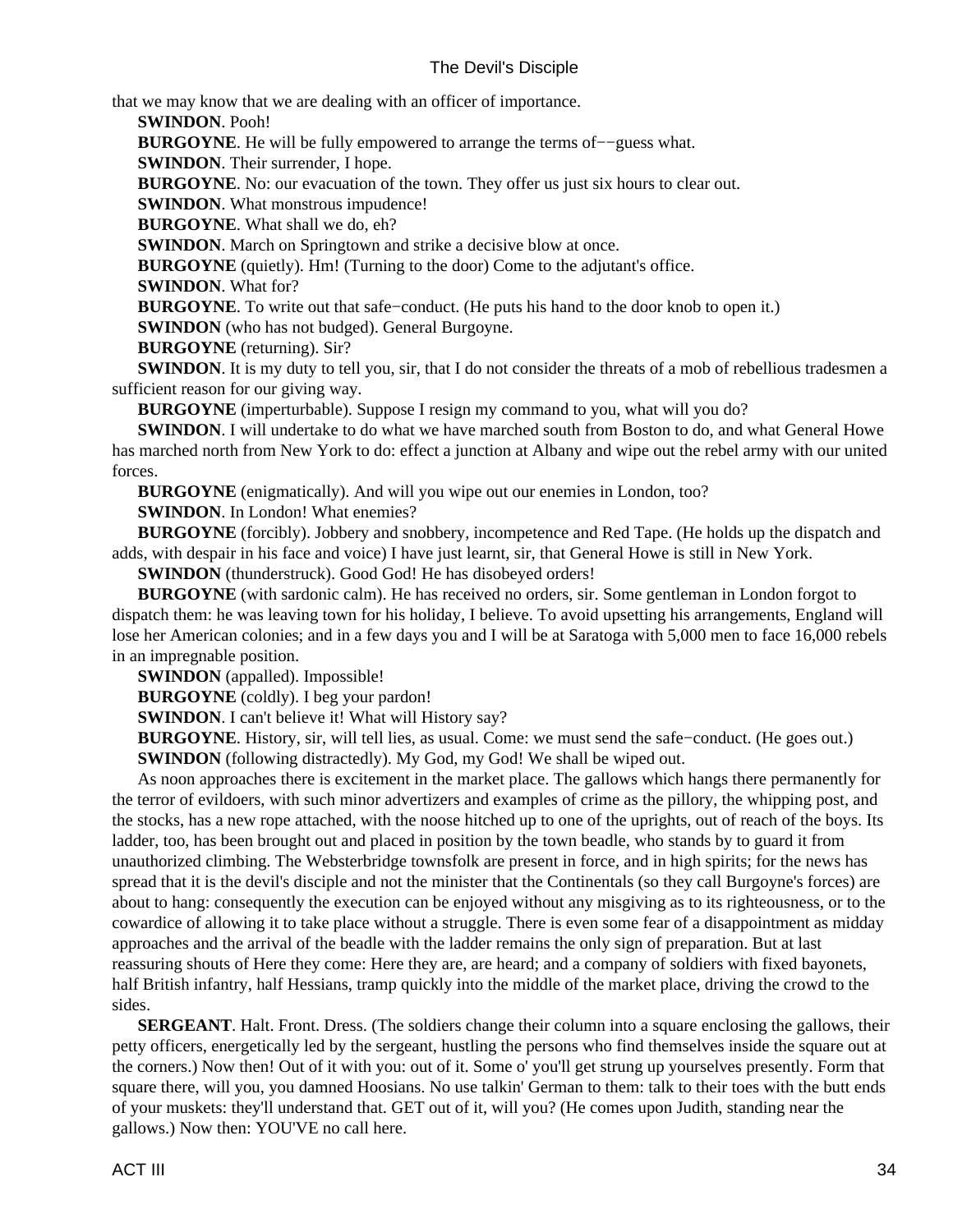**JUDITH**. May I not stay? What harm am I doing?

**SERGEANT**. I want none of your argufying. You ought to be ashamed of yourself, running to see a man hanged that's not your husband. And he's no better than yourself. I told my major he was a gentleman; and then he goes and tries to strangle him, and calls his blessed Majesty a lunatic. So out of it with you, double quick.

**JUDITH**. Will you take these two silver dollars and let me stay?

 The sergeant, without an instant's hesitation, looks quickly and furtively round as he shoots the money dexterously into his pocket. Then he raises his voice in virtuous indignation.

**SERGEANT**. ME take money in the execution of my duty! Certainly not. Now I'll tell you what I'll do, to teach you to corrupt the King's officer. I'll put you under arrest until the execution's over. You just stand there; and don't let me see you as much as move from that spot until you're let. (With a swift wink at her he points to the corner of the square behind the gallows on his right, and turns noisily away, shouting) Now then dress up and keep 'em back, will you?

 Cries of Hush and Silence are heard among the townsfolk; and the sound of a military band, playing the Dead March from Saul, is heard. The crowd becomes quiet at once; and the sergeant and petty officers, hurrying to the back of the square, with a few whispered orders and some stealthy hustling cause it to open and admit the funeral procession, which is protected from the crowd by a double file of soldiers. First come Burgoyne and Swindon, who, on entering the square, glance with distaste at the gallows, and avoid passing under it by wheeling a little to the right and stationing themselves on that side. Then Mr. Brudenell, the chaplain, in his surplice, with his prayer book open in his hand, walking beside Richard, who is moody and disorderly. He walks doggedly through the gallows framework, and posts himself a little in front of it. Behind him comes the executioner, a stalwart soldier in his shirtsleeves. Following him, two soldiers haul a light military waggon. Finally comes the band, which posts itself at the back of the square, and finishes the Dead March. Judith, watching Richard painfully, steals down to the gallows, and stands leaning against its right post. During the conversation which follows, the two soldiers place the cart under the gallows, and stand by the shafts, which point backwards. The executioner takes a set of steps from the cart and places it ready for the prisoner to mount. Then he climbs the tall ladder which stands against the gallows, and cuts the string by which the rope is hitched up; so that the noose drops dangling over the cart, into which he steps as he descends.

**RICHARD** (with suppressed impatience, to Brudenell). Look here, sir: this is no place for a man of your profession. Hadn't you better go away?

**SWINDON**. I appeal to you, prisoner, if you have any sense of decency left, to listen to the ministrations of the chaplain, and pay due heed to the solemnity of the occasion.

 THE CHAPLAIN (gently reproving Richard). Try to control yourself, and submit to the divine will. (He lifts his book to proceed with the service.)

**RICHARD**. Answer for your own will, sir, and those of your accomplices here (indicating Burgoyne and Swindon): I see little divinity about them or you. You talk to me of Christianity when you are in the act of hanging your enemies. Was there ever such blasphemous nonsense! (To Swindon, more rudely) You've got up the solemnity of the occasion, as you call it, to impress the people with your own dignity–−Handel's music and a clergyman to make murder look like piety! Do you suppose I am going to help you? You've asked me to choose the rope because you don't know your own trade well enough to shoot me properly. Well, hang away and have done with it.

**SWINDON** (to the chaplain). Can you do nothing with him, Mr. Brudenell?

**CHAPLAIN**. I will try, sir. (Beginning to read) Man that is born of woman hath–−

 **RICHARD** (fixing his eyes on him). "Thou shalt not kill."

The book drops in Brudenell's hands.

 **CHAPLAIN** (confessing his embarrassment). What am I to say, Mr. Dudgeon?

 **RICHARD**. Let me alone, man, can't you?

 **BURGOYNE** (with extreme urbanity). I think, Mr. Brudenell, that as the usual professional observations seem to strike Mr. Dudgeon as incongruous under the circumstances, you had better omit them until−−er−−until Mr. Dudgeon can no longer be inconvenienced by them. (Brudenell, with a shrug, shuts his book and retires behind the gallows.) YOU seem in a hurry, Mr. Dudgeon.

 **RICHARD** (with the horror of death upon him). Do you think this is a pleasant sort of thing to be kept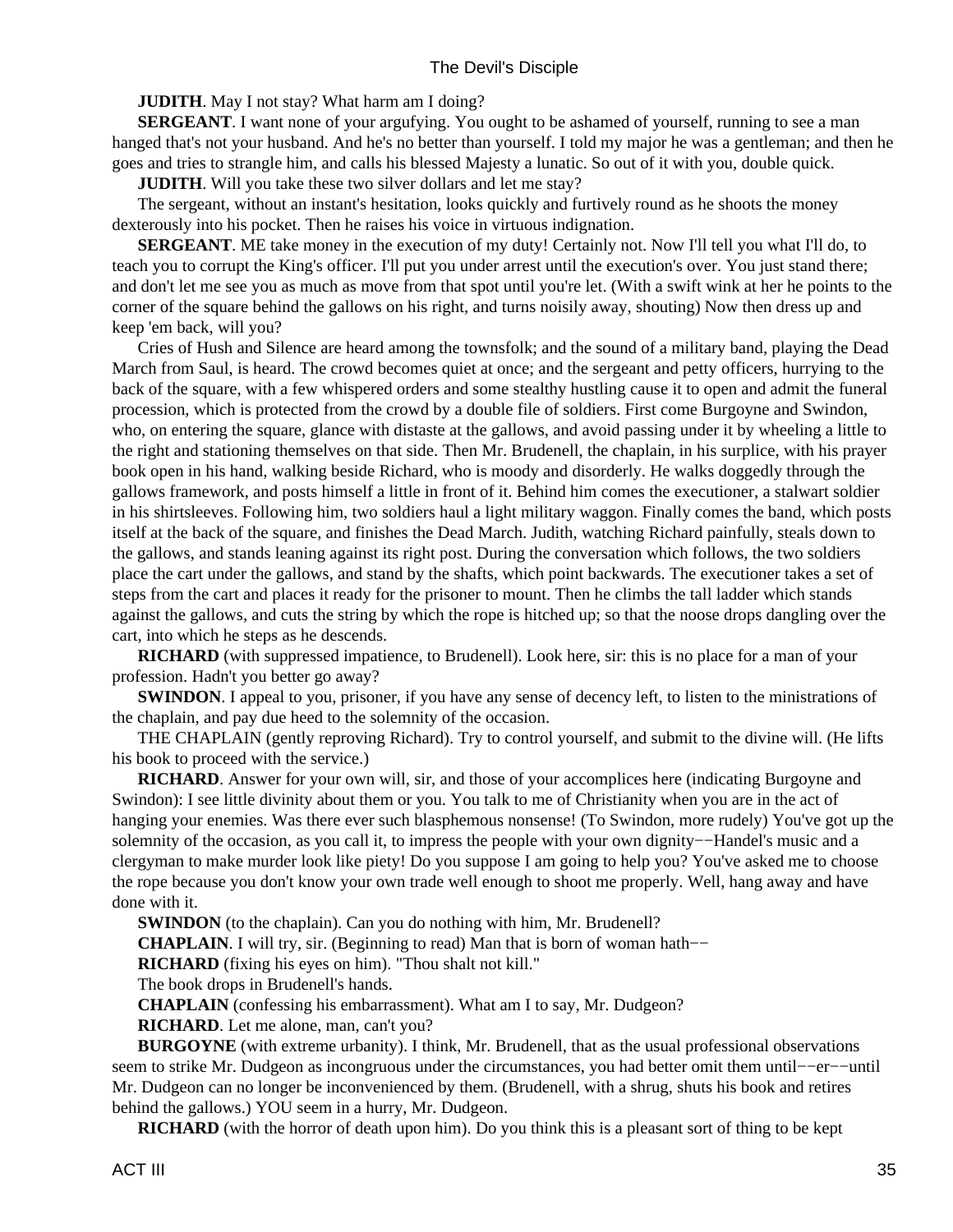waiting for? You've made up your mind to commit murder: well, do it and have done with it.

**BURGOYNE.** Mr. Dudgeon: we are only doing this–−

**RICHARD**. Because you're paid to do it.

 **SWINDON**. You insolent−− (He swallows his rage.)

 **BURGOYNE** (with much charm of manner). Ah, I am really sorry that you should think that, Mr. Dudgeon. If you knew what my commission cost me, and what my pay is, you would think better of me. I should be glad to part from you on friendly terms.

**RICHARD**. Hark ye, General Burgoyne. If you think that I like being hanged, you're mistaken. I don't like it; and I don't mean to pretend that I do. And if you think I'm obliged to you for hanging me in a gentlemanly way, you're wrong there too. I take the whole business in devilish bad part; and the only satisfaction I have in it is that you'll feel a good deal meaner than I'll look when it's over. (He turns away, and is striding to the cart when Judith advances and interposes with her arms stretched out to him. Richard, feeling that a very little will upset his self−possession, shrinks from her, crying) What are you doing here? This is no place for you. (She makes a gesture as if to touch him. He recoils impatiently.) No: go away, go away; you'll unnerve me. Take her away, will you?

 **JUDITH**. Won't you bid me good−bye?

**RICHARD** (allowing her to take his hand). Oh good–bye, good–bye. Now go––go––quickly. (She clings to his hand−−will not be put off with so cold a last farewell−−at last, as he tries to disengage himself, throws herself on his breast in agony.)

**SWINDON** (angrily to the sergeant, who, alarmed at Judith's movement, has come from the back of the square to pull her back, and stopped irresolutely on finding that he is too late). How is this? Why is she inside the lines?

**SERGEANT** (guiltily). I dunno, sir. She's that artful can't keep her away.

 **BURGOYNE**. You were bribed.

 **SERGEANT** (protesting). No, Sir−−

 **SWINDON** (severely). Fall back. (He obeys.)

 **RICHARD** (imploringly to those around him, and finally to Burgoyne, as the least stolid of them). Take her away. Do you think I want a woman near me now?

 **BURGOYNE** (going to Judith and taking her hand). Here, madam: you had better keep inside the lines; but stand here behind us; and don't look.

 Richard, with a great sobbing sigh of relief as she releases him and turns to Burgoyne, flies for refuge to the cart and mounts into it. The executioner takes off his coat and pinions him.

**JUDITH** (resisting Burgoyne quietly and drawing her hand away). No: I must stay. I won't look. (She goes to the right of the gallows. She tries to look at Richard, but turns away with a frightful shudder, and falls on her knees in prayer. Brudenell comes towards her from the back of the square.)

 **BURGOYNE** (nodding approvingly as she kneels). Ah, quite so. Do not disturb her, Mr. Brudenell: that will do very nicely. (Brudenell nods also, and withdraws a little, watching her sympathetically. Burgoyne resumes his former position, and takes out a handsome gold chronometer.) Now then, are those preparations made? We must not detain Mr. Dudgeon.

 By this time Richard's hands are bound behind him; and the noose is round his neck. The two soldiers take the shaft of the wagon, ready to pull it away. The executioner, standing in the cart behind Richard, makes a sign to the sergeant.

**SERGEANT** (to Burgoyne). Ready, sir.

 **BURGOYNE**. Have you anything more to say, Mr. Dudgeon? It wants two minutes of twelve still.

 **RICHARD** (in the strong voice of a man who has conquered the bitterness of death). Your watch is two minutes slow by the town clock, which I can see from here, General. (The town clock strikes the first stroke of twelve. Involuntarily the people flinch at the sound, and a subdued groan breaks from them.) Amen! my life for the world's future!

 **ANDERSON** (shouting as he rushes into the market place). Amen; and stop the execution. (He bursts through the line of soldiers opposite Burgoyne, and rushes, panting, to the gallows.) I am Anthony Anderson, the man you want.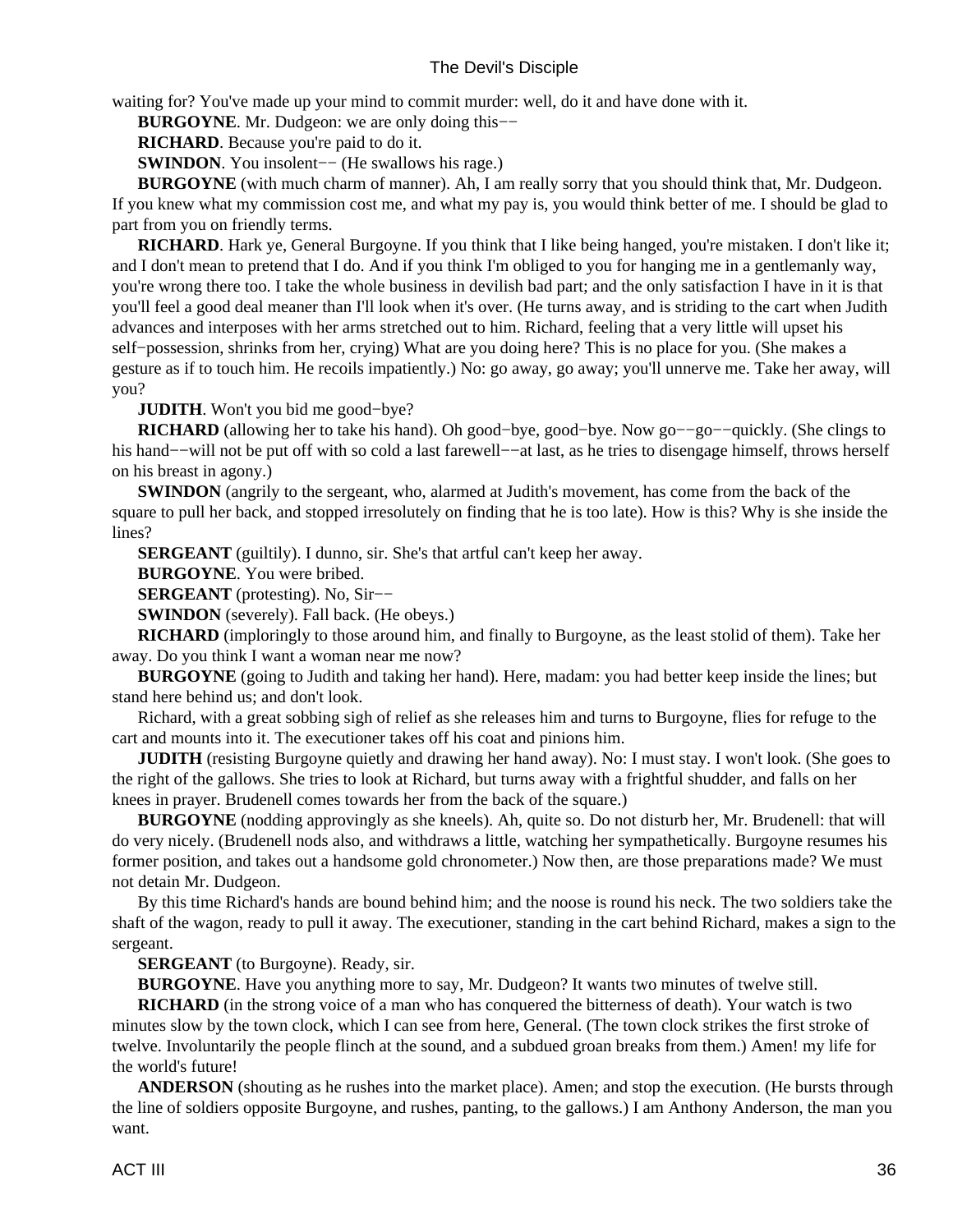The crowd, intensely excited, listens with all its ears. Judith, half rising, stares at him; then lifts her hands like one whose dearest prayer has been granted.

**SWINDON**. Indeed. Then you are just in time to take your place on the gallows. Arrest him.

At a sign from the sergeant, two soldiers come forward to seize Anderson.

 **ANDERSON** (thrusting a paper under Swindon's nose). There's my safe−conduct, sir.

 **SWINDON** (taken aback). Safe−conduct! Are you−−!

 **ANDERSON** (emphatically). I am. (The two soldiers take him by the elbows.) Tell these men to take their hands off me.

**SWINDON** (to the men). Let him go.

 **SERGEANT**. Fall back.

 The two men return to their places. The townsfolk raise a cheer; and begin to exchange exultant looks, with a presentiment of triumph as they see their Pastor speaking with their enemies in the gate.

 **ANDERSON** (exhaling a deep breath of relief, and dabbing his perspiring brow with his handkerchief). Thank God, I was in time!

**BURGOYNE** (calm as ever, and still watch in hand). Ample time, sir. Plenty of time. I should never dream of hanging any gentleman by an American clock. (He puts up his watch.)

 **ANDERSON**. Yes: we are some minutes ahead of you already, General. Now tell them to take the rope from the neck of that American citizen.

 **BURGOYNE** (to the executioner in the cart−−very politely). Kindly undo Mr. Dudgeon.

The executioner takes the rope from Richard's neck, unties has hands, and helps him on with his coat.

 **JUDITH** (stealing timidly to Anderson). Tony.

 **ANDERSON** (putting his arm round her shoulders and bantering her affectionately). Well what do you think of you husband, NOW, eh?−−eh??−−eh???

 **JUDITH**. I am ashamed— (She hides her face against his breast.)

 **BURGOYNE** (to Swindon). You look disappointed, Major Swindon.

 **SWINDON**. You look defeated, General Burgoyne.

 **BURGOYNE**. I am, sir; and I am humane enough to be glad of it. (Richard jumps down from the cart, Brudenell offering his hand to help him, and runs to Anderson, whose left hand he shakes heartily, the right being occupied by Judith.) By the way, Mr. Anderson, I do not quite understand. The safe−conduct was for a commander of the militia. I understand you are a−−(he looks as pointedly as his good manners permit at the riding boots, the pistols, and Richard's coat, and adds) a clergyman.

 **ANDERSON** (between Judith and Richard). Sir: it is in the hour of trial that a man finds his true profession. This foolish young man (placing his hand on Richard's shoulder) boasted himself the Devil's Disciple; but when the hour of trial came to him, he found that it was his destiny to suffer and be faithful to the death. I thought myself a decent minister of the gospel of peace; but when the hour of trial came to me, I found that it was my destiny to be a man of action and that my place was amid the thunder of the captains and the shouting. So I am starting life at fifty as Captain Anthony Anderson of the Springtown militia; and the Devil's Disciple here will start presently as the Reverend Richard Dudgeon, and wag his pow in my old pulpit, and give good advice to this silly sentimental little wife of mine (putting his other hand on her shoulder. She steals a glance at Richard to see how the prospect pleases him). Your mother told me, Richard, that I should never have chosen Judith if I'd been born for the ministry. I am afraid she was right; so, by your leave, you may keep my coat and I'll keep yours.

**RICHARD**. Minister––I should say Captain. I have behaved like a fool.

 **JUDITH**. Like a hero.

**RICHARD**. Much the same thing, perhaps. (With some bitterness towards himself) But no: if I had been any good, I should have done for you what you did for me, instead of making a vain sacrifice.

**ANDERSON**. Not vain, my boy. It takes all sorts to make a world ––saints as well as soldiers. (Turning to Burgoyne) And now, General, time presses; and America is in a hurry. Have you realized that though you may occupy towns and win battles, you cannot conquer a nation?

**BURGOYNE**. My good sir, without a Conquest you cannot have an aristocracy. Come and settle the matter at my quarters.

 **ANDERSON**. At your service, sir. (To Richard) See Judith home for me, will you, my boy? (He hands her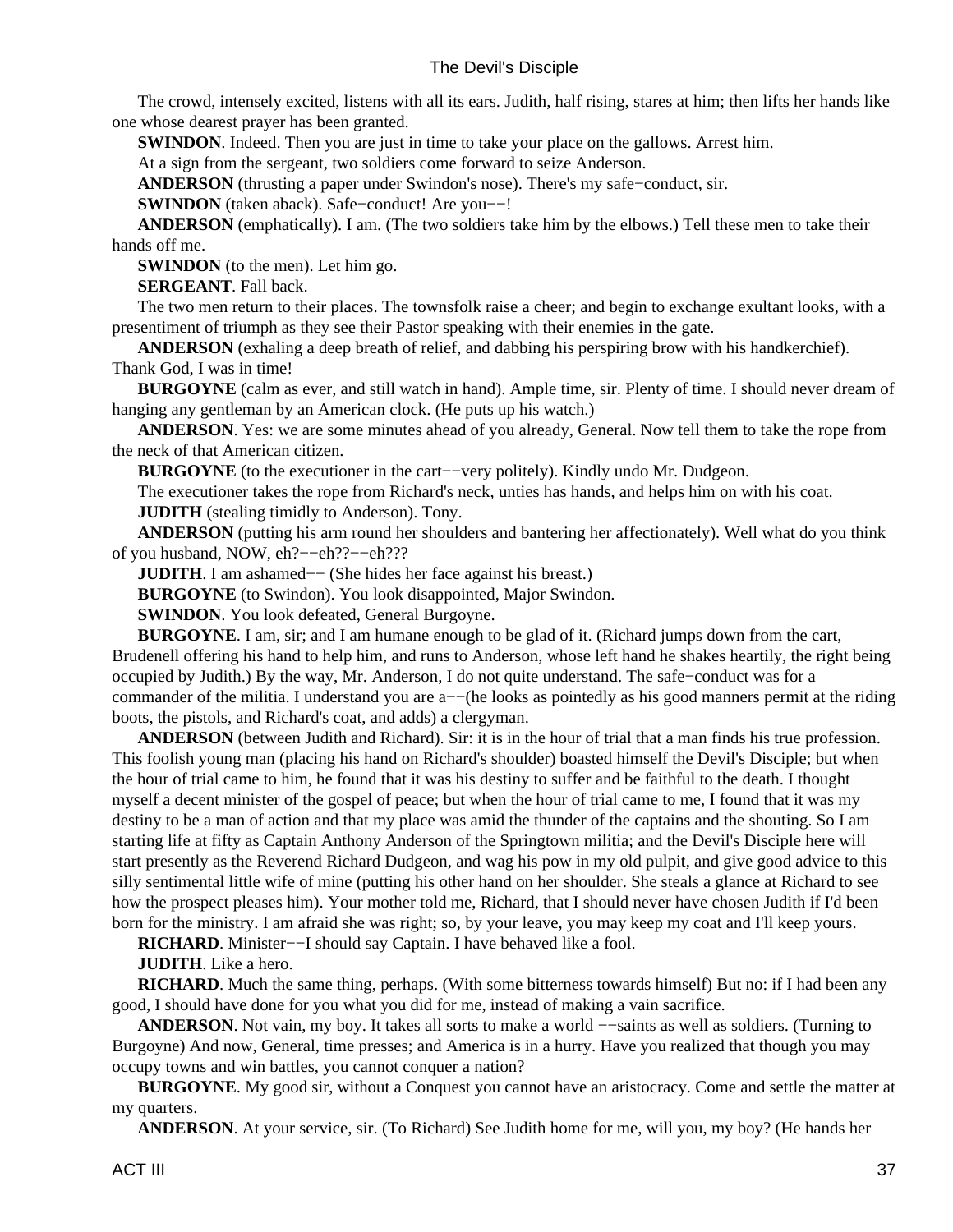over to him.) Now General. (He goes busily up the market place towards the Town Hall, Leaving Judith and Richard together. Burgoyne follows him a step or two; then checks himself and turns to Richard.)

 **BURGOYNE**. Oh, by the way, Mr. Dudgeon, I shall be glad to see you at lunch at half−past one. (He pauses a moment, and adds, with politely veiled slyness) Bring Mrs. Anderson, if she will be so good. (To Swindon, who is fuming) Take it quietly, Major Swindon: your friend the British soldier can stand up to anything except the British War Office. (He follows Anderson.)

**SERGEANT** (to Swindon). What orders, sir?

 **SWINDON** (savagely). Orders! What use are orders now? There's no army. Back to quarters; and be d−− (He tunes on his heel and goes.)

 **SERGEANT** (pugnacious and patriotic, repudiating the idea of defeat). 'Tention. Now then: cock up your chins, and show'em you don't care a damn for 'em. Slope arms! Fours! Wheel! Quick march!

 The drum marks time with a tremendous bang; the band strikes up British Grenadiers; and the sergeant, Brudenell, and the English troops march off defiantly to their quarters. The townsfolk press in behind, and follow them up the market, jeering at them; and the town band, a very primitive affair, brings up the rear, playing Yankee Doodle. Essie, who comes in with them, runs to Richard.

#### **ESSIE**. Oh, Dick!

 **RICHARD** (good−humoredly, but wilfully). Now, now: come, come! I don't mind being hanged; but I will not be cried over.

 **ESSIE**. No, I promise. I'll be good. (She tries to restrain her tears, but cannot.) I−−I want to see where the soldiers are going to. (She goes a little way up the market, pretending to look after the crowd.)

 **JUDITH**. Promise me you will never tell him.

 **RICHARD**. Don't be afraid.

They shake hands on it.

**ESSIE** (calling to them). They're coming back. They want you.

 Jubilation in the market. The townsfolk surge back again in wild enthusiasm with their band, and hoist Richard on their shoulders, cheering him.

CURTAIN.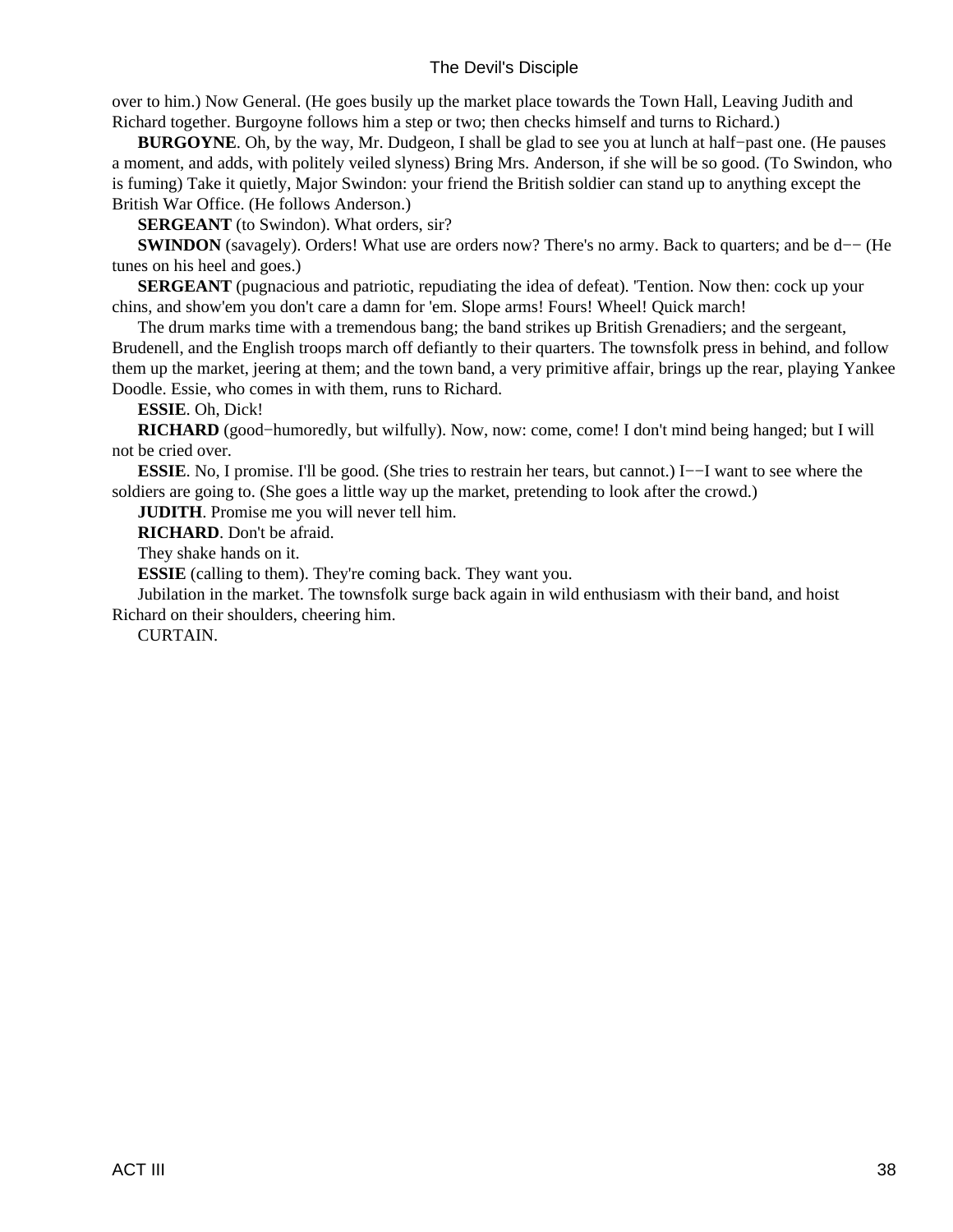## **NOTES TO THE DEVIL'S DISCIPLE**

#### **BURGOYNE**

<span id="page-41-0"></span> General John Burgoyne, who is presented in this play for the first time (as far as I am aware) on the English stage, is not a conventional stage soldier, but as faithful a portrait as it is in the nature of stage portraits to be. His objection to profane swearing is not borrowed from Mr. Gilbert's H. M. S. Pinafore: it is taken from the Code of Instructions drawn up by himself for his officers when he introduced Light Horse into the English army. His opinion that English soldiers should be treated as thinking beings was no doubt as unwelcome to the military authorities of his time, when nothing was thought of ordering a soldier a thousand lashes, as it will be to those modern victims of the flagellation neurosis who are so anxious to revive that discredited sport. His military reports are very clever as criticisms, and are humane and enlightened within certain aristocratic limits, best illustrated perhaps by his declaration, which now sounds so curious, that he should blush to ask for promotion on any other ground than that of family influence. As a parliamentary candidate, Burgoyne took our common expression "fighting an election" so very literally that he led his supporters to the poll at Preston in 1768 with a loaded pistol in each hand, and won the seat, though he was fined 1,000 pounds, and denounced by Junius, for the pistols.

 It is only within quite recent years that any general recognition has become possible for the feeling that led Burgoyne, a professed enemy of oppression in India and elsewhere, to accept his American command when so many other officers threw up their commissions rather than serve in a civil war against the Colonies. His biographer De Fonblanque, writing in 1876, evidently regarded his position as indefensible. Nowadays, it is sufficient to say that Burgoyne was an Imperialist. He sympathized with the colonists; but when they proposed as a remedy the disruption of the Empire, he regarded that as a step backward in civilization. As he put it to the House of Commons, "while we remember that we are contending against brothers and fellow subjects, we must also remember that we are contending in this crisis for the fate of the British Empire." Eighty−four years after his defeat, his republican conquerors themselves engaged in a civil war for the integrity of their Union. In 1886 the Whigs who represented the anti−Burgoyne tradition of American Independence in English politics, abandoned Gladstone and made common cause with their political opponents in defence of the Union between England and Ireland. Only the other day England sent 200,000 men into the field south of the equator to fight out the question whether South Africa should develop as a Federation of British Colonies or as an independent Afrikander United States. In all these cases the Unionists who were detached from their parties were called renegades, as Burgoyne was. That, of course, is only one of the unfortunate consequences of the fact that mankind, being for the most part incapable of politics, accepts vituperation as an easy and congenial substitute. Whether Burgoyne or Washington, Lincoln or Davis, Gladstone or Bright, Mr. Chamberlain or Mr. Leonard Courtney was in the right will never be settled, because it will never be possible to prove that the government of the victor has been better for mankind than the government of the vanquished would have been. It is true that the victors have no doubt on the point; but to the dramatist, that certainty of theirs is only part of the human comedy. The American Unionist is often a Separatist as to Ireland; the English Unionist often sympathizes with the Polish Home Ruler; and both English and American Unionists are apt to be Disruptionists as regards that Imperial Ancient of Days, the Empire of China. Both are Unionists concerning Canada, but with a difference as to the precise application to it of the Monroe doctrine. As for me, the dramatist, I smile, and lead the conversation back to Burgoyne.

 Burgoyne's surrender at Saratoga made him that occasionally necessary part of our British system, a scapegoat. The explanation of his defeat given in the play is founded on a passage quoted by De Fonblanque from Fitzmaurice's Life of Lord Shelburne, as follows: "Lord George Germain, having among other peculiarities a particular dislike to be put out of his way on any occasion, had arranged to call at his office on his way to the country to sign the dispatches; but as those addressed to Howe had not been faircopied, and he was not disposed to be balked of his projected visit to Kent, they were not signed then and were forgotten on his return home." These were the dispatches instructing Sir William Howe, who was in New York, to effect a junction at Albany with Burgoyne, who had marched from Boston for that purpose. Burgoyne got as far as Saratoga, where, failing the expected reinforcement, he was hopelessly outnumbered, and his officers picked off, Boer fashion, by the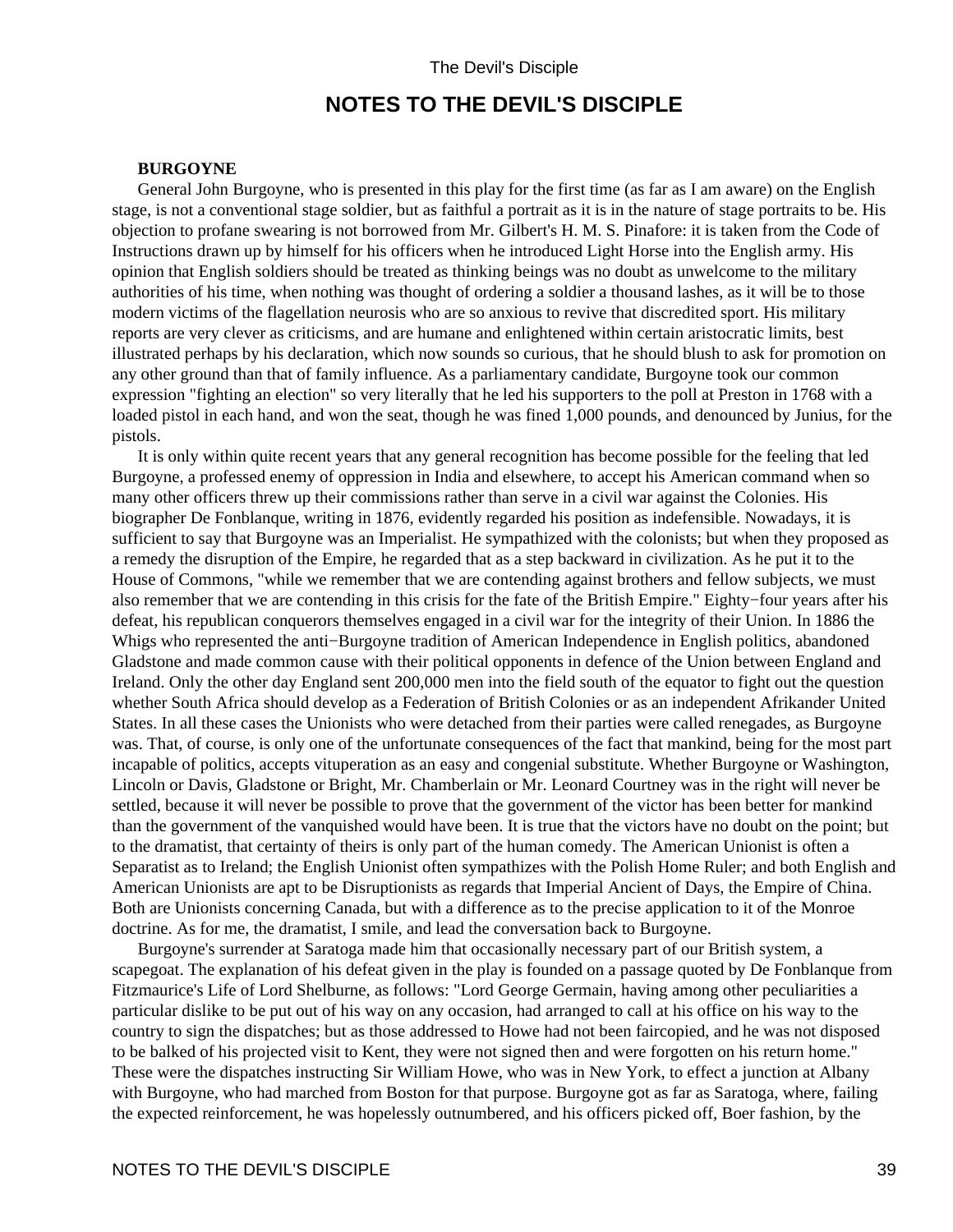American farmer−sharpshooters. His own collar was pierced by a bullet. The publicity of his defeat, however, was more than compensated at home by the fact that Lord George's trip to Kent had not been interfered with, and that nobody knew about the oversight of the dispatch. The policy of the English Government and Court for the next two years was simply concealment of Germain's neglect. Burgoyne's demand for an inquiry was defeated in the House of Commons by the court party; and when he at last obtained a committee, the king got rid of it by a prorogation. When Burgoyne realized what had happened about the instructions to Howe (the scene in which I have represented him as learning it before Saratoga is not historical: the truth did not dawn on him until many months afterwards) the king actually took advantage of his being a prisoner of war in England on parole, and ordered him to return to America into captivity. Burgoyne immediately resigned all his appointments; and this practically closed his military career, though he was afterwards made Commander of the Forces in Ireland for the purpose of banishing him from parliament.

 The episode illustrates the curious perversion of the English sense of honor when the privileges and prestige of the aristocracy are at stake. Mr. Frank Harris said, after the disastrous battle of Modder River, that the English, having lost America a century ago because they preferred George III, were quite prepared to lose South Africa to−day because they preferred aristocratic commanders to successful ones. Horace Walpole, when the parliamentary recess came at a critical period of the War of Independence, said that the Lords could not be expected to lose their pheasant shooting for the sake of America. In the working class, which, like all classes, has its own official aristocracy, there is the same reluctance to discredit an institution or to "do a man out of his job." At bottom, of course, this apparently shameless sacrifice of great public interests to petty personal ones, is simply the preference of the ordinary man for the things he can feel and understand to the things that are beyond his capacity. It is stupidity, not dishonesty.

 Burgoyne fell a victim to this stupidity in two ways. Not only was he thrown over, in spite of his high character and distinguished services, to screen a court favorite who had actually been cashiered for cowardice and misconduct in the field fifteen years before; but his peculiar critical temperament and talent, artistic, satirical, rather histrionic, and his fastidious delicacy of sentiment, his fine spirit and humanity, were just the qualities to make him disliked by stupid people because of their dread of ironic criticism. Long after his death, Thackeray, who had an intense sense of human character, but was typically stupid in valuing and interpreting it, instinctively sneered at him and exulted in his defeat. That sneer represents the common English attitude towards the Burgoyne type. Every instance in which the critical genius is defeated, and the stupid genius (for both temperaments have their genius) "muddles through all right," is popular in England. But Burgoyne's failure was not the work of his own temperament, but of the stupid temperament. What man could do under the circumstances he did, and did handsomely and loftily. He fell, and his ideal empire was dismembered, not through his own misconduct, but because Sir George Germain overestimated the importance of his Kentish holiday, and underestimated the difficulty of conquering those remote and inferior creatures, the colonists. And King George and the rest of the nation agreed, on the whole, with Germain. It is a significant point that in America, where Burgoyne was an enemy and an invader, he was admired and praised. The climate there is no doubt more favorable to intellectual vivacity.

 I have described Burgoyne's temperament as rather histrionic; and the reader will have observed that the Burgoyne of the Devil's Disciple is a man who plays his part in life, and makes all its points, in the manner of a born high comedian. If he had been killed at Saratoga, with all his comedies unwritten, and his plan for turning As You Like It into a Beggar's Opera unconceived, I should still have painted the same picture of him on the strength of his reply to the articles of capitulation proposed to him by his American conqueror General Gates. Here they are:

#### PROPOSITION.

 1. General Burgoyne's army being reduced by repeated defeats, by desertion, sickness, etc., their provisions exhausted, their military horses, tents and baggage taken or destroyed, their retreat cut off, and their camp invested, they can only be allowed to surrender as prisoners of war.

#### ANSWER.

 1. Lieut.−General Burgoyne's army, however reduced, will never admit that their retreat is cut off while they have arms in their hands.

PROPOSITION.